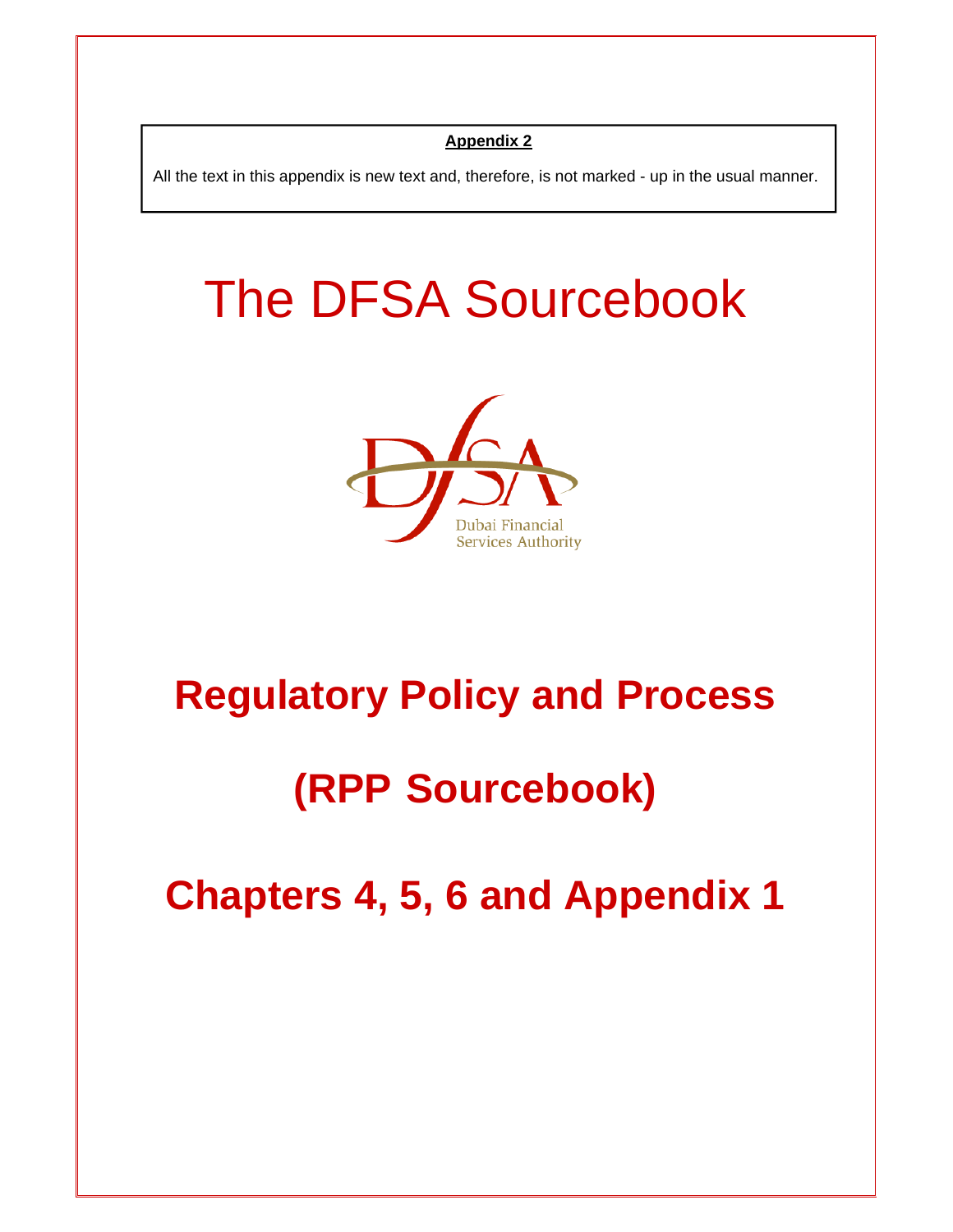#### **4 SUPERVISORY AND ENFORCEMENT POWERS**

#### **4-1 INTRODUCTION**

**4-1-1** This chapter provides information on how the DFSA will generally exercise its powers when conducting supervisory or enforcement activities. These powers can be exercised in respect of any Persons, including an Authorised Person, Ancillary Service Provider or Auditor (collectively referred to as "firms" in this chapter unless otherwise stated), an Authorised Individual or Principal Representative.

**4-1-2** Chapter 5 of the RPP describes how the DFSA will exercise additional powers when conducting enforcement activities.

**4-1-3** A reference to:

- (a) an Article in this chapter is a reference to an Article in the Regulatory Law 2004, unless otherwise stated; and
- (b) the Law in this chapter is a reference to any legislation administered by the DFSA.

**4-1-4** The range of powers available to the DFSA is primarily set out in the Regulatory Law 2004. Some of the key powers in this chapter include the power to:

- (a) request information and documents and access premises (see Article 73);
- (b) require an Authorised Peron to provide a report from an independent expert (see Article 74);
- (c) impose restrictions on an Authorised Person's business (see Article 75) or dealings with relevant property (see Article 76);
- (d) impose conditions and restrictions on an Authorised Person's Licence (see Article 49);
- (e) impose conditions and restrictions on an Authorised Individual's status (see Article 57);
- (f) withdraw an authorisation or Licence of an Authorised Person (see Articles 50 and 51);
- (g) restrict a person from performing any functions in connection with provision of Financial Services or Ancillary Services (see Article 58(1)), or restrict, suspend or withdraw an Authorised Individual's status (see Article 58(2); and
- (h) suspend, vary or withdraw the registration of an Ancillary Service Provider (see Article 60) or Auditor (see Articles 98 and 105).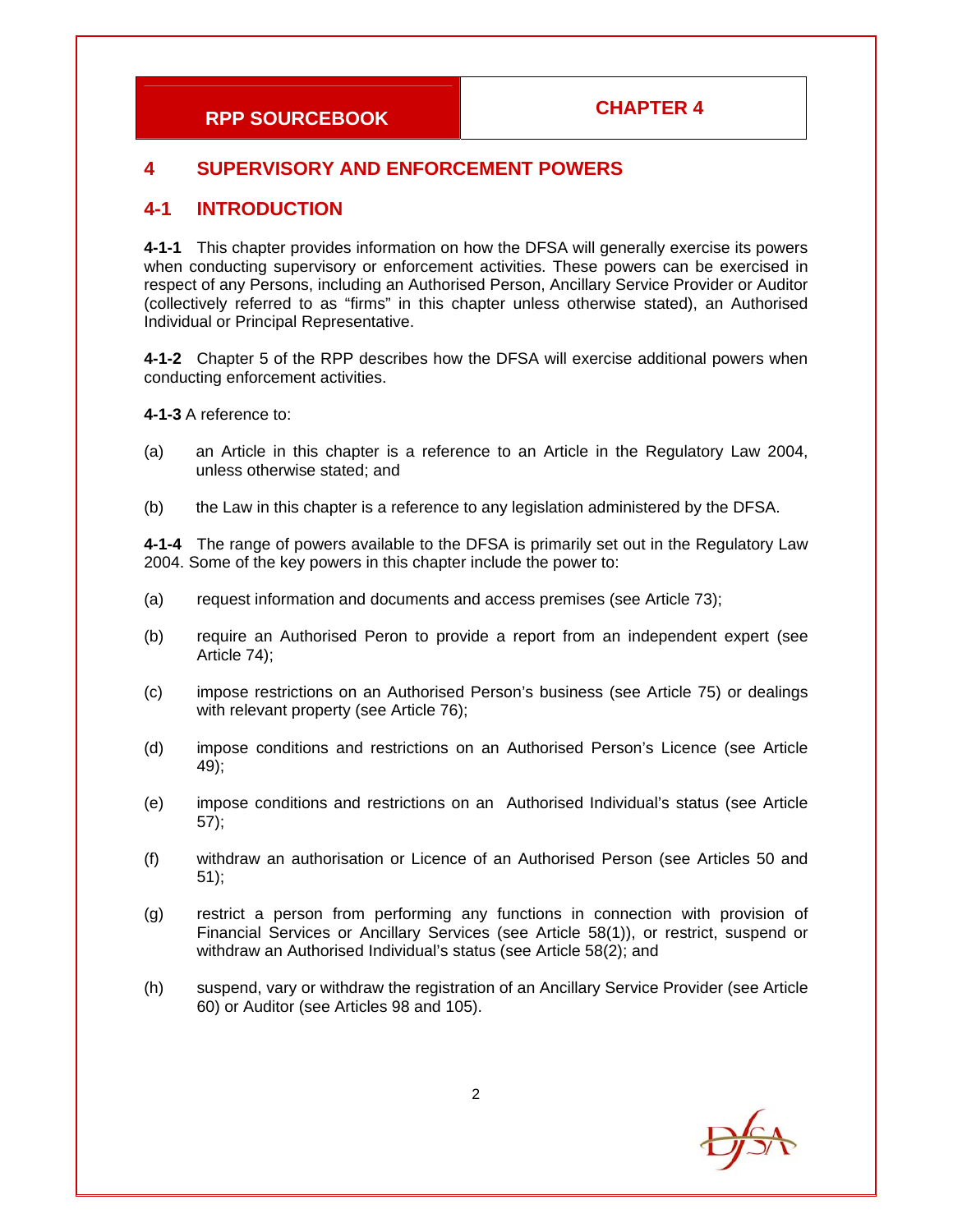**4-1-5** When the DFSA exercises a power specified in this chapter, it will generally follow the decision making procedures set out in chapter 6 of this Sourcebook (except for sections 4-2 and 4-3). Chapter 6 also sets out, among other matters, whether a Person will:

- (a) receive prior written notice and have a suitable opportunity to make representations prior to the DFSA's exercising a power;
- (b) receive reasons of any decision to exercise such power; and
- (c) have a right of appeal to the Regulatory Appeals Committee.

#### **4-2 POWER TO REQUEST INFORMATION AND DOCUMENTS**

**4-2-1** In order to supervise the conduct and activities of an Authorised Person, Ancillary Service Provider, Fund, Auditor or any director, officer, employee or agent of such person, the DFSA requires access to a broad range of information relating to a Person's business. Such information is usually provided to the DFSA on a voluntary basis. In particular, an Authorised Person and Authorised Individual is expected to deal with the DFSA in an open and cooperative manner and disclose to the DFSA any information of which the DFSA would reasonably expect to be notified.

**4-2-2** Pursuant to Article 73 of the Regulatory Law 2004, the DFSA may require a relevant Person to give information and produce documents about its business, transactions or employees to the DFSA. When the DFSA requires the giving of information or production of documents, it will give the Person a written notice specifying what is required to be given or produced.

**4-2-3** The DFSA may also apply to the Court to make an order for information and documents under Article 73 from specified Persons located outside the jurisdiction of the  $DIFC.<sup>1</sup>$ 

#### **4-3 POWER TO ACCESS PREMISES**

**4-3-1** The DFSA may enter the premises of an Authorised Person, Ancillary Service Provider, Fund or Auditor during normal business hours or at any other time as may be agreed, for the purpose of inspecting and copying information or documents (at the relevant Person's expense) stored in any form on such premises, as it considers necessary or desirable to meet the objectives of the DFSA.<sup>2</sup>

**4-3-2** The DFSA will provide reasonable notice to an Authorised Person, Ancillary Service Provider, Fund or Auditor when it seeks information, documents or access to premises. In exceptional circumstances, such as where any delay may be prejudicial to the interests of the DIFC, the DFSA may seek access to premises without notice.

 $1$  Article 73(3) of the Regulatory Law 2004

<sup>3</sup>   $2$  Article 73(2) of the Regulatory Law 2004, GEN Rule 11.1.2.(d)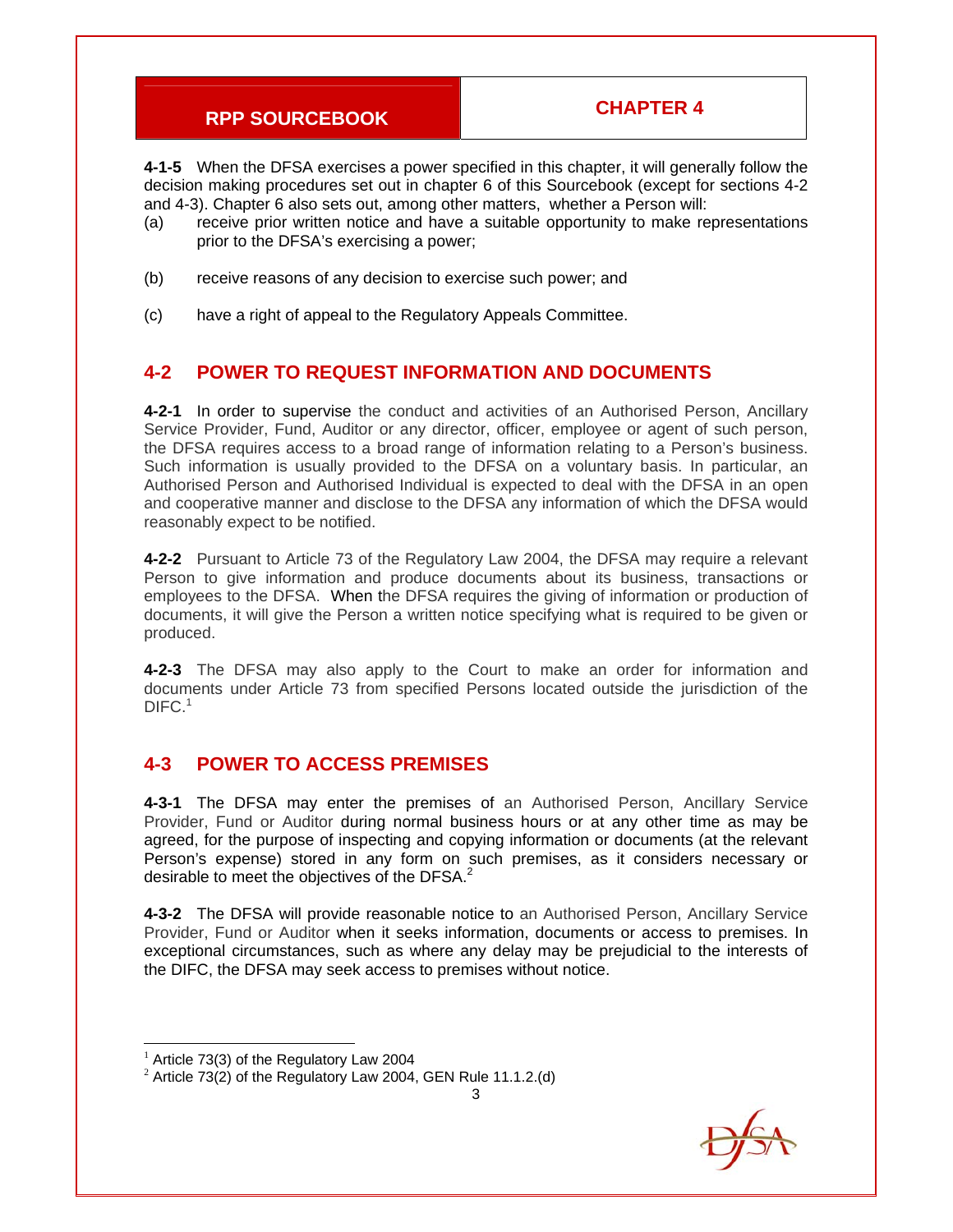#### **4-4 POWER TO REQUIRE A REPORT**

**4-4-1** The DFSA may require an Authorised Person to provide it with a report from an independent expert on specified matters under Article 74 of the Regulatory Law 2004.

**4-4-2** There are a variety of circumstances where the DFSA may consider it appropriate to require the production of a report. These circumstances include, but are not limited to:

- (a) where the DFSA has concerns as to the adequacy of systems and controls (such as compliance, internal audit, anti money laundering, risk management and record keeping);
- (b) where the DFSA seeks verification of information submitted to it; or
- (c) where remedial action is required to ensure the Authorised Person complies with DFSA Laws and Rules.

**4-4-3** GEN section 11.12 sets out various requirements relating to the appointment of an independent expert. In particular, it is noted that:

- (a) the DFSA will give written notification to the Authorised Person concerning the purpose of the proposed report, the scope, the timetable for completion and any other relevant matters;
- (b) the independent expert is required to be appointed by the Authorised Person and be nominated or approved by the DFSA;
- (c) an Authorised Person is required to include specific requirements in a contract with an independent expert;
- (d) an Authorised Person is required to ensure it provides all assistance that the independent expert may reasonably require and ensure that the independent expert co-operates with the DFSA; and
- (e) an Authorised Person is required to pay for the services of the independent expert.

**4-4-4** The DFSA notes that any information given or documents produced under Article 74 are admissible in evidence in administrative and civil proceedings, provided that any such information or documents also comply with any requirements relating to the admissibility of evidence in such proceedings.

#### **4-5 POWER TO RESTRICT AN AUTHORISED PERSON'S BUSINESS OR PROPERTY**

**4-5-1** The DFSA has a power under Article 75 to impose restrictions on an Authorised Person's business. This includes prohibiting an Authorised Person from entering into specific types of transactions, from soliciting business from specific types of persons or from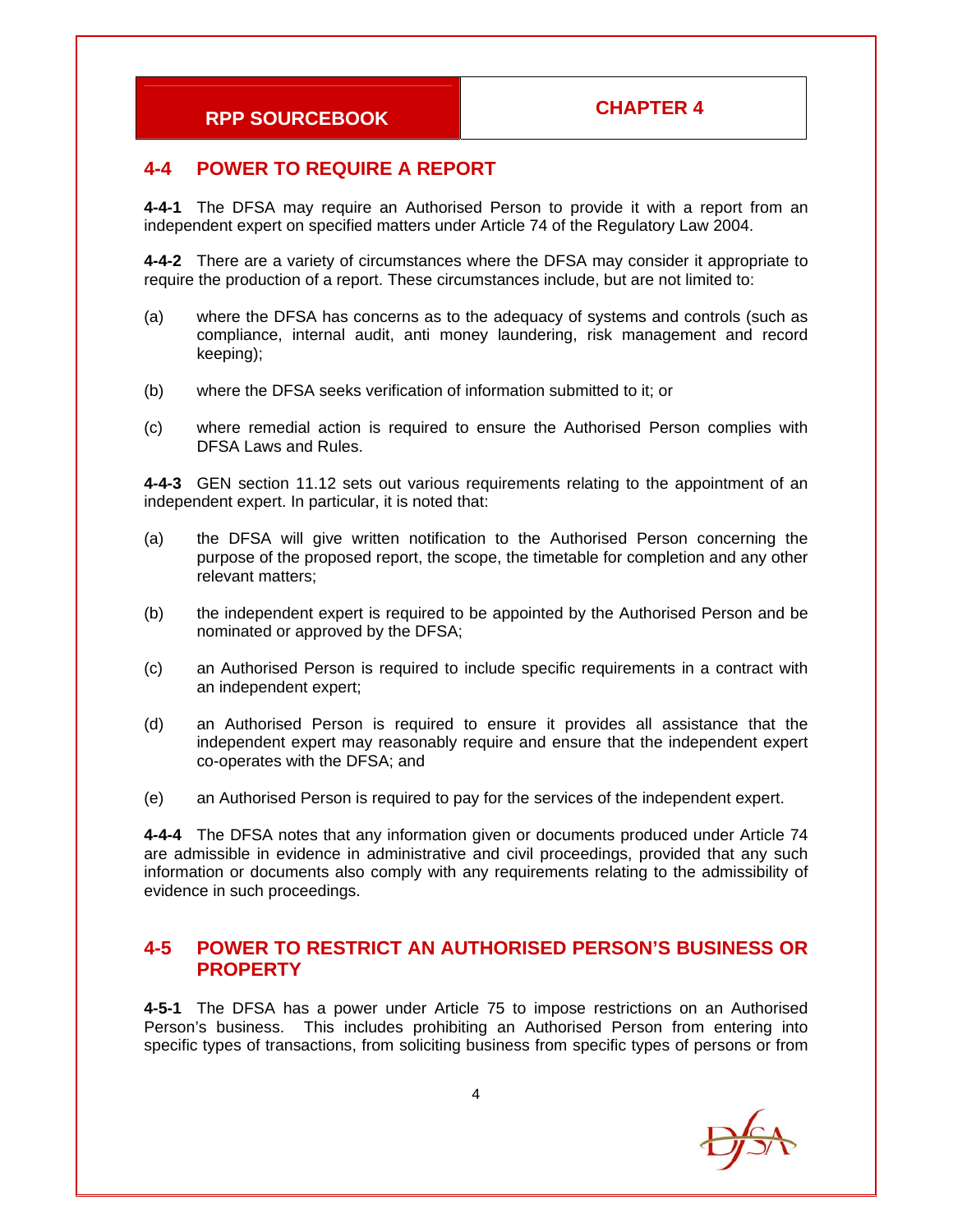carrying on business in a specific manner. The DFSA may also require an Authorised Person to carry on business in, and only in, a specified manner.

**4-5-2** Pursuant to Article 76, the DFSA is also empowered to prohibit or require an Authorised Person to deal with any relevant property in a certain manner.<sup>3</sup> The terms "dealing" and "relevant property" are defined in Article 76 as follows:

- (a) "dealing" in relation to property includes the maintaining, holding, disposing and transferring of property; and
- (b) "relevant property" in relation to an Authorised Person means:
	- (i) any property held by the person, acting within the capacity for which it holds a Licence, on behalf of any of the clients of the person, or held by any other person on behalf of or to the order of the person acting within such capacity; or
	- (ii) any other property which the DFSA reasonably believes to be owned or controlled by the person.

**4-5-3** In determining whether to exercise its Article 75 and 76 powers, the DFSA will take into account the circumstances set out in GEN Rule 11.13.1 (a) to (m).

#### **4-6 POWER TO IMPOSE CONDITIONS AND RESTRICTIONS ON AN AUTHORISED PERSON'S LICENCE**

**4-6-1** Pursuant to Article 49 of the Regulatory Law 2004, the DFSA may at any time by written notice to an Authorised Person on its own initiative, or at the request of an Authorised Person:

- (a) impose conditions and restrictions or additional conditions and restrictions on a Licence; and
- (b) vary or withdraw conditions and restrictions imposed on a Licence. $4$

**4-6-2** In determining whether to exercise its Article 49 power, the DFSA will take into account the circumstances including, but not limited to, the following:

- (a) where the Authorised Person's resources (including financial resources as well as human resources) are inadequate for the scale or type of activity which the firm is licensed to undertake;
- (b) where the Authorised Person has not conducted its business in compliance with the Laws and Rules;

 $3$  Article 76 of the Regulatory Law 2004

<sup>4</sup> Article 49(1) of the Regulatory Law 2004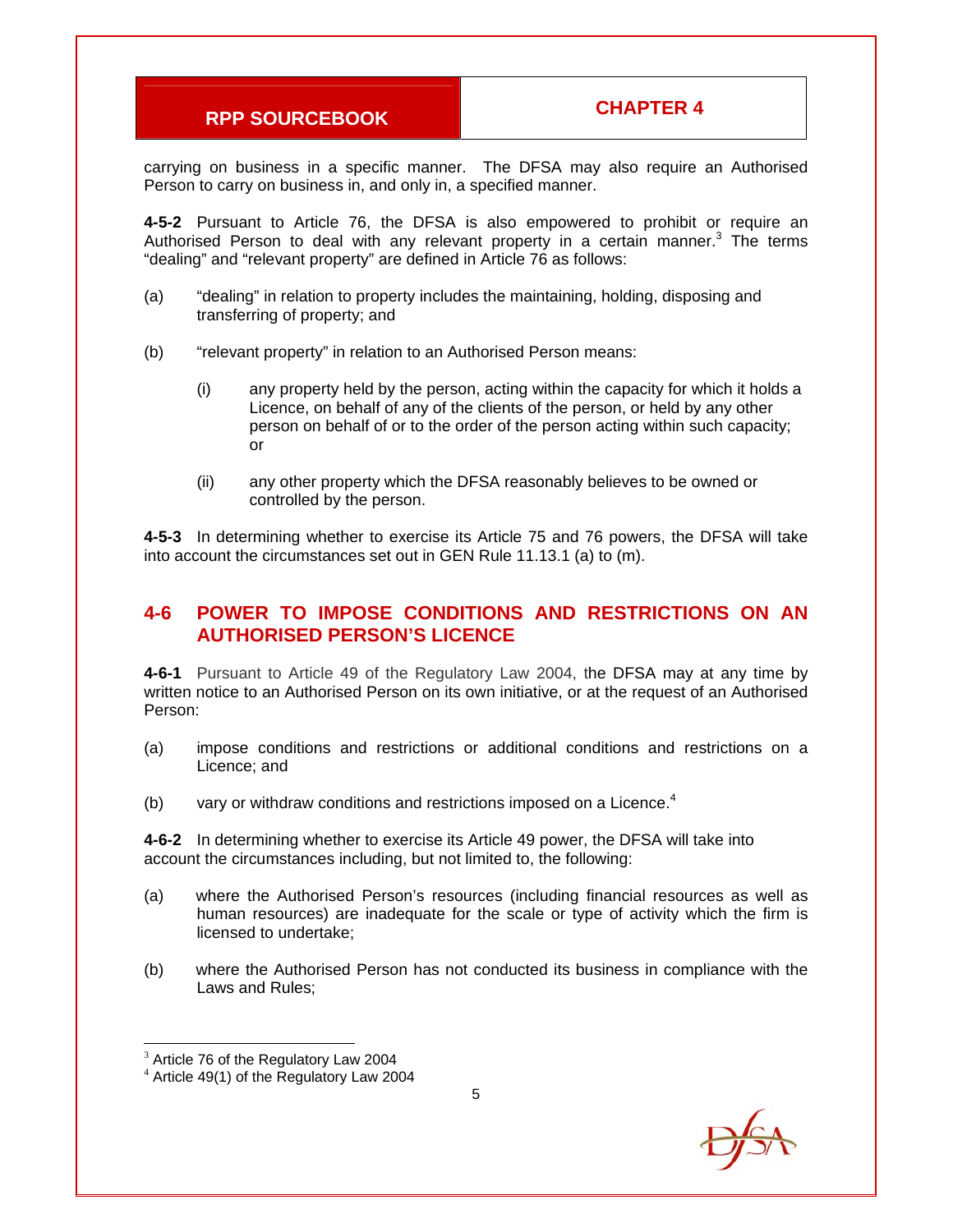- (c) where the Authorised Person has conducted its business in such a way that it has not ensured full compliance with applicable money laundering and counter terrorism legislation; or
- (d) where the DFSA has some concern about the fitness and propriety of the Authorised Person, but not such as to warrant the withdrawal of its Licence.

#### **4-7 POWER TO WITHDRAW AN AUTHORISATION IN RESPECT OF ONE OR MORE FINANCIAL SERVICES OR A LICENCE**

**4-7-1** The DFSA may exercise its powers under Article 50(1) to withdraw the authorisation under a Licence to carry on one or more Financial Services where:

- (a) the Authorised Person is or has been in breach of one or more restrictions or conditions applicable to its Licence;
- (b) the Authorised Person is in breach of the Regulatory Law 2004, Rules or other legislation administered by the DFSA;
- (c) the Authorised Person is no longer fit and proper to carry on a Financial Service;
- (d) the Authorised Person has failed for a period of at least twelve consecutive months to carry on one or more Financial Services for which it is authorised under a Licence;
- (e) the Authorised Person requests the withdrawal; or
- (f) the DFSA considers that the exercise of the power is necessary or desirable in the pursuit of its objectives.
- **4-7-2** The DFSA may exercise its powers under Article 51 to withdraw a Licence where:
- (a) as a consequence of withdrawal of authorisation in relation to one or more Financial Services under Article 50, the Authorised Person is no longer authorised to carry on a Financial Service;
- (b) the Authorised Person is no longer fit and proper to hold a Licence;
- (c) the Authorised Person has failed to remove a Controller or take such other action as required by the DFSA under Article 64; or
- (d) the Authorised Person requests the withdrawal.

**4-7-3** In determining whether to exercise its Article 50 and 51 powers, the DFSA will have regard to all relevant matters. These include, but are not limited to, the following:

(a) when the DFSA has serious concerns about the manner in which the business of the Authorised Person has been or is being conducted;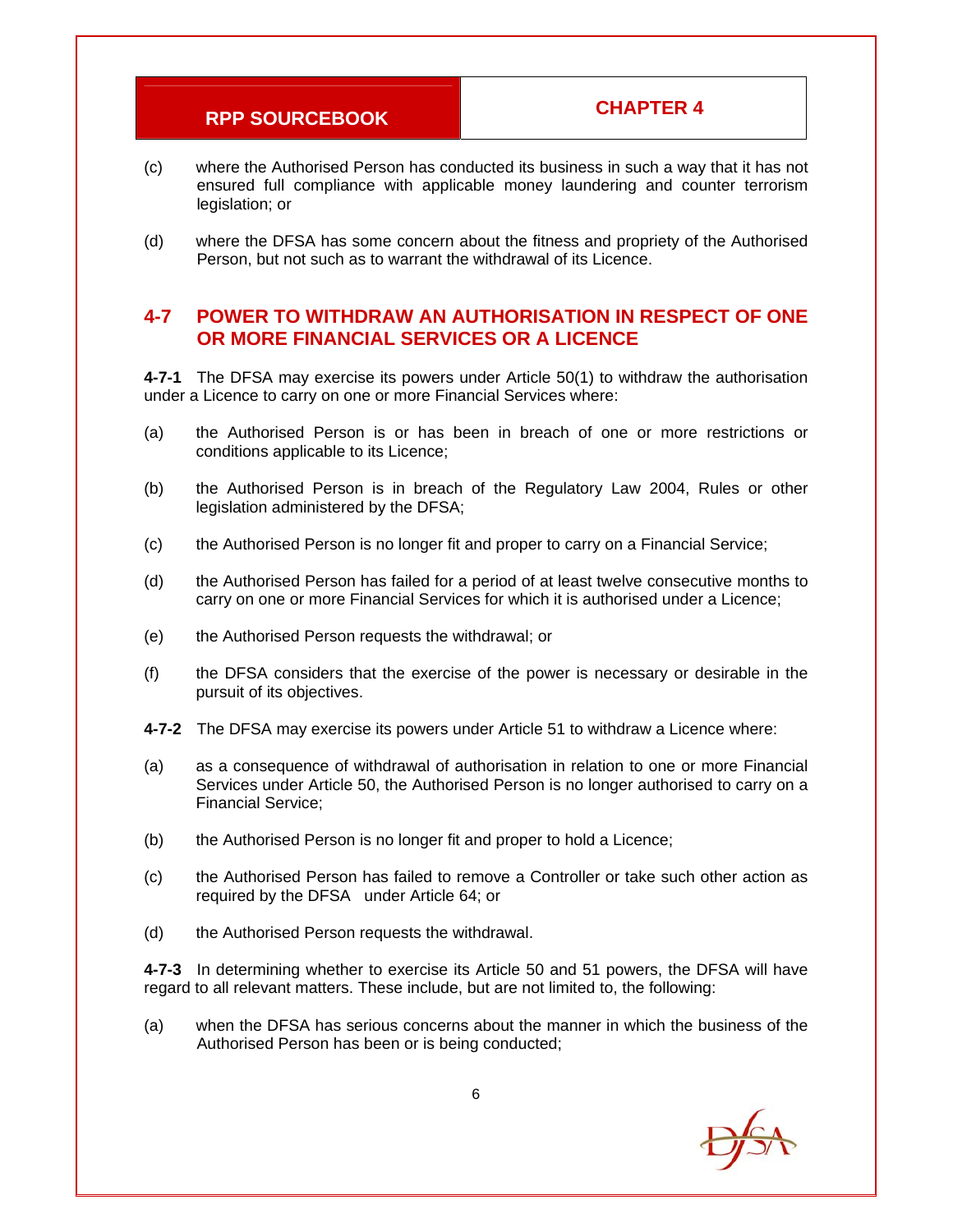- (b) when the DFSA considers it necessary to protect regulated entities and customers in the DIFC;
- (c) whether any alleged contraventions affect or have the potential to affect DFSA objectives;
- (d) the nature, seriousness and impact of any alleged contravention and whether the alleged contravention is ongoing;
- (e) when the Authorised Person no longer satisfies the relevant criteria set out in chapter 7 of the GEN module, chapters 2 and 7 of the AMI module and section 2-2 of this module in respect of the fitness and propriety to carry on a Financial Service or hold a Licence;
- (f) when the activities of the Authorised Person have ceased; and
- (g) when the Authorised Person's resources seem to the DFSA inadequate for the scale or type of activity which the firm is authorised to undertake.

**4-7-4** Where an Authorised Person requests the DFSA to withdraw its Licence, then such a Person should complete and submit the relevant form to the DFSA (see SUP 6 Form - AFN Sourcebook). This form sets out a number of matters which the DFSA will consider before processing such an application to withdraw a Licence.

#### **4-8 POWER TO IMPOSE CONDITIONS AND RESTRICTIONS ON THE STATUS OF AN AUTHORISED INDIVIDUAL**

**4-8-1** Pursuant to Article 57 of the Regulatory Law 2004, the DFSA may at any time by a written notice to an Authorised Individual and the Authorised Firm in relation to which the Authorised Individual is an officer, employee or agent:

- (a) impose conditions and restrictions or additional conditions and restrictions on the grant of Authorised Individual status; and
- (b) vary or withdraw conditions and restrictions imposed on the grant of such status. $5$

**4-8-2** The DFSA may exercise this power in circumstances including, but not limited to, the following:

- (a) where the Authorised Individual has not acted effectively and responsibly or has not exercised the expected level of skill, care and diligence in carrying out the Licensed Function;
- (b) where the conduct of the Authorised Individual falls below the standards expected; or

<sup>5</sup> Article 57 of the Regulatory Law 2004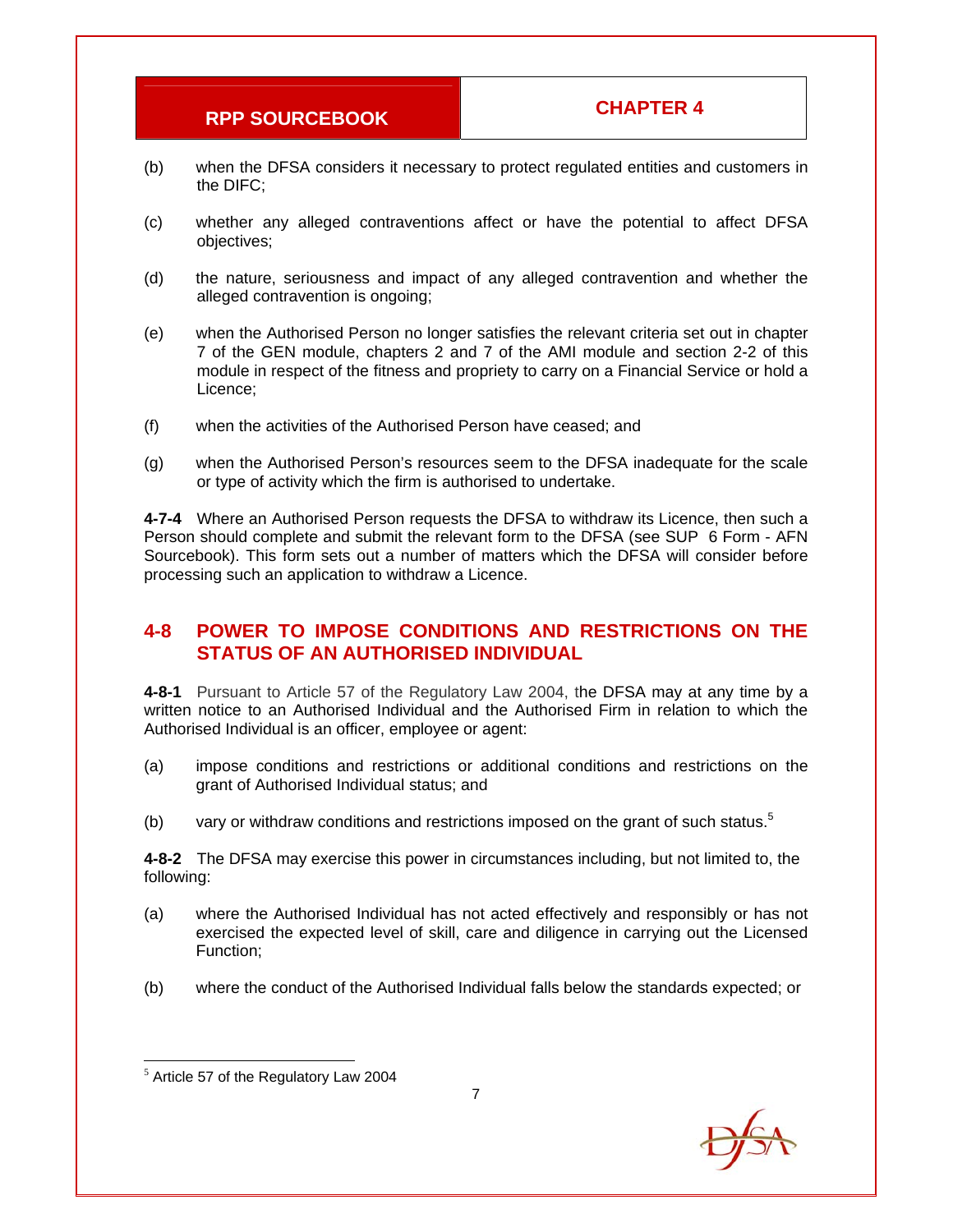(c) where the DFSA has some concern about the fitness and propriety of the Authorised Individual, but not such as to warrant the suspension or withdrawal of an Authorised Individual's status.

#### **4-9 POWER TO RESTRICT, SUSPEND AND WITHDRAW THE STATUS OF AN AUTHORISED INDIVIDUAL**

**4-9-1** Pursuant to Article 58(2) of the Regulatory Law 2004, the DFSA has the power to restrict a Person from performing Licensed Functions, or to suspend or withdraw a Person's Authorised Individual status, if it reasonably concludes that:

- (a) the Person is in breach or has been in breach of an obligation that applies as a result of such Person's Authorised Individual status; or
- (b) a Person is no longer fit and proper to perform the Licensed Function role for which he requires status as an Authorised Individual.<sup>6</sup>

**4-9-2** In determining whether to exercise its Article 58(2) power, the DFSA will have regard to all relevant matters including, but not limited to, the criteria for assessing the fitness and propriety of an Authorised Individual as set out in chapter 7 of GEN and section 2-3 of this Sourcebook.

**4-9-3** The DFSA may also withdraw the Authorised Individual status of a Person pursuant to Article 58(3) if:

- (a) the Person becomes bankrupt;
- (b) the Person is convicted of a serious criminal offence;
- (c) the Person becomes incapable, through mental or physical incapacity, of managing his affairs;
- (d) the Person or the relevant Authorised Firm asks the DFSA to withdraw the status; or
- (e) the Licence of the relevant Authorised Firm is withdrawn.

**4-9-4** In determining whether to exercise its power under Article 58(3)(b), the DFSA will give particular consideration to offences involving dishonesty, fraud or a financial crime.

#### **4-10 POWER TO RESTRICT INDIVIDUALS**

**4-10-1** If the DFSA reasonably concludes that a natural person is not fit and proper to perform any functions in connection with the provision of Financial Services or Ancillary

 $6$  Article 58(2) of the Regulatory Law 2004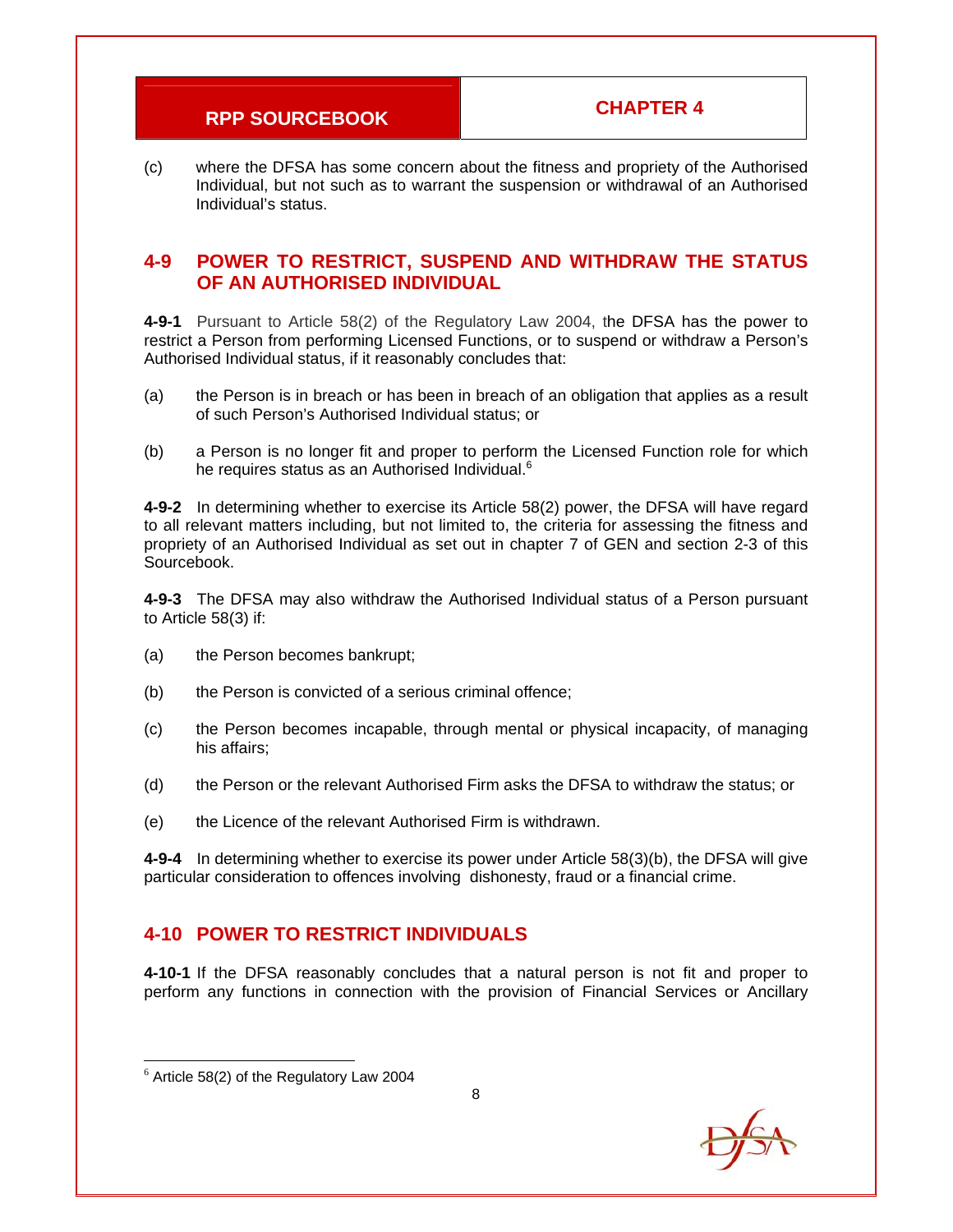Services (whether or not they are Licensed Functions), it may restrict that Person from performing any or all such functions. $<sup>7</sup>$ </sup>

**4-10-2** Article 58(1) of the Regulatory Law 2004 enables the DFSA to impose a restriction in respect of all functions or in respect of specific functions. Whether a general restriction or a more specific restriction is imposed by the DFSA may depend on the facts of the matter, including:

- (a) the concerns upon which the DFSA determines that a natural person is not fit and proper to perform any functions; and
- (b) the need to protect the integrity of the DIFC and ensure the confidence of participants in the market.

**4-10-3** In determining whether to exercise its power under Article 58(1), the DFSA may have regard to all relevant matters including, but not limited to, the criteria for assessing the fitness and propriety of Authorised Individuals as set out in chapter 7 of GEN and section 2-3 of this Sourcebook.

#### **4-11 POWER TO VARY OR WITHDRAW THE REGISTRATION OF AN ANCILLARY SERVICE PROVIDER**

**4-11-1** The DFSA has the power to vary or withdraw the registration of an Ancillary Service Provider pursuant to sections 4.5 and 4.6 of the ASP Module and Article 60(4) of the Regulatory Law 2004. The DFSA may exercise this power where it is satisfied that:

- (a) the Ancillary Service Provider has failed to carry on an Ancillary Service in the DIFC for a continuous period of 12 months or more; or
- (b) the Ancillary Service Provider has breached, or is breaching, the Laws or Rules of the DIFC.<sup>8</sup>

**4-11-2** In determining whether to exercise its powers to withdraw the registration of an Ancillary Service Provider, the DFSA may have regard to all relevant matters including, but not limited to, the circumstances specified in paragraph 4-7-3 as relevant to an Ancillary Service Provider.

#### **4-12 POWER TO VARY, SUSPEND OR WITHDRAW THE REGISTRATION OF AN AUDITOR**

**4-12-1** The DFSA has the power in respect of an Auditor to:

(a) withdraw its registration; $9$  or

 $7$  Article 58(1) of the Regulatory Law 2004

<sup>8</sup> ASP Sections 4.5 and 4.6.

 $9$  Article 98(3) of the Regulatory Law 2004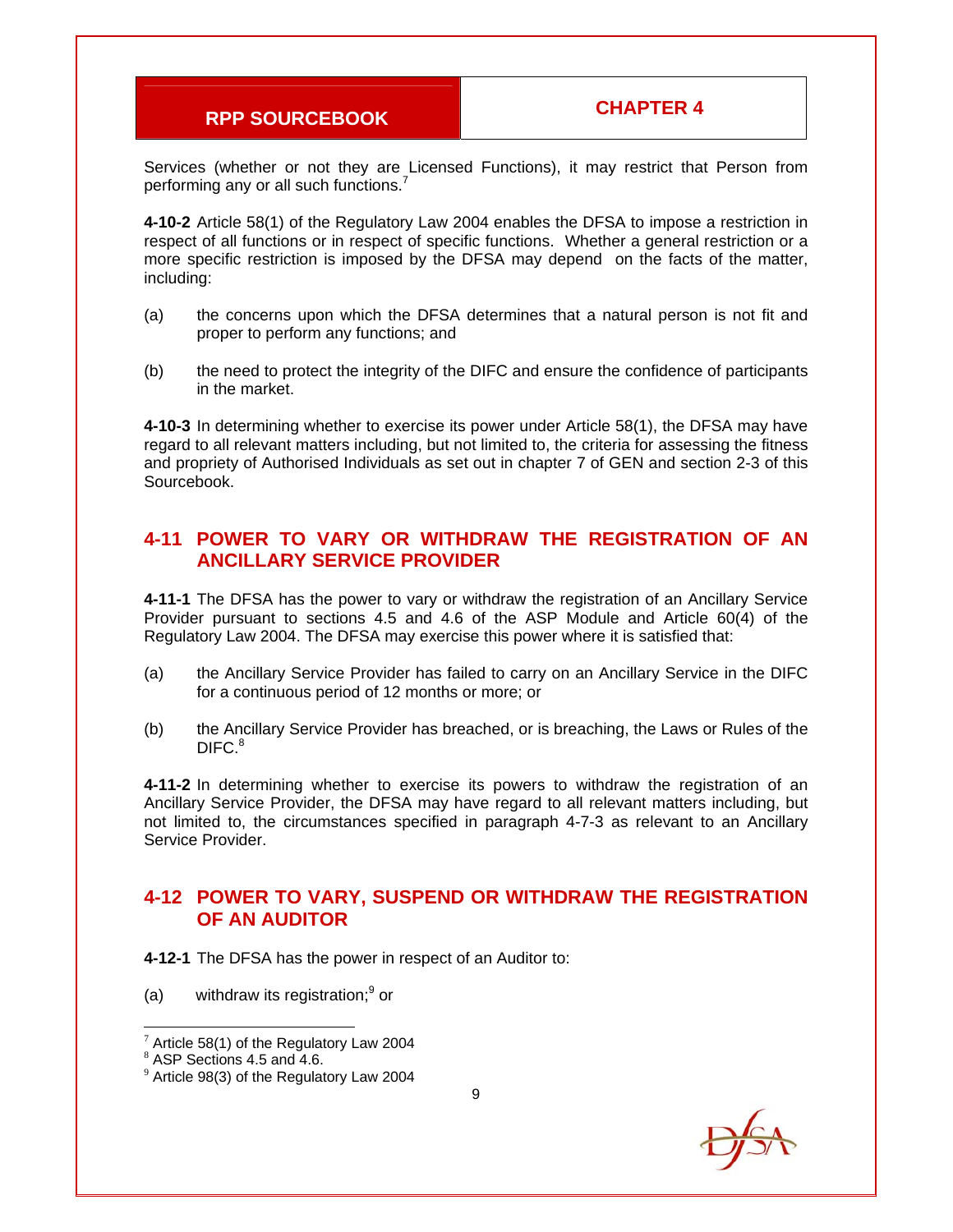(b) suspend its registration.<sup>10</sup>

**4-12-2** The DFSA may exercise such powers where it has reasonable grounds to believe that:

- (a) the Auditor is no longer fit and proper; or
- (b) the Auditor has breached, or is breaching, the Regulatory Law 2004, Rules or other legislation administered by the DFSA.

**4-12-3** In determining whether to exercise such powers, the DFSA will have regard to all relevant matters including, but not limited to, the circumstances as relevant to an Auditor specified in paragraph 4-7-3.

#### **4-13 MISCELLANEOUS POWERS**

#### **Endorsements**

**4-13-1** The DFSA has the power to:

- (a) impose conditions and restrictions or additional conditions and restrictions;<sup>11</sup> or
- (b) withdraw or vary conditions and restrictions,  $12$

on an endorsement to conduct Islamic Financial Business.

**4-13-2** In respect of an endorsement on a Licence to conduct business with Retail Clients, the DFSA has the power to impose conditions and restrictions, or withdraw or vary conditions and restrictions pursuant to Article 49 (see section 4-6 of this chapter).

**4-13-3** In determining whether to exercise such powers, the DFSA will have regard to all relevant matters including, but not limited to, one or more of those circumstances specified in 4-6-2 in respect of imposing, varying or withdrawing conditions and restrictions.

#### **Funds**

**4-13-4** The DFSA has the power to withdraw the registration of a Public Fund in one or more of the circumstances set out in Article 32 of the Collective Investment Law.<sup>13</sup> In determining whether to exercise this power, the DFSA can withdraw the registration of a Public Fund only if it considers that:

(a) the withdrawal is in the interests of the Unitholders of the Fund; or

<sup>&</sup>lt;sup>10</sup> Article 105 of the Regulatory Law 2004

 $11$  Article 12 of the Law Regulating Islamic Financial Business 2004

 $12$  Article 12 of the Law Regulating Islamic Financial Business 2004

 $13$  Article 32 of the Collective Investment Law 2010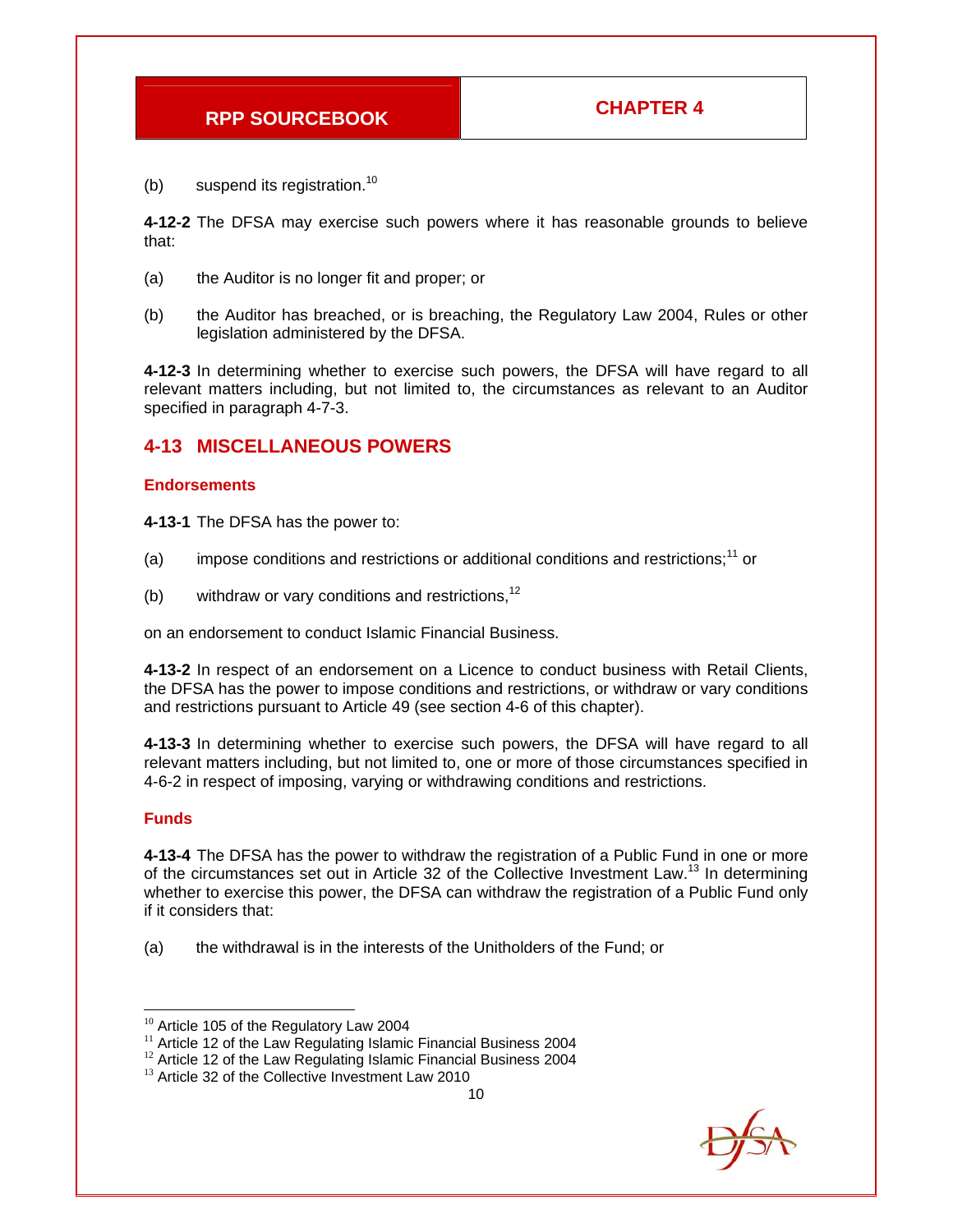(b) appropriate steps have been taken or may reasonably be taken to protect the interests of the Unitholders.

#### **Auditors**

**4-13-5** The DFSA may direct<sup>14</sup> an Authorised Person or Public Listed Company to appoint an auditor, where an auditor has not been appointed by such person.

**4-13-6** Where an auditor appointed by an Authorised Person and Public Listed Company is not suitable in the opinion of the DFSA, the DFSA may direct<sup>15</sup> the auditor to remove itself as auditor from such person.

#### **Directions Powers for Prudential Purposes**

**4-13-7** Pursuant to Article 75A of the Regulatory Law 2004, the DFSA may for, prudential purposes, issue a direction to a particular Authorised Firm, or Authorised Firms within a specified class, to:

- (a) comply with any specified additional capital or liquidity requirements;
- (b) apply a specific provisioning policy or treatment of specified assets;
- (c) comply with specified limits on material risk exposures;
- (d) comply with specified limits on exposures to related parties;
- (e) meet additional or more frequent reporting requirements; or
- (f) take such other action as is specified in the direction.

**4-13-8** Where the DFSA proposes to issue a direction under Article 75A to Authorised Firms within a specified class, the direction will remain in force for a period of no more than 12 months in the first instance, unless the DFSA specifies a shorter period of time in the notice. The DFSA considers that such a direction should remain in force for a limited period as it has a Rule making power under the Regulatory Law 2004 at its disposal, which the DFSA would ordinarily use where it was proposing to change its Rules relating to Authorised Firms within a specified class.

<sup>&</sup>lt;sup>14</sup> GEN Rule 8.4.6 and MKT Rule 5.2.6

 $15$  GEN Rule 8.4.7 and MKT Rule 5.2.7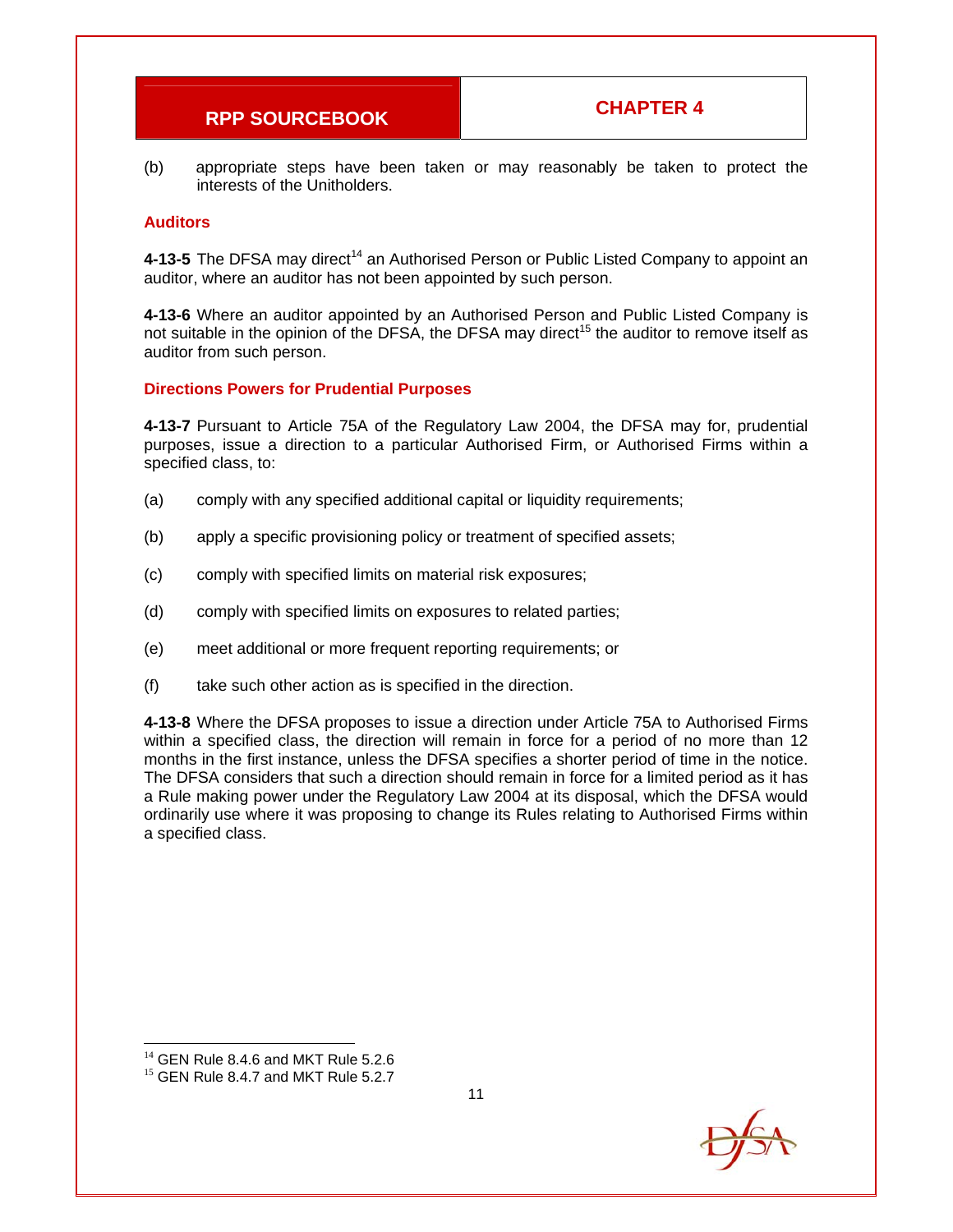### **5 ENFORCEMENT**

### **5-1 THE DFSA'S APPROACH TO ENFORCEMENT**

#### **Introduction**

**5-1-1** This chapter sets out the DFSA's approach to enforcement and how it commences and conducts investigations, and exercises its powers to address any misconduct or contravention of the Law or Rules.

**5-1-2** A reference to:

- (a) an Article in this chapter is a reference to an Article in the Regulatory Law 2004, unless otherwise stated; and
- (b) the Law in this chapter is a reference to any legislation administered by the DFSA.

#### **Enforcement philosophy**

**5-1-3** The DFSA's enforcement philosophy is guided by the following principles which govern the DFSA's approach to fulfilling its objectives as set out in Article 8:

- (a) the DFSA adopts a risk based approach to regulation. This means that the DFSA will focus its efforts on those activities that it perceives as posing the greatest risk to the fulfilment of its objectives;
- (b) the DFSA will act swiftly and decisively to stop conduct which threatens the integrity of the DIFC or the stability of the financial services industry in the DIFC, minimise its effects, and prevent such conduct re-occurring;
- (c) the DFSA works closely with home regulators of international firms to ensure that there is a co-ordinated approach to regulation;
- (d) the DFSA will act fairly, openly, accountably and proportionally in the exercise of its enforcement powers; and
- (e) the DFSA will not publicise details of the commencement or conduct of investigations, unless it is in the furtherance of the DFSA's objectives or the public interest to do so. The DFSA will generally publish details of the outcome of an enforcement action in keeping with its fair and transparent approach and to maintain the integrity of the DIFC by deterring contraventions of Laws or Rules or other misconduct.

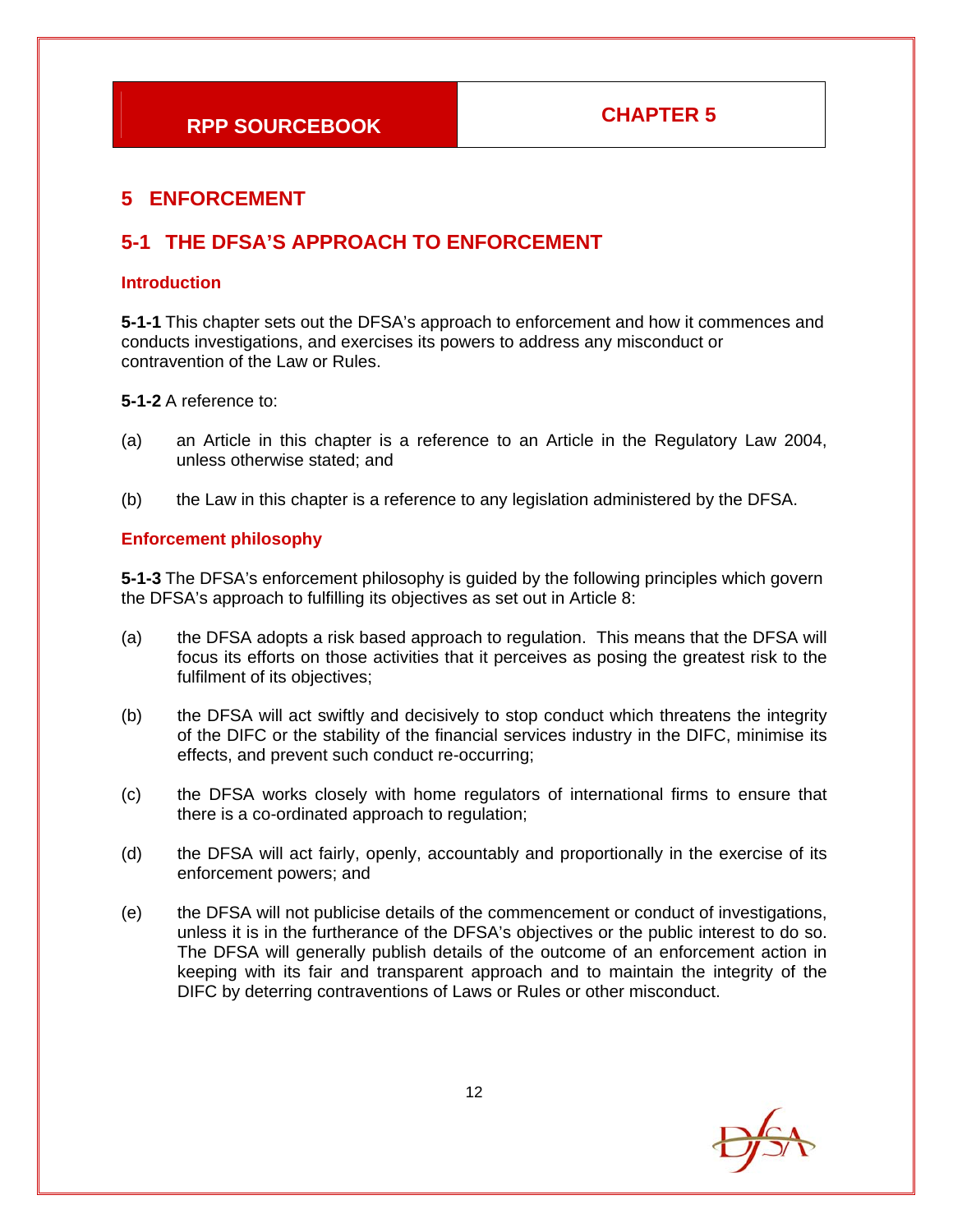### **5-2 ENFORCEMENT FRAMEWORK**

#### **Introduction**

**5-2-1** The DFSA will take an enforcement action in line with its objectives and enforcement philosophy, and may conduct investigations where there is a suspected contravention of a Law or Rule.

#### **General contravention provisions**

**5-2-2** A Person contravenes the Law or the Rules when that Person:

- (a) does an act or thing that the Person is prohibited from doing by or under the Law or Rules;
- (b) does not do an act or thing that the Person is required or directed to do by or under the Law or Rules; or
- (c) otherwise contravenes a provision of the Law or Rules.<sup>16</sup>

#### **Involvement in contravention**

**5-2-3** If a Person is knowingly concerned in a contravention by another Person of the Law or Rules, then both Persons may be held liable for committing a contravention pursuant to Article 86.

**5-2-4** A Person is "knowingly concerned" in a contravention<sup>17</sup> if the Person:

- (a) has aided, abetted, counselled or procured the contravention;
- (b) has induced, whether by threats or promises or otherwise, the contravention;
- (c) has in any way, by act or omission, directly or indirectly, been knowingly involved in or been party to, the contravention; or
- (d) has conspired with another or others to effect the contravention.

#### **Enforcement process**

**5-2-5** When taking enforcement action, the DFSA will adopt the enforcement process described in this chapter. The DFSA's enforcement process is comprised of the following elements:



<sup>&</sup>lt;sup>16</sup> Article 85 of the Regulatory Law 2004

 $17$  Article 86 (7) of the Regulatory Law 2004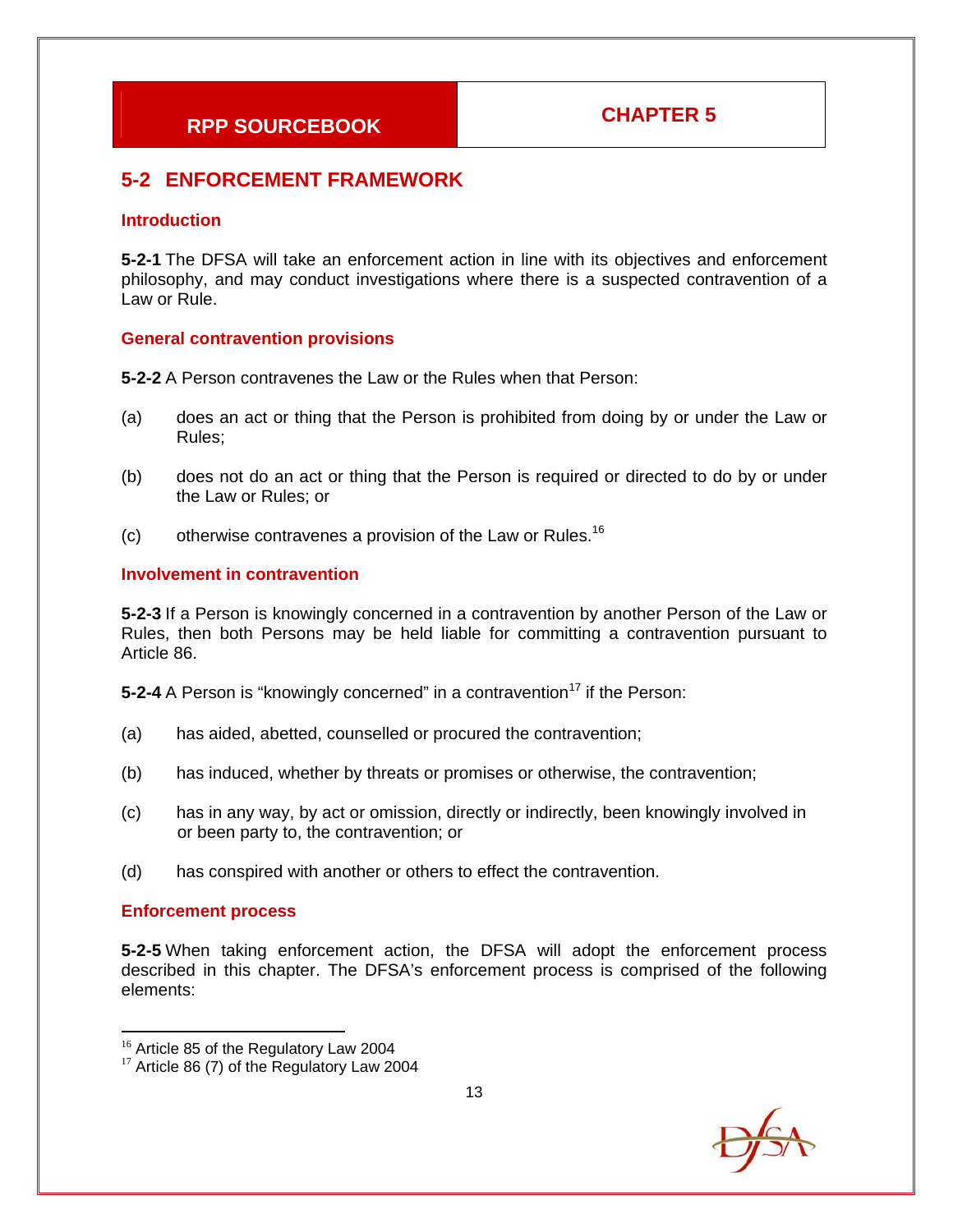- (a) Assessment of complaints and referrals (see section 5-3);
- (b) Commencement of an investigation (see section 5-4);
- (c) Information gathering (see section 5-5);
- (d) Consideration of investigative findings (see section 5-6);
- (e) Remedies (see section 5-6); and
- (f) Conclusion of the Investigation (see section 5-21).

#### **5-3 ASSESSMENT OF COMPLAINTS AND REFERRALS**

**5-3-1** The assessment of complaints and referrals concerning potential misconduct or suspected contravention of the Law or Rules is a key function of the DFSA's regulatory remit and Enforcement framework. Every complaint and referral, regardless of source, is assessed to determine whether an investigation or other action ought to take place.

#### **Sources of complaints and referrals**

**5-3-2** The DFSA may become aware of potential misconduct or suspected contraventions of Laws or Rules from a variety of sources including:

- (a) members of the public;
- (b) its supervisory activities; and
- (c) other external regulatory authorities or law enforcement agencies.

#### **Complaints**

**5-3-3** The DFSA receives and assesses two types of complaints:

- (a) regulatory complaints; and
- (b) complaints against the DFSA and its employees.

**5-3-4** A Person wishing to lodge a complaint with the DFSA should do so in writing. A complaint can be lodged:

- (a) electronically via the complaints portal on the DFSA website (see http://www.dfsa.ae);
- (b) by facsimile to 04 362 0801; or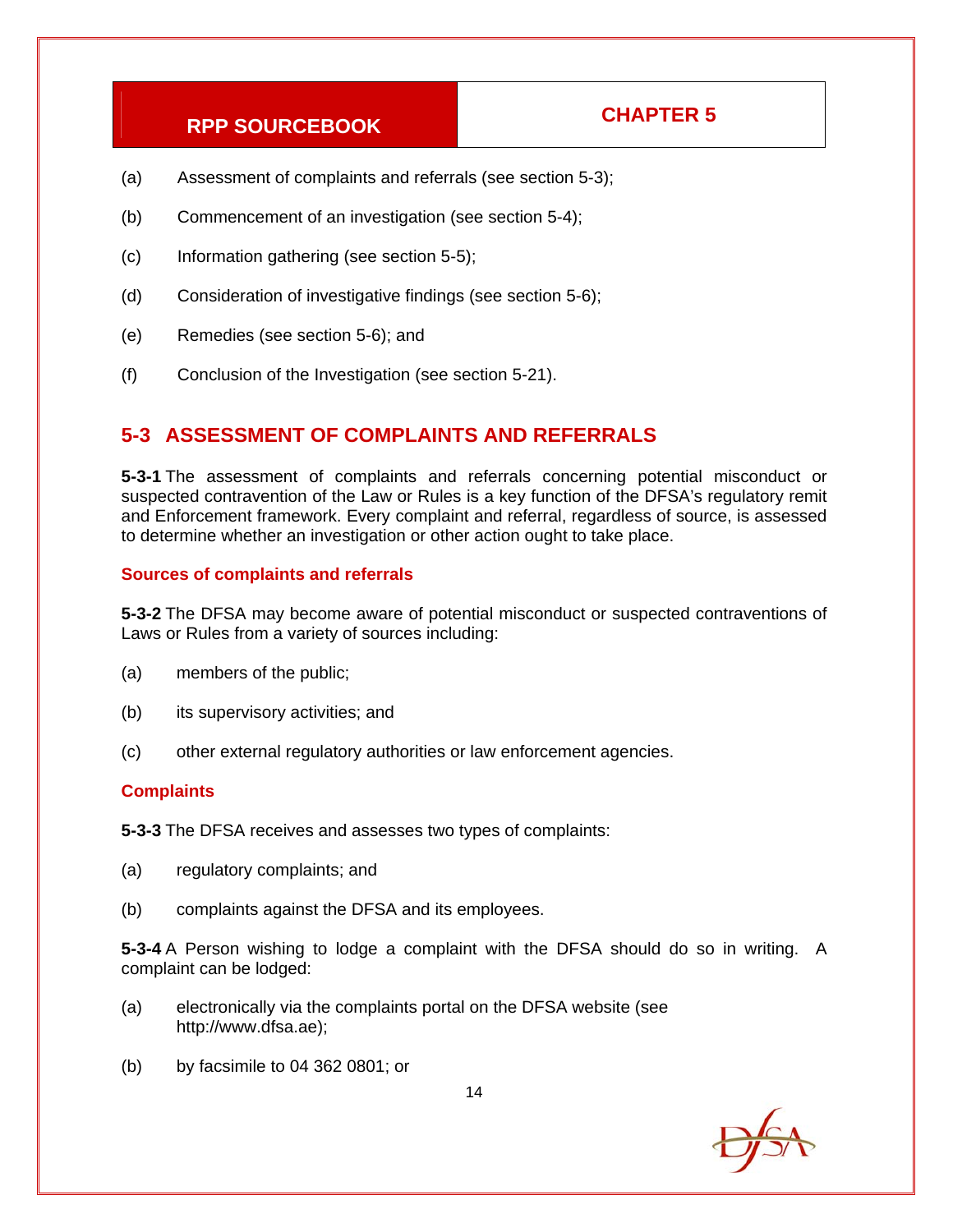(c) by sending the complaint to PO Box 75850 Dubai, UAE or delivering the complaint to the DFSA at Level 13, The Gate Building, DIFC.

**5-3-5** When a complaint is received, the DFSA will send an acknowledgement letter to the complainant which will include details of the DFSA officer assigned to assess the complaint.

#### **Regulatory Complaints**

**5-3-6** Complaints received by the DFSA from members of the public which relate to:

- (a) any conduct or dissatisfaction with any Person regulated by the DFSA;
- (b) a contravention of a Law or Rule; or
- (c) any conduct that causes or may cause damage to the reputation of the DIFC or the financial services industry in the DIFC;

are classified as regulatory complaints and are assessed through the DFSA's complaints management function.

**5-3-7** If, during the assessment of a regulatory complaint, the DFSA identifies a potential contravention of a Law or Rule, it will refer the complaint to the relevant DFSA division for further consideration. Thereafter, the relevant division assumes responsibility for the complaint.

**5-3-8** All complaints lodged with the DFSA are held in confidence in accordance with the Regulatory Law 2004. However, in order to assess a complaint properly, the DFSA may need to speak to third parties including any Person who is the subject of the complaint.

#### **Referrals**

**5-3-9** There are two types of referrals, internal and external. Internal referrals originate from the DFSA's supervisory activities conducted by the Supervision or Markets Division. The DFSA's supervisory framework is designed to detect and mitigate risks to the DIFC and the financial services industry in the DIFC. An internal referral occurs when a DFSA supervisory division refers conduct to the Enforcement Division, where the supervisory division has identified possible contraventions of Laws and Rules.

**5-3-10** When Enforcement receives an internal referral, the referring division may continue to be responsible for the on-going supervision of the Person who is the subject of the referral.

**5-3-11** The DFSA may also receive allegations of misconduct through an external referral from other regulatory authorities and law enforcement agencies. Such allegations are generally received pursuant to the IOSCO or IAIS Multilateral Memorandum of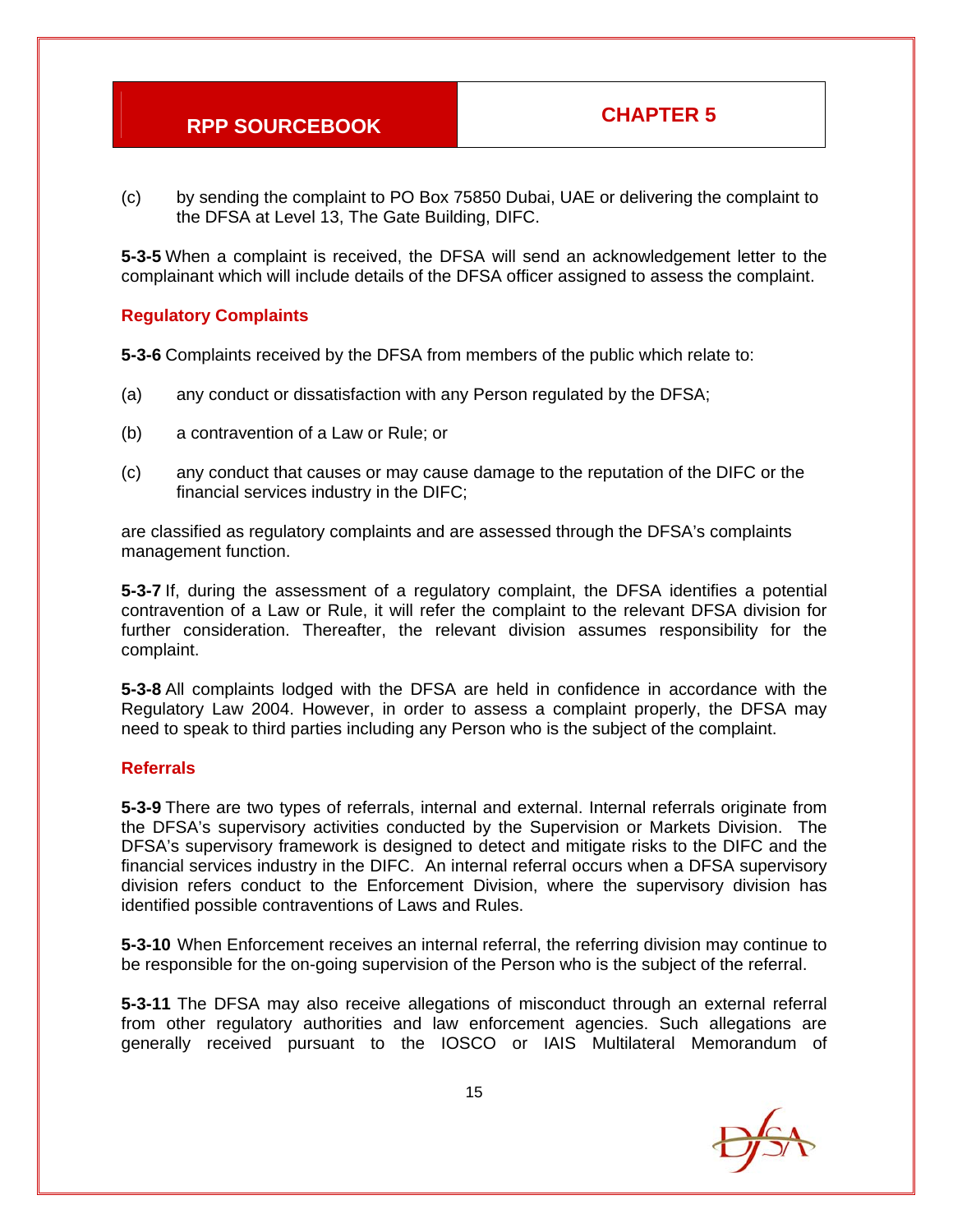Understanding (MMoU), or bi-lateral arrangements for the exchange of information between the DFSA and other regulatory and enforcement agencies.

#### **Complaints against the DFSA and its employees**

**5-3-12** Complaints received by the DFSA about the conduct and activities of the DFSA and its employees are administered and assessed separately by the DFSA's Office of General Counsel.

**5-3-13** Information on how the DFSA's Office of General Counsel assesses complaints against the DFSA and its employees can be found on the DFSA's website (see http://www.dfsa.ae).

### **5-4 COMMENCEMENT OF INVESTIGATIONS**

#### **Introduction**

**5-4-1** Upon receipt of an internal or external referral, the allegation will be assessed to determine if there is a suspicion of a contravention of the Law or Rules. If a suspicion arises, then the Enforcement Division may make a recommendation to the Enforcement Committee to commence an investigation. The Enforcement Committee is a management committee of the DFSA whose primary function is to consider enforcement matters and to make recommendations to the Chief Executive in relation to such enforcement matters.

**5-4-2** In determining whether to recommend the commencement of an investigation, the Enforcement Committee will consider a number of factors including, but not limited to:

- (a) the nature, seriousness and impact of the suspected contravention and whether the suspected contravention is ongoing;
- (b) whether the suspected contravention affects, or has the potential to affect, the DFSA objectives;
- (c) whether those involved in the suspected contravention are likely to co-operate;
- (d) whether it is likely that the suspected contravention may be proven;
- (e) the disciplinary record and compliance history of the Person or Persons involved in the suspected contravention;
- (f) whether, if proven, a suitable remedy is available;
- (g) the extent to which another law enforcement agency or Financial Services Regulator can adequately address the matter and, if so, that body's attitude toward the matter;

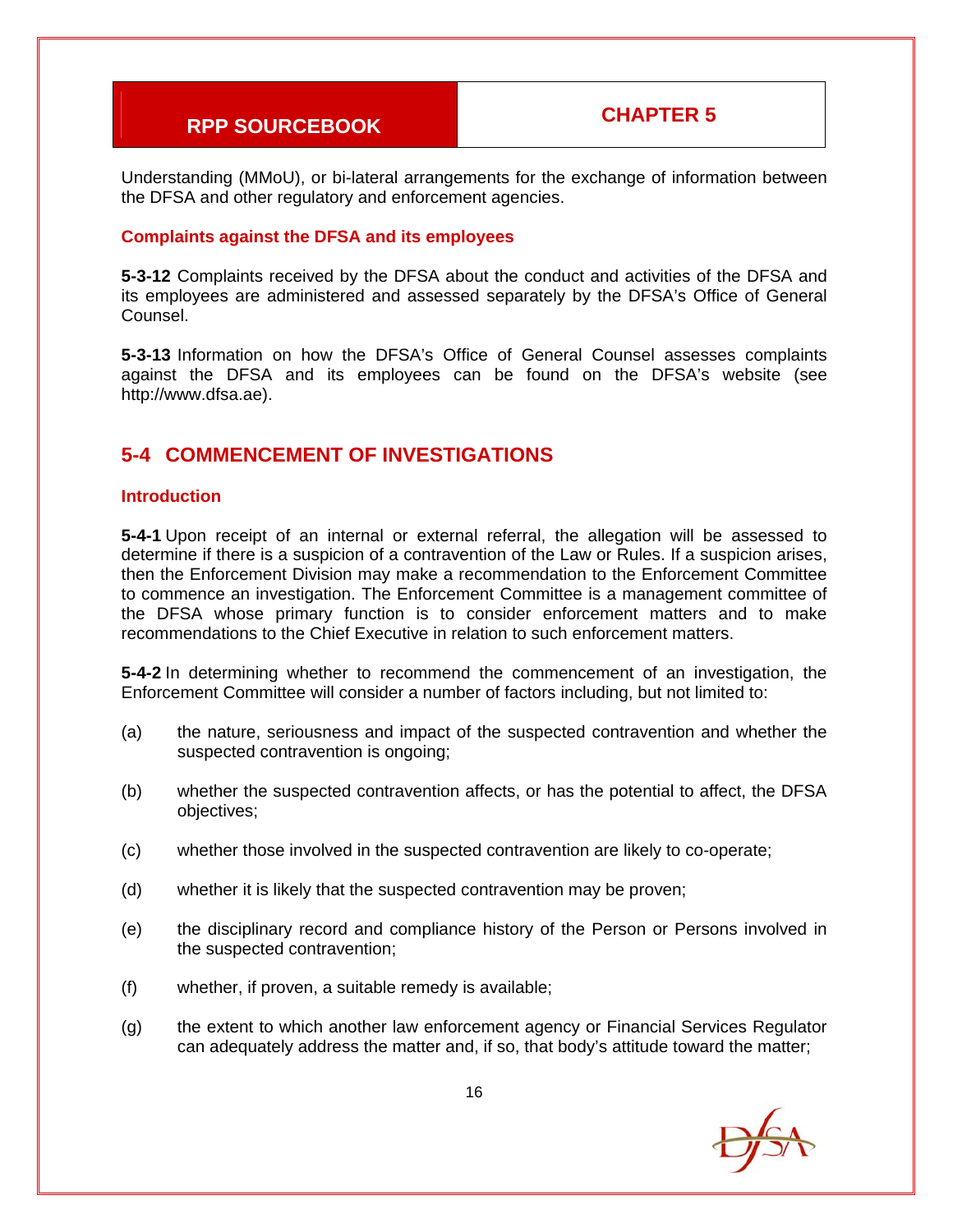- (h) the nature of any request for assistance made by another regulator or body pursuant to Article 39; and
- (i) whether any party who may have suffered some detriment as a result of the suspected contravention is able to take his own remedial action.

**5-4-3** The Chief Executive of the DFSA, or his delegate, is the only individual authorised to commence an investigation. The Chief Executive or his delegate can exercise his discretion unilaterally but will generally consider the recommendations of the Enforcement Committee.

#### **Investigation determination**

**5-4-4** Article 78 empowers the DFSA to conduct such investigations as the Chief Executive or his delegate consider expedient:

- (a) where he has reason to suspect that there is being or may have been committed a contravention of the Laws or Rules; or
- (b) further to a request for assistance.<sup>18</sup>

**5-4-5** Whether a matter is expedient is determined by reference to factors such as those set out in paragraph 5-4-2.

**5-4-6** Whether the Chief Executive or his delegate has "reason to suspect" a contravention of the Law or Rules, is a question which the Chief Executive will determine on the facts and circumstances, available at the time, of each particular matter.

**5-4-7** The DFSA is not bound to disclose, to any party, that an investigation is ongoing or the basis upon which an investigation is commenced. However, the DFSA may notify a Person who is the subject of an investigation that an investigation has commenced, and the general nature of the investigation.

**5-4-8** However, the DFSA will not make such a notification if it is likely to compromise or prejudice the investigation. The DFSA will not advise a Person at the conclusion of an investigation unless the Person has earlier been notified of its commencement.

**5-4-9** The decision to commence an investigation is not a decision which is appealable to the Regulatory Appeals Committee.

#### **5-5 INFORMATION GATHERING**

#### **Introduction**



 $18$  Article 39 of the Regulatory Law 2004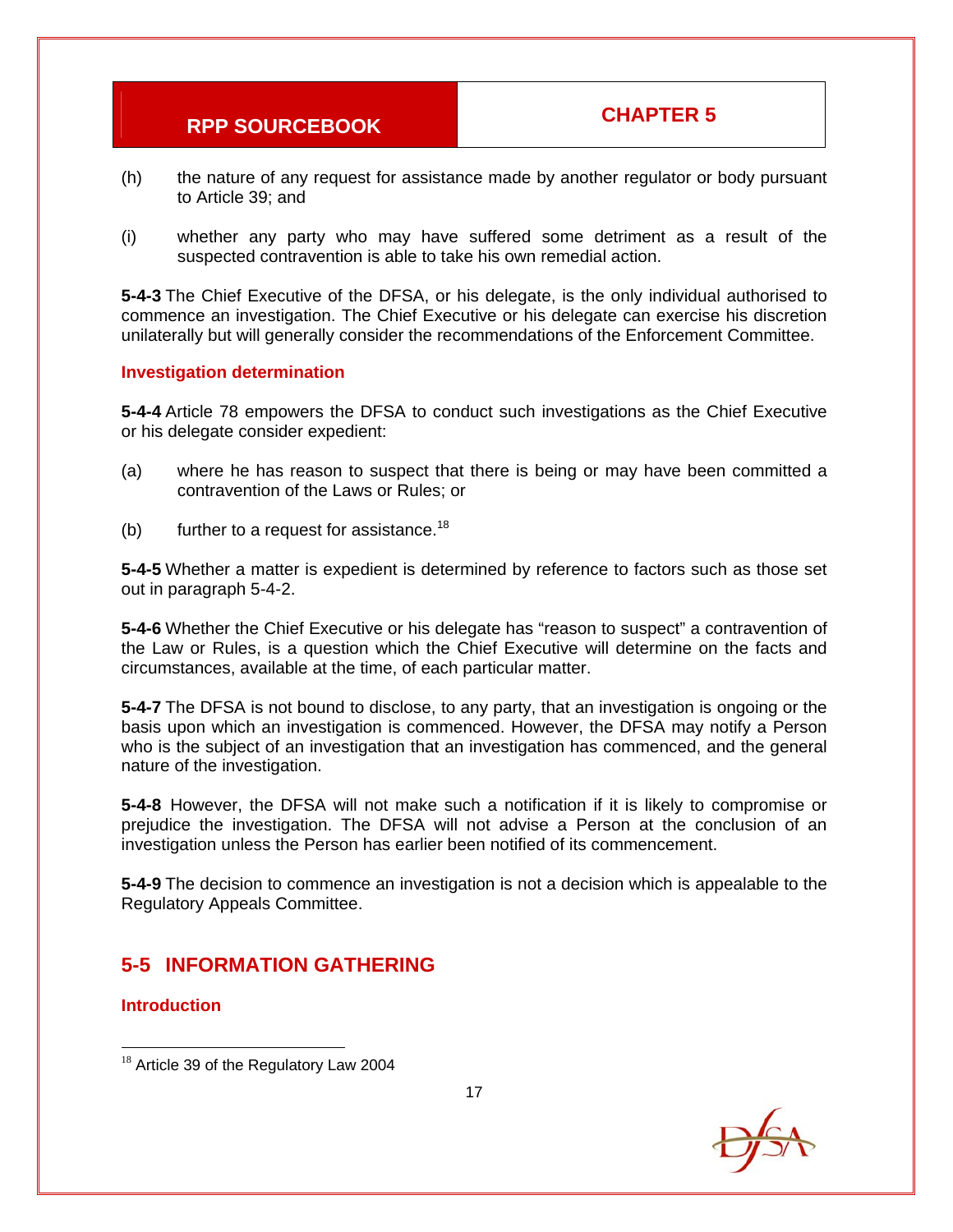**5-5-1** Once an investigation is commenced, the DFSA may exercise its powers to gather information to advance its objectives.

**5-5-2** Those powers may only be exercised by delegates of the Chief Executive. The delegation need not be limited to DFSA employees. The Chief Executive may delegate DFSA powers to non-DFSA staff who are able to assist with a DFSA investigation.

**5-5-3** Similarly, where the DFSA is exercising its powers on behalf of another regulator, it may also delegate powers to a representative of that regulator<sup>19</sup>.

#### **Article 80 Powers**

**5-5-4** Article 80(1) is a key component of the DFSA's investigative powers. Without the compulsory powers in Article 80(1), the DFSA would not be able to conduct effective and thorough investigations into potential misconduct or suspected contraventions of the Law or Rules, and consequently would not be able to meet its objectives.

**5-5-5** During an investigation, the DFSA may obtain relevant information and documents on a compulsory basis, principally through the exercise of its powers under Article 80(1), and on a voluntary basis.

**5-5-6** The powers under Article 80(1) are different from the non-investigation powers under Article 73(1). The key distinctions are that the Article 80 powers may be used:

- (a) only for the purposes of an investigation; and
- (b) in circumstances where the DFSA considers that a Person is or may be able to give information or produce a document which is or may be relevant to an investigation.

**5-5-7** In comparison, the Article 73(1) power permits the DFSA to request information and documents from an Authorised Firm, Authorised Market Institution, Ancillary Service Provider, auditor and any director, officer, employees or agent of such person, which the DFSA considers is necessary or desirable to meet the objectives of the DFSA.

**5-5-8** When it exercises its powers under Article 80(1) (b), (c), (d) or (e), the DFSA will provide a written notice to the Person on whom the requirement is being imposed.

#### **Inspection**

**5-5-9** Article 80(1)(a) empowers the DFSA to enter business premises of a Person during the course of an investigation for the purpose of inspecting and copying information or documents. This power will be exercised when the DFSA considers that such Person is or may be able to provide information or documents that are or may be relevant to an investigation.

<sup>&</sup>lt;sup>19</sup> Article 40 of the Regulatory Law 2004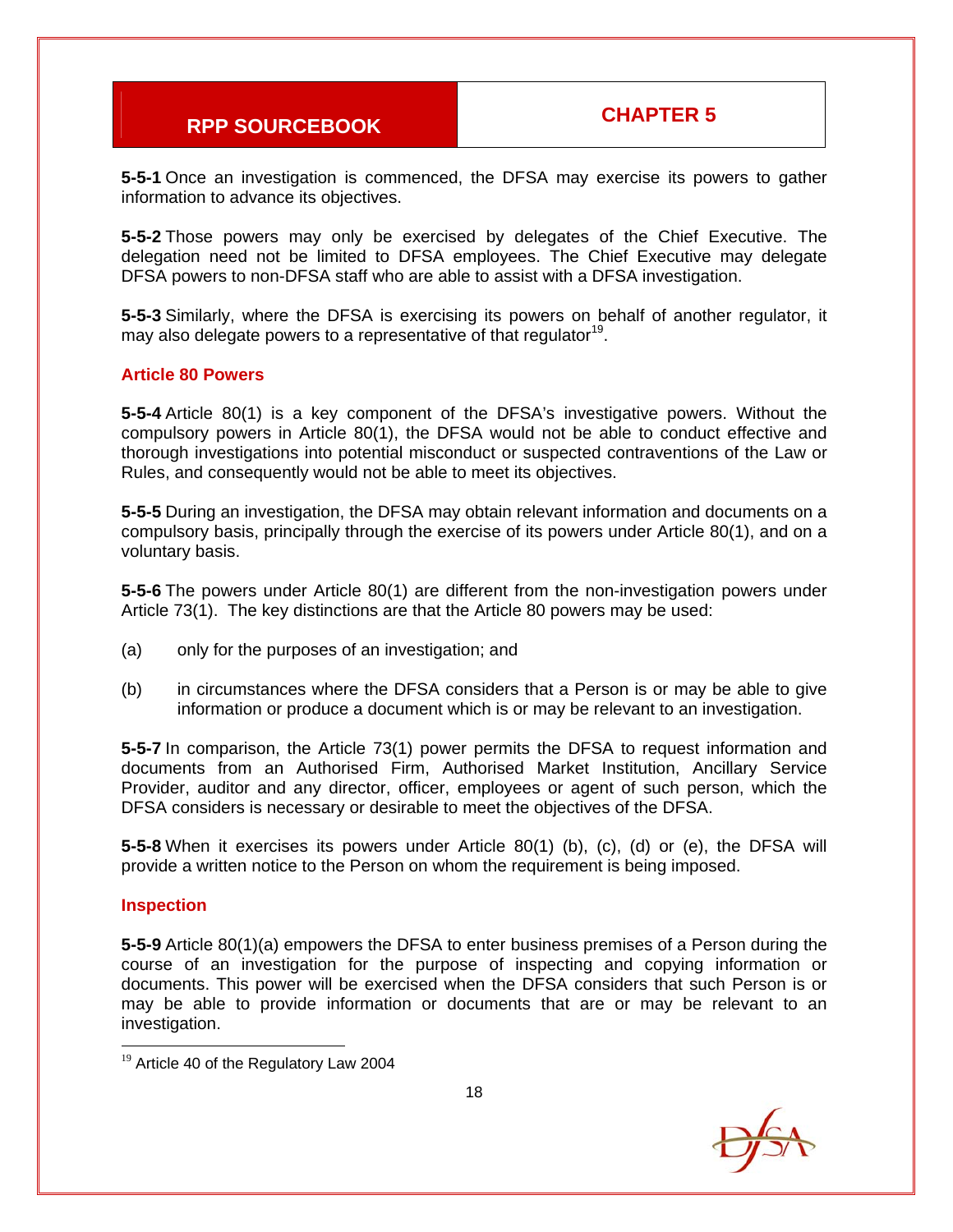**5-5-10** The DFSA will generally not provide prior notice of an inspection in circumstances where the provision of prior notice may prejudice the investigation.

**5-5-11** When exercising its power to enter business premises pursuant to Article 80(1)(a), the DFSA may $^{20}$ :

- (a) require any appropriate Person to:
	- (i) make available any relevant information stored at the business premises for inspection or copying; or
	- (ii) convert any relevant information into a physical form capable of being copied; and
- (b) use the facilities of the occupier of the business premises, free of charge, to make copies.

#### **Production of information**

**5-5-12** Article 80(1)(b) empowers the DFSA to require a Person to give or procure the giving of information. The DFSA considers that the term "information" should be interpreted broadly, in accordance with its ordinary meaning.

**5-5-13** Information may include, for example, the following:

- (a) knowledge communicated or received concerning a particular matter, fact or circumstance;
- (b) knowledge gained through work, commerce, study, communication, research or instruction;
- (c) data obtained as output from a computer by means of processing input data with a program or any data at any stage of processing including input, output, storage or transmission data;
- (d) an explanation or statement about a matter;
- (e) the identification of a Person, matter or thing; and
- (f) the provision of a response to a question.

**5-5-14** The DFSA will allow a reasonable period for compliance with the requirement to give information. The reasonableness of the requirement will depend upon the circumstances of

 $20$  Article 80 (2) of the Regulatory Law 2004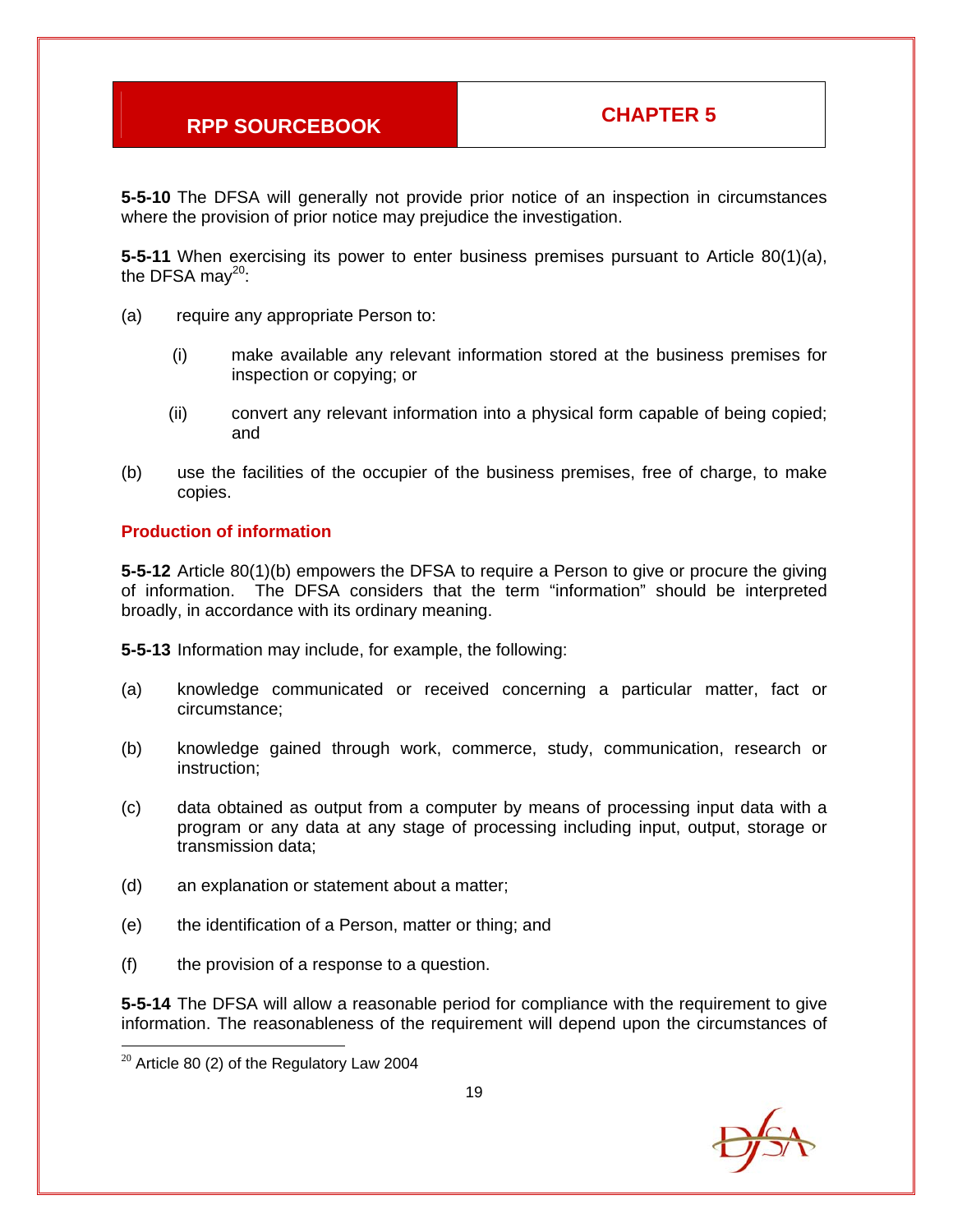each case. The DFSA may, in some circumstances, require the giving of information forthwith where the giving of prior notice may prejudice the investigation.

#### **Production of documents**

**5-5-15** Article 80(1)(c) empowers the DFSA to require a Person to produce or procure the production of specified documents. The DFSA considers that the term "document" should be interpreted broadly, in accordance with its ordinary meaning. Specified documents may include, for example, any record of information, including:

- (a) anything on which there is writing;
- (b) anything on which there are marks, figures, symbols or perforations having a meaning for Persons qualified to interpret them;
- (c) anything from which sounds, images or writings can be reproduced with or without the aid of anything else; or
- (d) a map, plan, drawing or photograph.

**5-5-16** This power can only be used when an investigation has commenced and the DFSA considers that the Person to whom the notice is addressed is, or may be, able to produce documents which are relevant to the investigation pursuant to Article 80(1)(e).

**5-5-17** Article 80(1)(c) empowers the DFSA to require production of original documents or copies. Whether original or copy documents are required by the DFSA will be determined taking into account the facts and circumstances of the investigation.

**5-5-18** When exercising its Article 80(1)(c) power, the DFSA may retain possession of any document for so long as is necessary for the investigation to which the notice relates. When a Person is unable to produce documents in compliance with a requirement made by the DFSA, the DFSA may require the Person to state, to the best of that Person's knowledge or belief, where the documents may be found and who last had possession, custody or control of those documents.

**5-5-19** The DFSA will allow a reasonable period of time for compliance with the requirement to produce documents. The reasonableness of the requirement will depend upon the circumstances of each case. The DFSA may, in some circumstances, require the production of documents forthwith, where the giving of prior notice may prejudice the investigation.

#### **Compulsory interview**

**5-5-20** Article 80(1) (d) empowers the DFSA to require a Person (the interviewee) to attend before an officer, employee or agent of the DFSA (the interviewer) a compulsory interview and provide oral evidence relevant to an investigation it is conducting.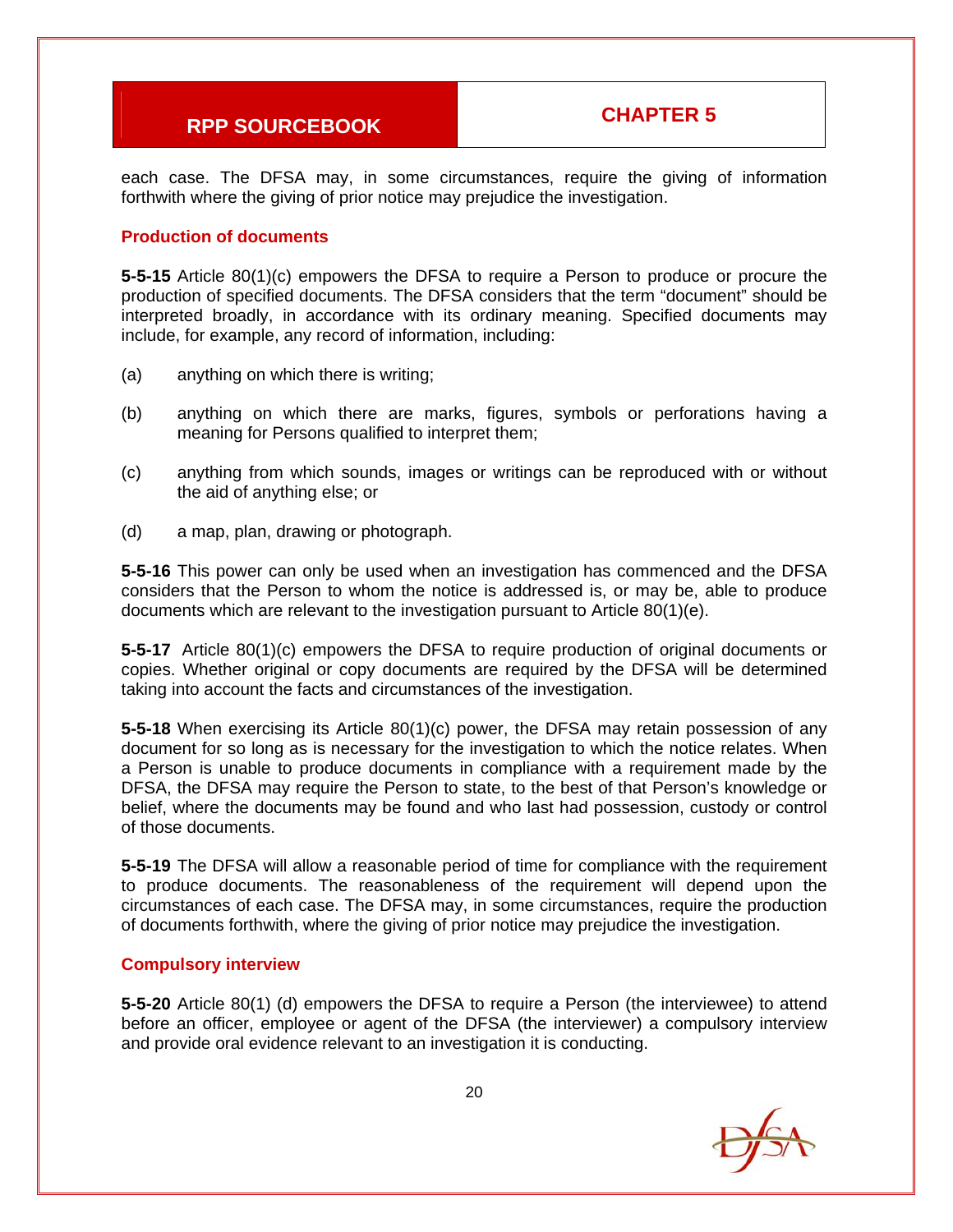**5-5-21** During the course of an investigation, not all interviews will be conducted under compulsion. The DFSA may, where appropriate, conduct voluntary interviews. The decision as to whether a compulsory or voluntary interview will be conducted will depend upon the circumstances of the particular case.

**5-5-22** Persons attending a compulsory interview must first be served with a written notice requiring his attendance. An interviewee is not entitled to refuse or fail to answer a question on the basis that his answers may incriminate him or make him liable for a penalty. $21$ 

**5-5-23** A compulsory interview will be conducted in private and the interviewer may give directions<sup>22</sup> to the interviewee regarding:

- (a) who may be present during the interview;
- (b) swearing an oath or giving an affirmation that the answers provided will be true;
- (c) what, if any, information may be disclosed by the interviewee or any other Person present at the interview to any third party;
- (d) the conduct of any Person and the manner in which they will participate during the interview; and
- (e) answering any question which is relevant to the investigation.

**5-5-24** An interviewee is entitled to legal representation during the course of a compulsory or voluntary interview. At the conclusion of the interview, the lawyer will be permitted to address any issues with the interviewer or interviewee relevant to the investigation. However, the lawyer is not permitted to answer questions on behalf of the interviewee or obstruct the investigation.

**5-5-25** All compulsory interviews will be recorded. The DFSA will, upon a written request from the interviewee at the conclusion of the interview, provide the interviewee or his lawyer with a copy of the recording or an accurate transcript of the interview. The provision of a recording or transcript may be subject to any reasonable conditions imposed by the DFSA.

#### **Assistance**

**5-5-26** Article 80(1)(e) empowers the DFSA to require a Person to give it any assistance in relation to an investigation which the Person is able to give.

**5-5-27** The DFSA considers that providing assistance may include requiring a Person to do a physical act or provide information to advance an investigation. For example, this may include the situation where the DFSA requires a Person to provide assistance by



<sup>&</sup>lt;sup>21</sup> Article 82 of the Regulatory Law 2004

 $22$  Article 80 (3) of the Regulatory Law 2004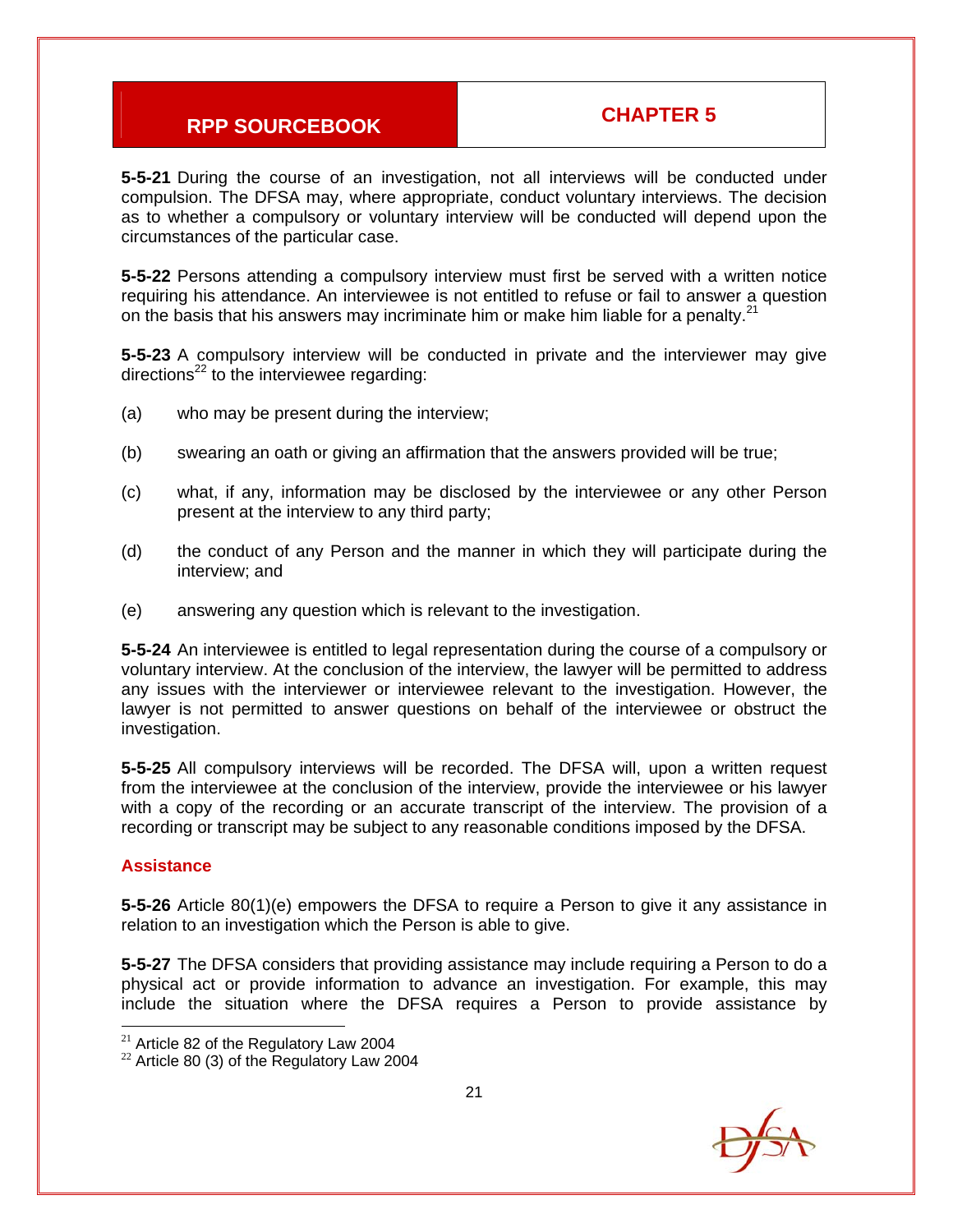commenting on the accuracy of a document or compiling information that had been stored in a different manner.

**5-5-28** The power under Article 80(1)(e) can be used independently, or in conjunction with the exercise of other Article 80(1) powers. For example, the DFSA can exercise its powers under Article 80(1)(d), to require a Person to attend a compulsory interview and Article 80(1)(e), to require the interviewee to provide reasonable assistance during the interview. The interviewee may be required, during the interview to draw a diagram or locate and produce a document referred to in an answer to a question.

#### **Confidentiality**

**5-5-29** When carrying out its regulatory functions, the DFSA must maintain confidentiality of information, unless disclosure is expressly sanctioned by Article 38. The DFSA's Policy Statement with respect to Confidential Regulatory Information outlines its policy in respect of the treatment of information and documents.

**5-5-30** The DFSA may also impose obligations of confidentiality in respect of information and documents provided during the exercise of its powers under Article 80(1).

**5-5-31** The DFSA can make directions<sup>23</sup> to protect the confidentiality of information and documents which are part of a compulsory interview.

**5-5-32** The DFSA can direct the recipient of an Article 80(1) (b), (c), (d) or (e) notice not to disclose the receipt of the notice, or any information relating to compliance therewith, to any other Person, other than his legal representative, if it considers that such disclosure may hinder an investigation $24$ .

**5-5-33** Confidentiality directions are made to ensure that an investigation is not prejudiced by the disclosure of the nature of the information sought or the questions asked during an investigation. In each case, the DFSA needs to consider whether or not such directions are appropriate in the circumstances of that matter.

#### **Protections**

**5-5-34** Parties who are required to comply with a requirement made by the DFSA during the course of an investigation, and Persons who are the subject of an investigation, benefit from certain protections in the Regulatory Law 2004, including:

(a) Article 81 which ensures that a Person who is required to comply with a requirement made during the course of an investigation cannot be subject to any liability or liable in any proceeding because of that Person's compliance with the requirement;



 $23$  Article 80 (3)(b) of the Regulatory Law 2004

 $24$  Article 80 (13) of the Regulatory Law 2004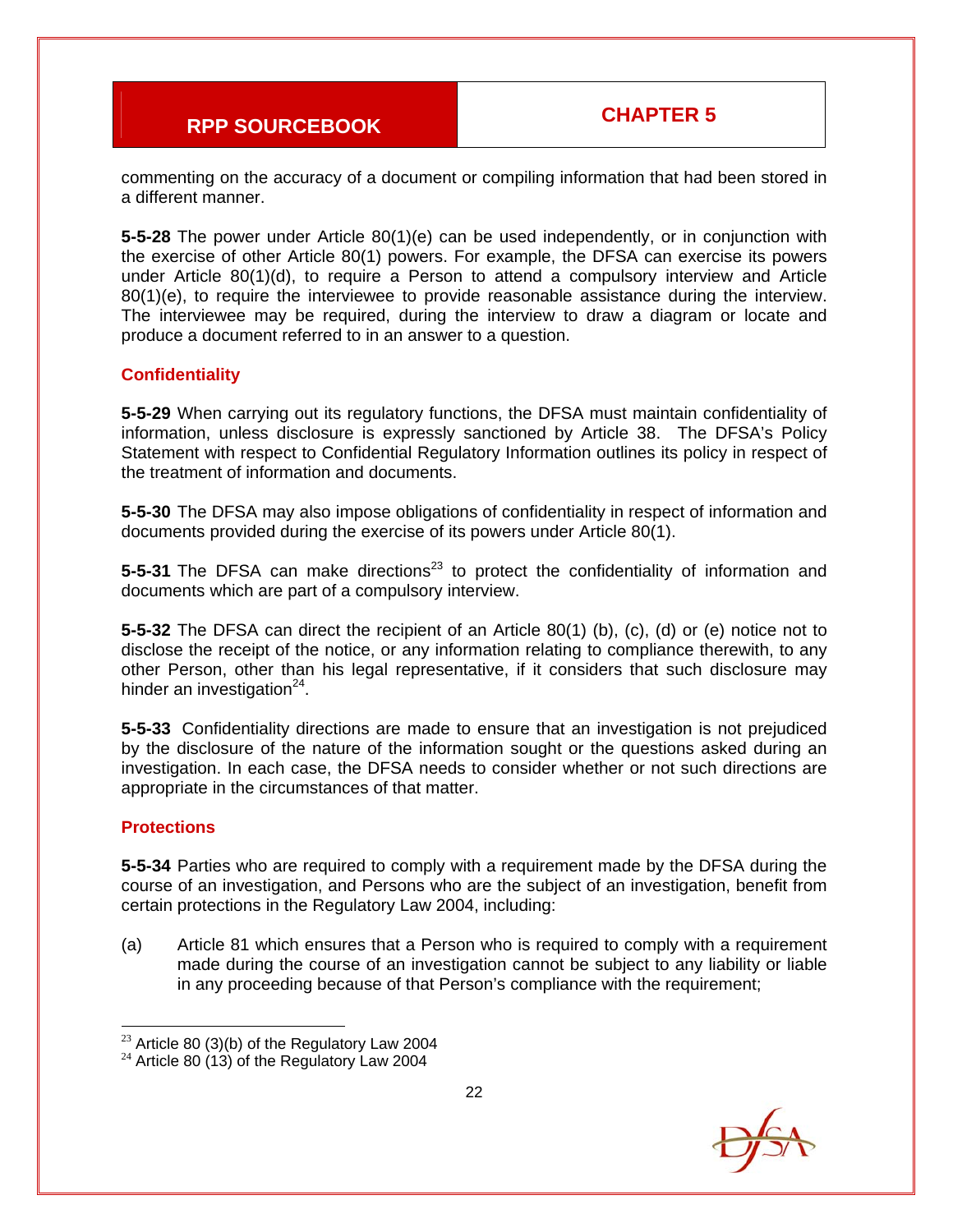- (b) Article 80(9) which provides that where a Person takes part in a compulsory interview, any statements made during the interview cannot be disclosed to a law enforcement agency for the purpose of criminal proceedings unless the Person consents to the disclosure or the DFSA is required by law or court order to disclose the statement; and
- (c) Article 38 which provides that confidential information provided to the DFSA must not be disclosed except in certain limited circumstances.

#### **Claims of privilege and other protections**

**5-5-35** A claim by a Person that information is a Privileged Communication is not of itself an excuse for failing to comply with a requirement made by the DFSA during the course of an investigation $^{25}$ .

**5-5-36** A lawyer may refuse to comply with a requirement to provide information where, to comply, would require the lawyer to disclose a Privileged Communication made by, to or on behalf of the lawyer in his capacity as a lawyer.

**5-5-37** Should a lawyer refuse to disclose a Privileged Communication, the lawyer must disclose sufficient information to identify the Person entitled to claim the privilege and the document which contains the privileged information. In such a case, the DFSA considers it appropriate for a lawyer to secure those documents, pending the resolution of any claim for privilege.

#### **Enforcement of the DFSA's investigative powers**

**5-5-38** The DFSA will enforce compliance with its requirements under Articles 73, 74 or 80, whenever there is less than full compliance by seeking orders in the DIFC Court<sup>26</sup>.

**5-5-39** Article 84(2) empowers the DFSA to make application to the Court for the issue of a search warrant in circumstances where:

- (a) information or documents were required to be given or produced by the exercise of a compulsory power;
- (b) the documents or information required to be produced have not been given or produced; and
- (c) the DFSA has reasonable grounds to suspect that within the next 3 business days, the information or those documents are or may be on particular premises.

 $25$  Article 82 of the Regulatory Law 2004

 $26$  Article 84 (1) of the Regulatory Law 2004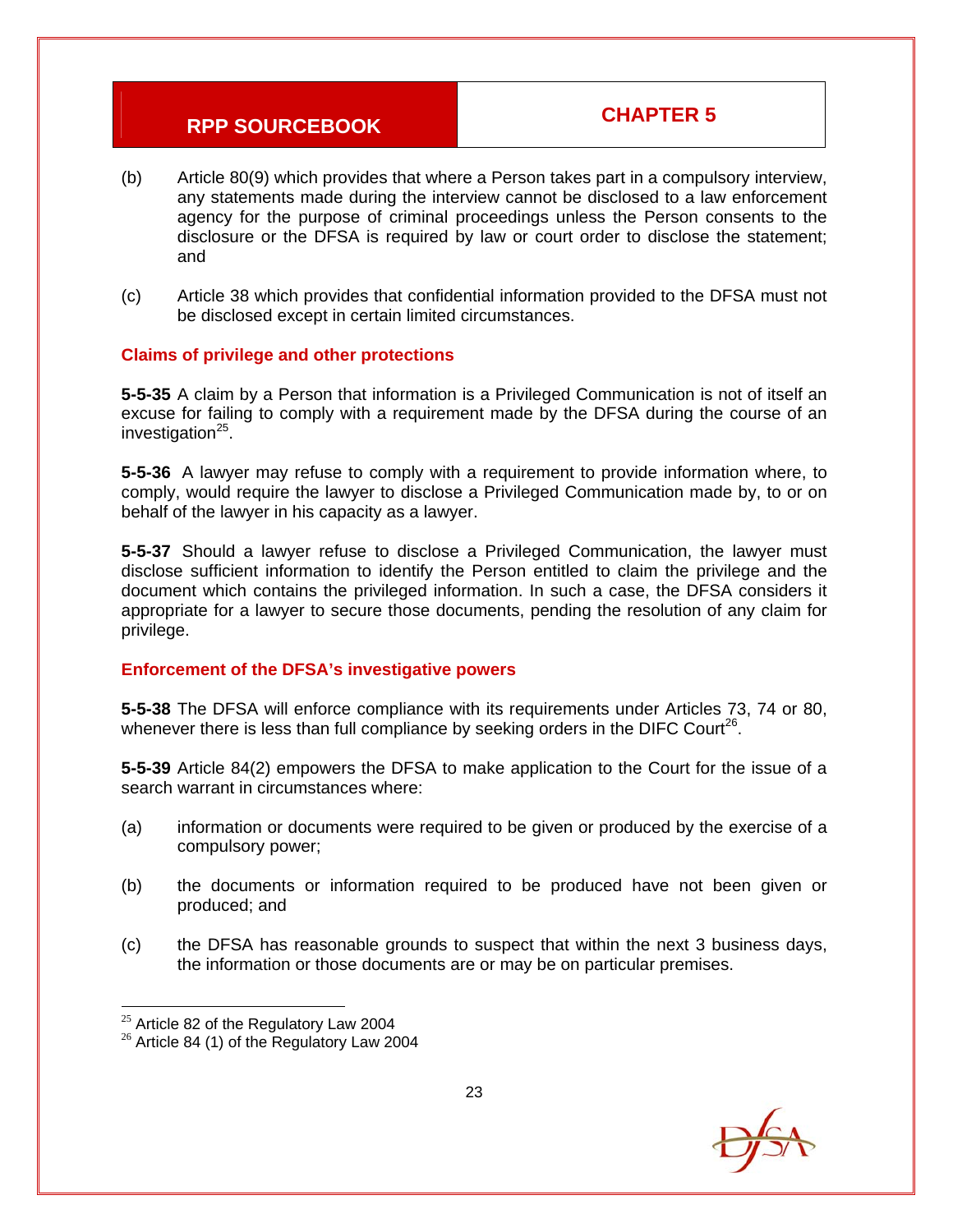**5-5-40** Should the Court exercise its discretion to issue a search warrant, it must be addressed to a named Dubai Police Officer together with any other individual, including a DFSA officer or third party, named in the warrant.

**5-5-41** The DFSA may exercise its right to make application for a search warrant rather than seeking compliance of its requirement through some other process only where it is satisfied that:

- (a) the preconditions in Article 84(2) for the issue of a warrant are met;
- (b) there is no legitimate basis for non-compliance; and
- (c) in the absence of the execution of a search warrant, the information or documents sought may be removed or destroyed or otherwise not made available.

**5-5-42** Any material seized by officers of the DFSA pursuant to a search warrant issued under Article 84 may be dealt with by the DFSA as if such material had been produced to it pursuant to a notice to produce documents.

#### **Obstruction of the DFSA**

**5-5-43** A Person must not, without reasonable excuse, engage in conduct that is intended to obstruct the DFSA in the exercise of its investigative powers by any means including the following:

- (a) the destruction of documents;
- (b) the failure to give or produce information or documents specified by the DFSA;
- (c) the failure to attend before the DFSA at a specified time and place to answer questions;
- (d) the giving of information that is false or misleading; or
- (e) the failure to give any assistance in relation to an investigation which the Person is able to give $27$ .

**5-5-44** Any breach of Article 83 will be regarded seriously by the DFSA and appropriate action will be taken.



  $27$  Article 83 of the Regulatory Law 2004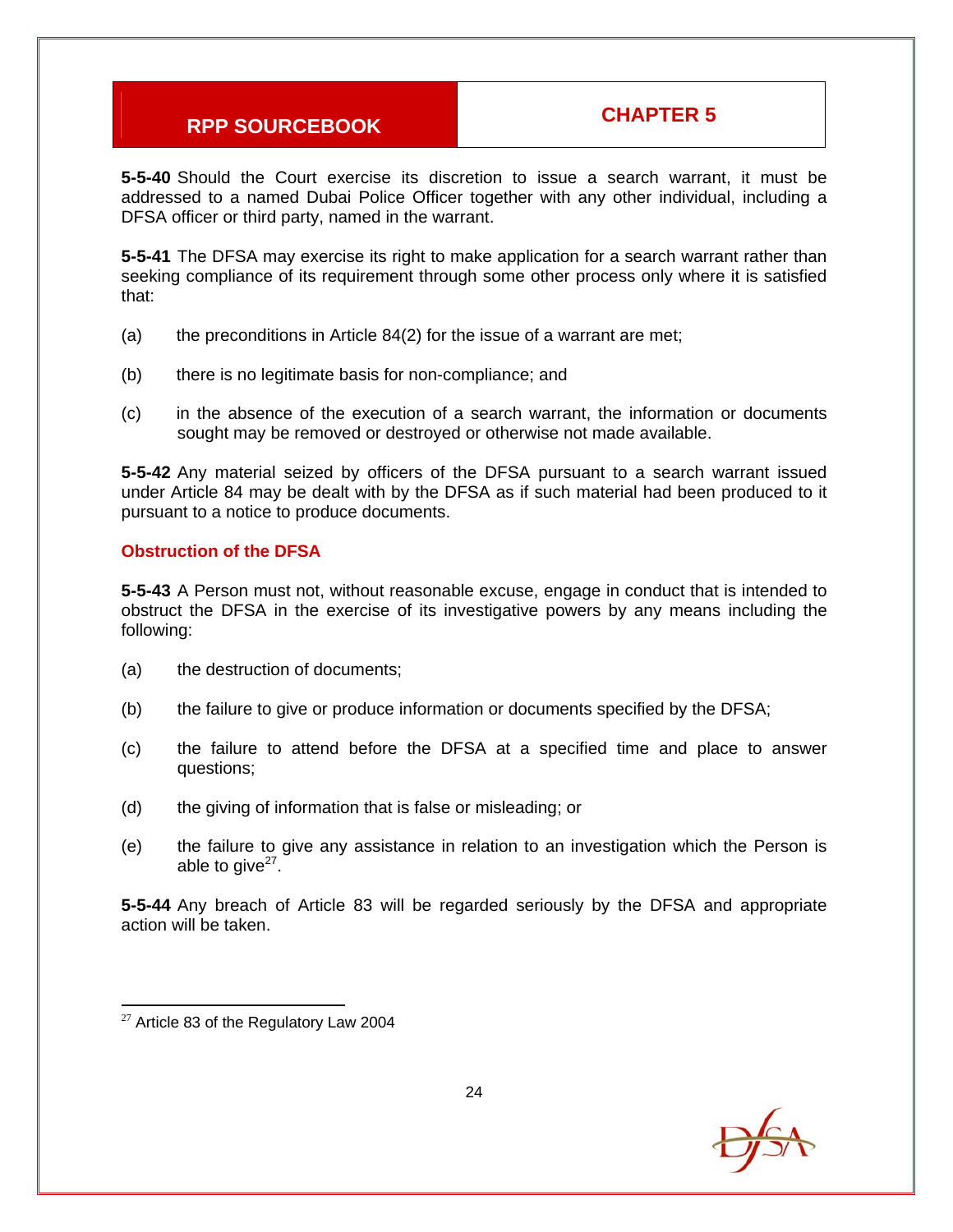#### **Return of information and documents**

**5-5-45** Where the DFSA<sup>28</sup> has obtained original copies of information and documents during the course of an investigation, the DFSA will usually return such information and documents to the Person from whom the information and documents were received, as soon as practicable, after the conclusion of the investigation or related proceedings.

**5-5-46** Where information and documents have been produced to the DFSA in the course of an investigation to assist another regulator or agency, the DFSA may<sup>29</sup> release the information and documents to that other regulator or agency. The information and documents will usually be returned to the Person from whom the information and documents were received, as soon as practicable, after receiving them back from the other regulator or agency.

#### **5-6 REMEDIES**

**5-6-1** At the conclusion of an investigation, the Enforcement Committee considers the findings of the investigation and may resolve to recommend to the Chief Executive to:

- (a) appoint a Decision Maker;
- (b) refer a matter to the Financial Markets Tribunal ("FMT") $30$ ;
- (c) accept an Enforceable Undertaking<sup>31</sup>;
- (d) accept a settlement;
- (e) commence Court proceedings $^{32}$ ;
- (f) exercise a power on behalf of another regulator  $33$ ; and
- (g) delegate power to another regulator  $34$ .

**5-6-2** A Decision Maker is an individual delegated by the Chief Executive to exercise a power on behalf of the DFSA. A Decision Maker will be appointed by the Chief Executive, generally upon receiving a recommendation from the Enforcement Committee.



 $28$  Article 80 (10) of the Regulatory Law 2004

<sup>&</sup>lt;sup>29</sup> Article 38 of the Regulatory Law 2004

<sup>&</sup>lt;sup>30</sup> Article 33 of the Regulatory Law 2004

<sup>&</sup>lt;sup>31</sup> Article 89 of the Regulatory Law 2004

 $32$  Articles 84, 92, 93, 94 and 95 of the Regulatory Law 2004

<sup>&</sup>lt;sup>33</sup> Article 39 of the Regulatory Law 2004

<sup>&</sup>lt;sup>34</sup> Article 40 of the Regulatory Law 2004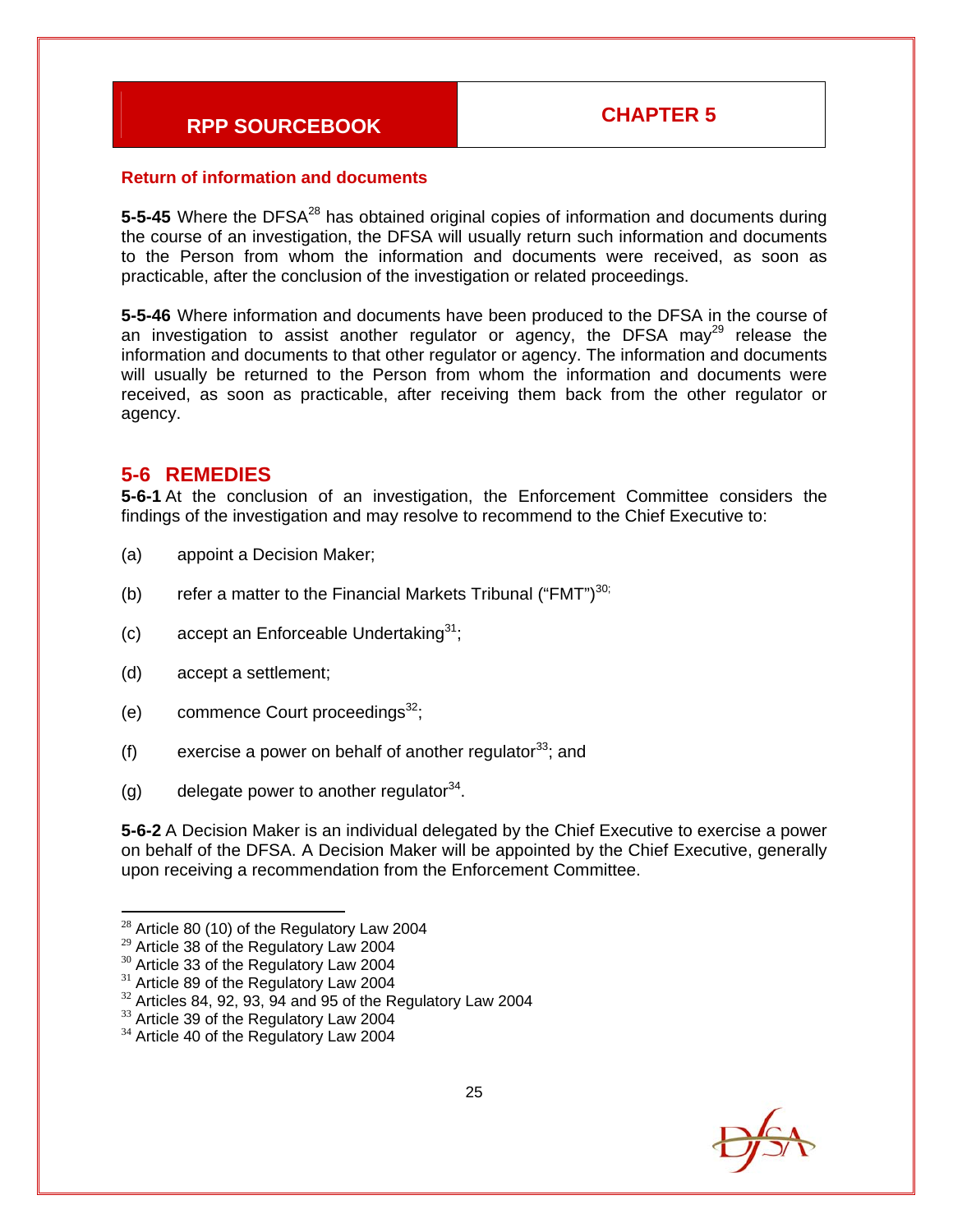**5-6-3** Whilst not an exhaustive list, the Enforcement Committee may recommend to the Chief Executive that a matter be referred to a Decision Maker for the:

- (a) imposition of a fine $35$ ;
- (b) imposition of a censure<sup>36</sup>;
- (c) imposition of conditions or restrictions on a Licence<sup>37</sup>;
- (d) withdrawal of an authorisation under a Licence<sup>38</sup>;
- (e) withdrawal of a Licence<sup>39</sup>;
- (f) imposition of conditions or restrictions on an Authorised Individual<sup>40</sup>;
- (g) restriction or suspension of an Authorised Individual, or the withdrawal of his or her authorisation $41$ ;
- (h) withdrawal of the registration of an Ancillary Service Provider;
- (i) revocation of recognition<sup>42</sup>;
- (i) appointment of a manager<sup>43</sup>;
- (k) withdrawal of the registration of an Auditor<sup>44</sup>; and
- (I) suspension of the registration of an Auditor<sup>45</sup>.

**5-6-4** There is a range of remedies which the DFSA may pursue to achieve its objectives and the DFSA may pursue more than one remedy. The types of remedies, along with an indication of the DFSA's approach to the use of such remedies, are set out in sections 5-7 to 5-18 of this chapter and in chapter 4.



 $35$  Article 90 of the Regulatory Law 2004

<sup>&</sup>lt;sup>36</sup> Article 91 of the Regulatory Law 2004

<sup>&</sup>lt;sup>37</sup> Article 49 of the Regulatory Law 2004

<sup>&</sup>lt;sup>38</sup> Article 50 of the Regulatory Law 2004

<sup>&</sup>lt;sup>39</sup> Article 51 of the Regulatory Law 2004

<sup>40</sup> Article 57 of the Regulatory Law 2004 <sup>41</sup> Article 58 of the Regulatory Law 2004

<sup>&</sup>lt;sup>42</sup> Article 60 of the Regulatory Law 2004

<sup>&</sup>lt;sup>43</sup> Article 61 of the Regulatory Law 2004

<sup>44</sup> Article 88 of the Regulatory Law 2004

<sup>45</sup> Article 98 of the Regulatory Law 2004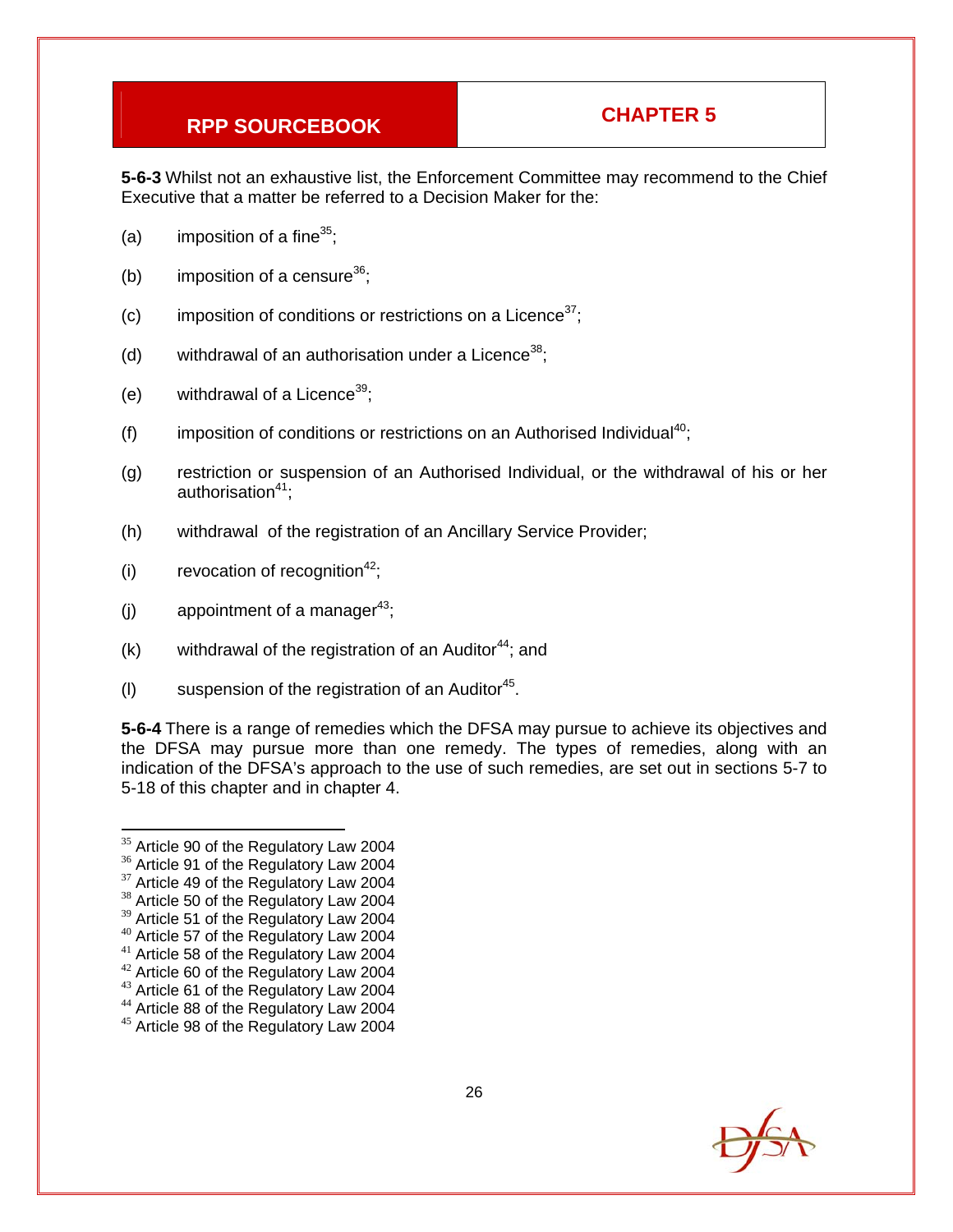**5-6-5** When the DFSA exercises a power specified in sections 5-7 to 5-9 in this chapter, it will follow the decision making procedures set out in chapter 6 of this Sourcebook. Chapter 6 sets out whether a Person will:

- (a) receive prior written notice and have a suitable opportunity to make representations prior to the DFSA exercising a power;
- (b) receive reasons for any decision to exercise such power; and
- (c) have a right of appeal to the Regulatory Appeals Committee.

**5-6-6** When the DFSA exercises a power specified in sections 5-10 to 5-18 in this chapter, it will follow the procedures set out in the relevant section.

**5-6-7** The DFSA does not exercise criminal jurisdiction. Should criminal conduct be identified, then it will be referred to the appropriate law enforcement agency.

#### **5-7 APPOINTMENT OF MANAGERS**

**5-7-1** Pursuant to Article 88, the DFSA may require an Authorised Person to appoint one or more individuals to act as a manager of the business of the Person on such terms as the DFSA may stipulate. Such individuals must be nominated or approved by the DFSA.

**5-7-2** The types of circumstances in which the DFSA may exercise this power are set out in Article 88(3). For example, the DFSA may require an Authorised Person to appoint a manager where it has concerns about the solvency or the level of compliance with prudential requirements of an Authorised Person.

**5-7-3** An Authorised Person may receive an opportunity to make representations prior to being required to appoint a manager in accordance with the procedures set out in chapter 6. However, in circumstances of urgency, the DFSA may not give advance notice of the proposed requirement and may not provide the relevant Authorised Person with the opportunity to make representations prior to the imposition of the requirement.

**5-7-4** When the DFSA does require an Authorised Person to appoint a manager, it will do so in writing, setting out:

- (a) that the Authorised Person is required to appoint a manager;
- (b) the time by which such manager must be appointed;
- (c) the reasons for the Authorised Person being required to appoint a manager;
- (d) the individual nominated by the DFSA to be the manager or the process by which approval may be given by the DFSA; and

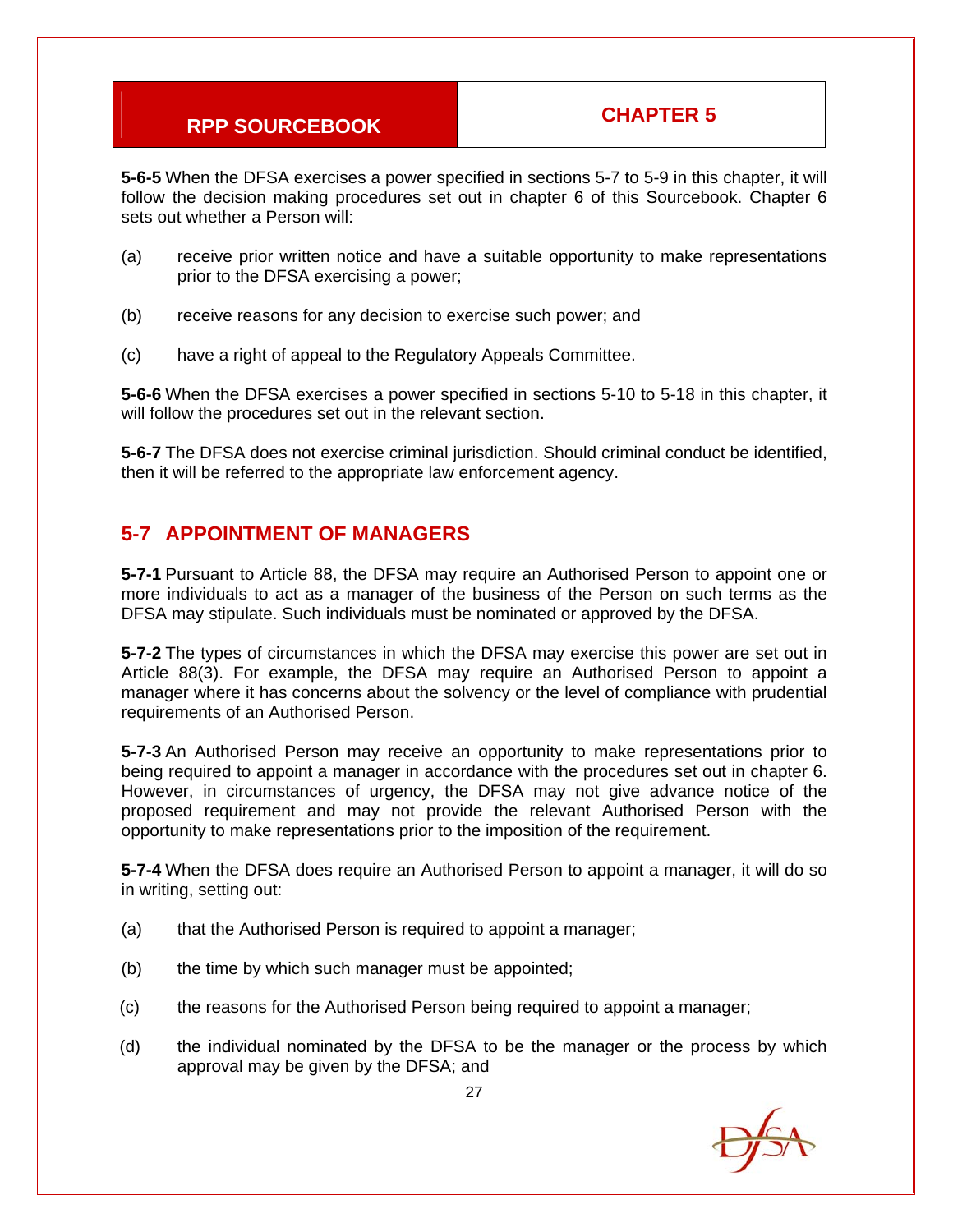(e) the fact that the Authorised Person may appeal to the Regulatory Appeals Committee in respect of the decision.

**5-7-5** The DFSA recognises that the use of its Article 88 power to appoint a manager is likely to have a significant impact on an Authorised Person. Accordingly, the DFSA is likely to exercise such power only in exceptional circumstances.

**5-7-6** In considering whether a manager should be appointed, the DFSA may take into consideration all relevant circumstances, including but not limited to, the following matters:

- (a) the nature and extent of the business of the Authorised Person;
- (b) the nature of the DFSA's concerns in relation to the Authorised Person and whether they affect, or have the potential to affect, the DFSA's objectives;
- (c) whether the DFSA's concerns in relation to the Authorised Person may be addressed by the appointment of a manager;
- (d) where the DFSA considers it necessary to protect regulated entities and customers in the DIFC;
- (e) whether an appropriately qualified manager may be available and willing to undertake the appointment;
- (f) the likely duration of the appointment; and
- (g) the likely impact of costs associated with the appointment of a manager.

#### **5-8 FINES**

**5-8-1** The DFSA may seek to impose a fine upon a Person whom it considers has contravened a provision of the Law or Rules. The DFSA may seek to impose such a fine<sup>46</sup> through:

- (a) exercising its power pursuant to Article 90; or
- (b) commencing proceedings before the  $FMT^{47}$  (see section 5-10 of this chapter).

**5-8-2** A fine imposed by the DFSA pursuant to Article 90 is referred to as an administrative fine. In some circumstances, the DFSA may seek to impose a fine by commencing proceedings before the FMT or the Court.



<sup>&</sup>lt;sup>46</sup> Article 105 of the Regulatory Law 2004

<sup>&</sup>lt;sup>47</sup> Article 87 (1) of the Regulatory Law 2004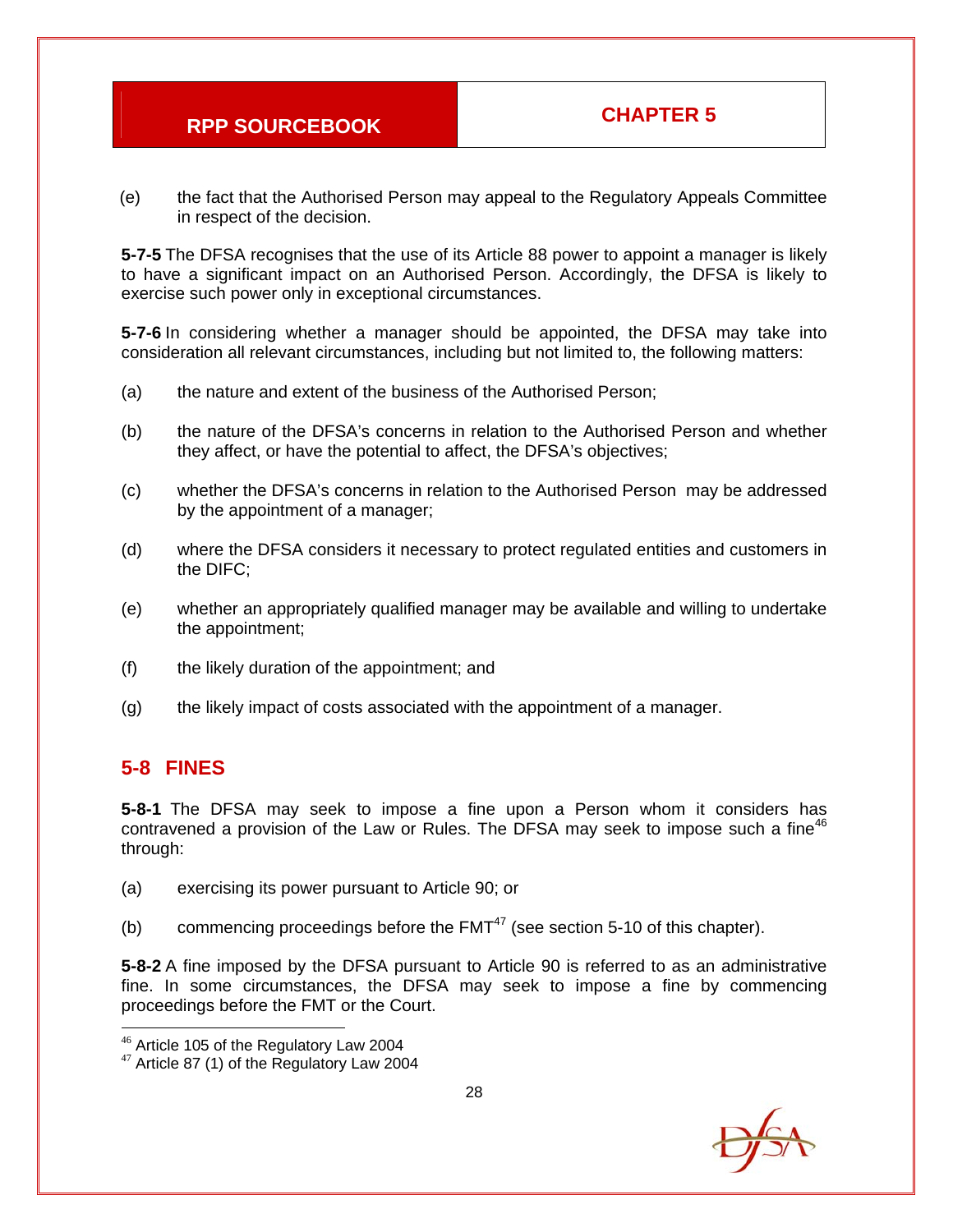**5-8-3** In determining whether to impose a fine and the quantum of the fine, the DFSA may take into consideration the circumstances of the conduct and will be guided by the penalty guidance set out in section 5-16 of this chapter.

**5-8-4** Generally, the DFSA will not seek to impose more than one fine on a Person in respect of:

- (a) multiple contraventions which are closely connected to the same set of facts and circumstances; or
- (b) the same contravention.

**5-8-5** Where the DFSA decides to commence proceedings in the FMT or the Court for the imposition of a fine or any other remedy, it will follow the procedures set out in section 5-10 of this chapter. The FMT and the Court may impose a fine in any amount considered appropriate.

#### **Administrative fine**

**5-8-6** The DFSA will generally seek to impose an Article 90 fine in respect of less serious conduct. The DFSA considers that the seriousness of the conduct can vary, depending on the particular facts and circumstances. Isolated, one-off, or unintended breaches would generally be considered as being less serious, whilst repeated, systemic and intentional breaches would be considered as being more severe and aggravated in nature. When determining whether to impose an administrative fine and the quantum of such a fine, the DFSA will take into account a number of circumstances and factors, including, but not limited to, whether the conduct was deliberate or reckless, and whether the contravention is continuing.

**5-8-7** Where the circumstances and factors in a matter are of a more serious nature, the DFSA would not consider proceeding by way of administrative fine. Instead, the DFSA would consider commencing proceedings in either the FMT or the Court, unless the matter is settled by way of an Enforceable Undertaking.

**5-8-8** The Enforcement Committee will generally make a recommendation to the Chief Executive to appoint a Decision Maker to consider whether a fine should be imposed against a Person.

**5-8-9** A Decision Maker is an individual delegated by the Chief Executive to exercise a power on behalf of the DFSA. Prior to making a decision, the Decision Maker will follow the process set out in Article 90(3) and Chapter 6 of the RPP Sourcebook.

**5-8-10** The Decision Maker may impose a fine, in any amount, up to the maximum prescribed in Article 90(2) (i.e. \$20,000 in respect of a natural person and \$100,000 in respect of a body corporate).

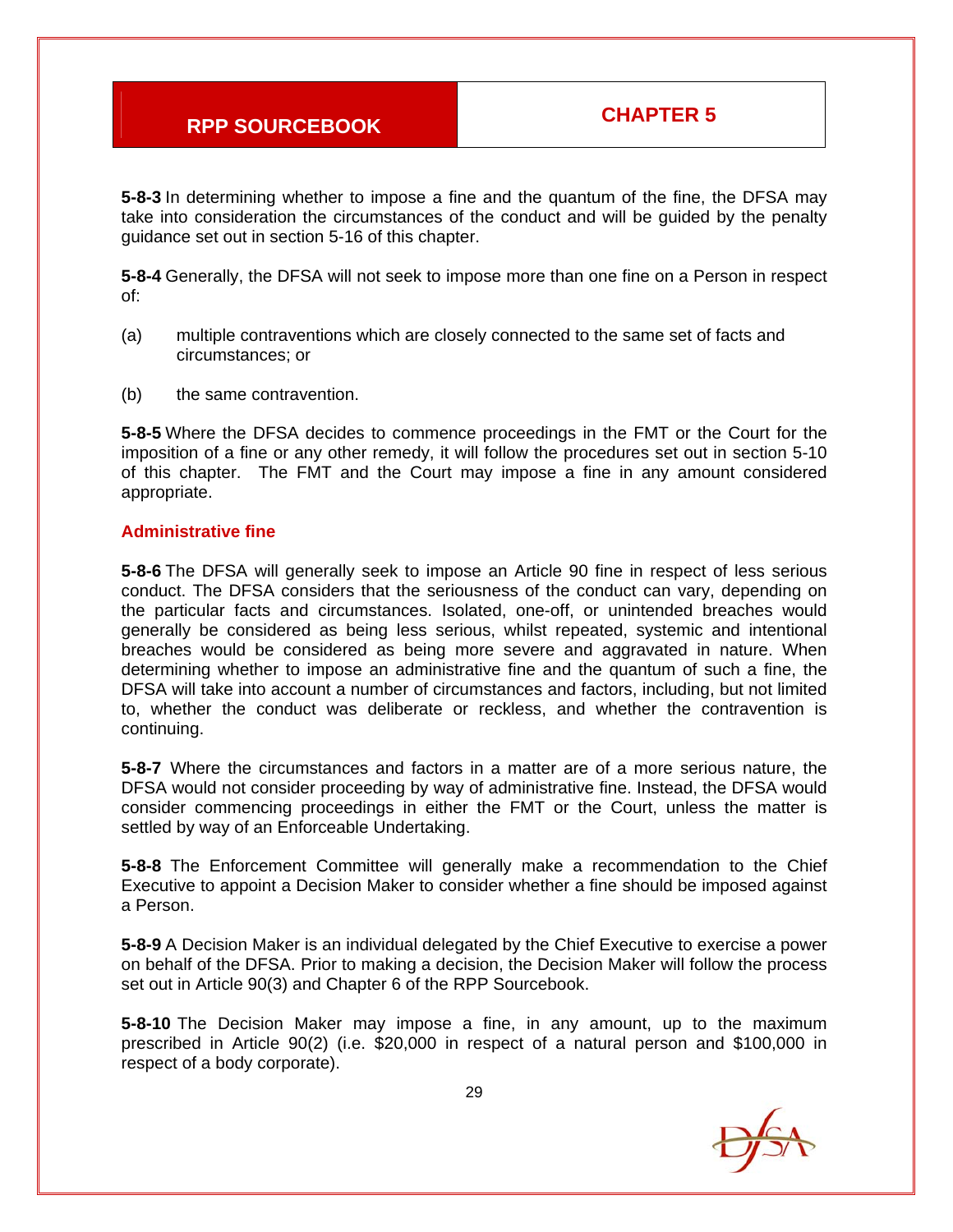**5-8-11** If a Person receives a notice imposing a fine and does not pay the full amount of the fine, the DFSA may recover so much of the fine as remains outstanding as a debt due, together with costs incurred by the DFSA in recovering such amount.

### **5-9 ADMINISTRATIVE CENSURE**

**5-9-1** The DFSA may seek to impose a censure upon a Person whom it considers has contravened a provision of the Law and Rules it administers. The DFSA may seek to impose such a censure through:

- (a) exercising its power pursuant to Article 91; or
- (b) commencing proceedings before the  $FMT^{48}$  or Court (see section 5-10 of this chapter).

**5-9-2** The Enforcement Committee will generally make a recommendation to the Chief Executive to appoint a Decision Maker to consider whether a censure should be imposed against a Person. Prior to making a decision, the Decision Maker will follow the process prescribed in Article 91 and Chapter 6 of the RPP Sourcebook.

**5-9-3** In determining whether to impose a censure, the DFSA may take into consideration the circumstances of the conduct and will be guided by the Penalty guidance set out in section 5- 16 of this chapter.

### **5-10 THE INSTITUTION OF PROCEEDINGS BEFORE THE FINANCIAL MARKETS TRIBUNAL OR COURT**

**5-10-1** The Chief Executive or his delegate is the only individual authorised to institute proceedings before the FMT. He may institute proceedings where it appears reasonably likely to him that there has been a breach of the Law or Rules (see Article 33).

**5-10-2** The Chief Executive will consider the facts and circumstances of each case, and where appropriate, any recommendation of the Enforcement Committee, in determining whether to commence proceedings before the FMT.

**5-10-3** In considering whether to commence proceedings before the FMT or Court, the Chief Executive may take into consideration all relevant circumstances, including but not limited to, the following matters:

(a) the nature, seriousness and impact of the suspected contravention and whether the suspected contravention is ongoing;

<sup>&</sup>lt;sup>48</sup> Articles 33 and 34 of the Regulatory Law 2004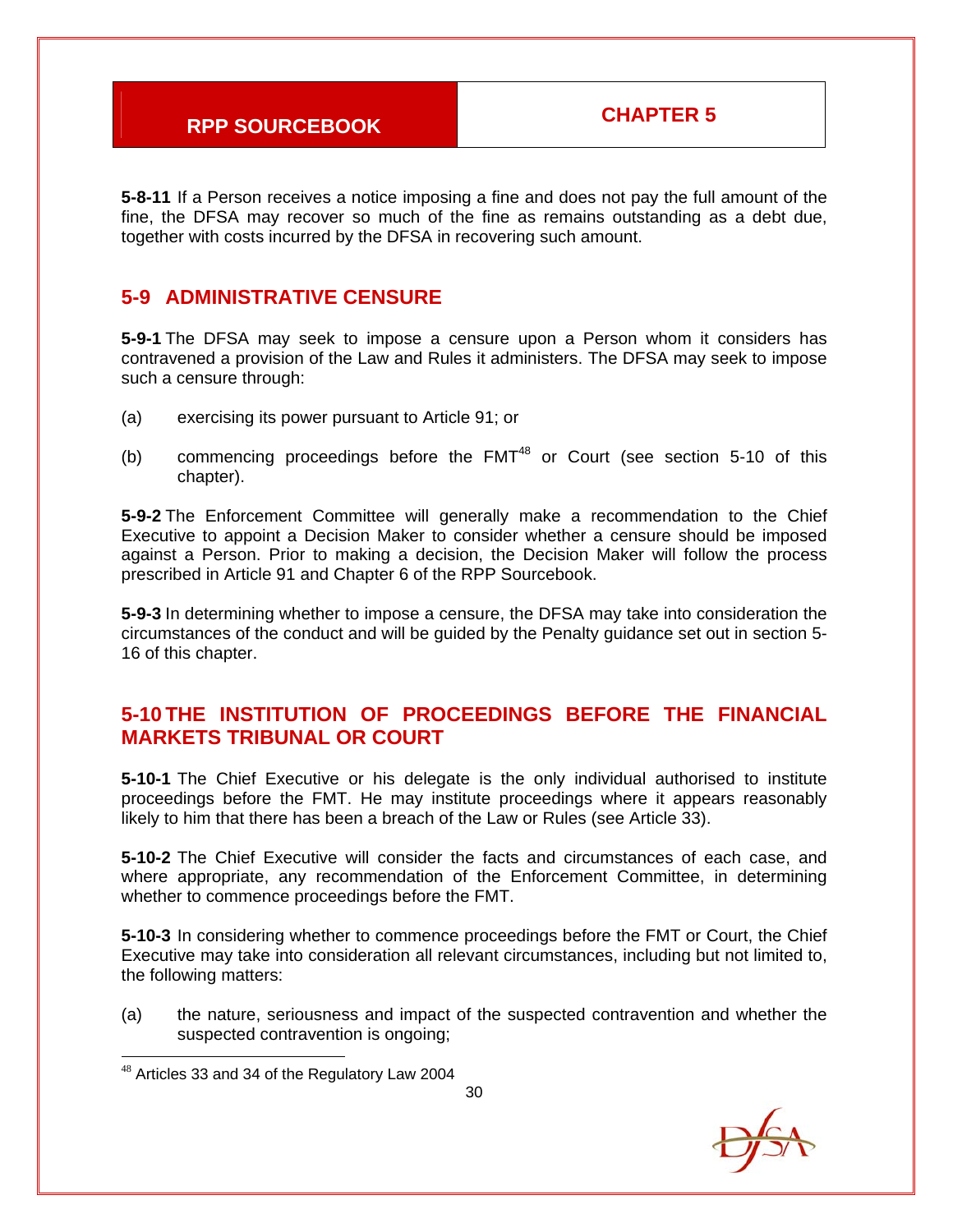- (b) the remedies available to the FMT, should the contravention be proven;
- (c) the conduct of the Person after the contravention, including action taken by the Person to minimise the effect of the contravention and to bring the issue to the attention of the DFSA;
- (d) the previous disciplinary record and compliance history of the Person;
- (e) action taken by the DFSA in previous similar cases; and
- (f) action taken by a Financial Services Regulator in respect of the conduct of the Person giving rise to the breach or any related conduct.

**5-10-4** The DFSA may, prior to the commencement of proceedings before the FMT or Court, send a preliminary findings letter to the Person or Persons who are the subject of the proposed proceedings. Such a letter would generally:

- (a) set out the DFSA's preliminary view that proceedings should be commenced, the remedies the DFSA is minded to seek and the general facts upon which the DFSA has relied upon in forming its preliminary view;
- (b) provide an opportunity to make submissions on the accuracy of the general facts upon which the DFSA has relied and any proposal to commence proceedings; and
- (c) where appropriate, invite the commencement of settlement discussions (in accordance with the settlement guidance in section 5-17 of this chapter).

**5-10-5** The DFSA will take into account any submissions received in response to a preliminary findings letter before making a recommendation to the Enforcement Committee and, ultimately, the Chief Executive about whether to commence proceedings before the FMT or Court.

**5-10-6** If satisfied that the alleged contravention is proven the FMT may make any order including those set out in Article 34. The orders include fines, censures, compensation, disgorgement and cease and desist orders.

#### **5-11 INJUNCTIONS AND ORDERS**

**5-11-1** The DFSA has a broad power to make application to the Court for injunctive relief and other orders (see Article 92). The DFSA may seek orders including, but not limited to:

(a) an order restraining a Person that is engaging in conduct that would constitute a contravention of the Law or Rules;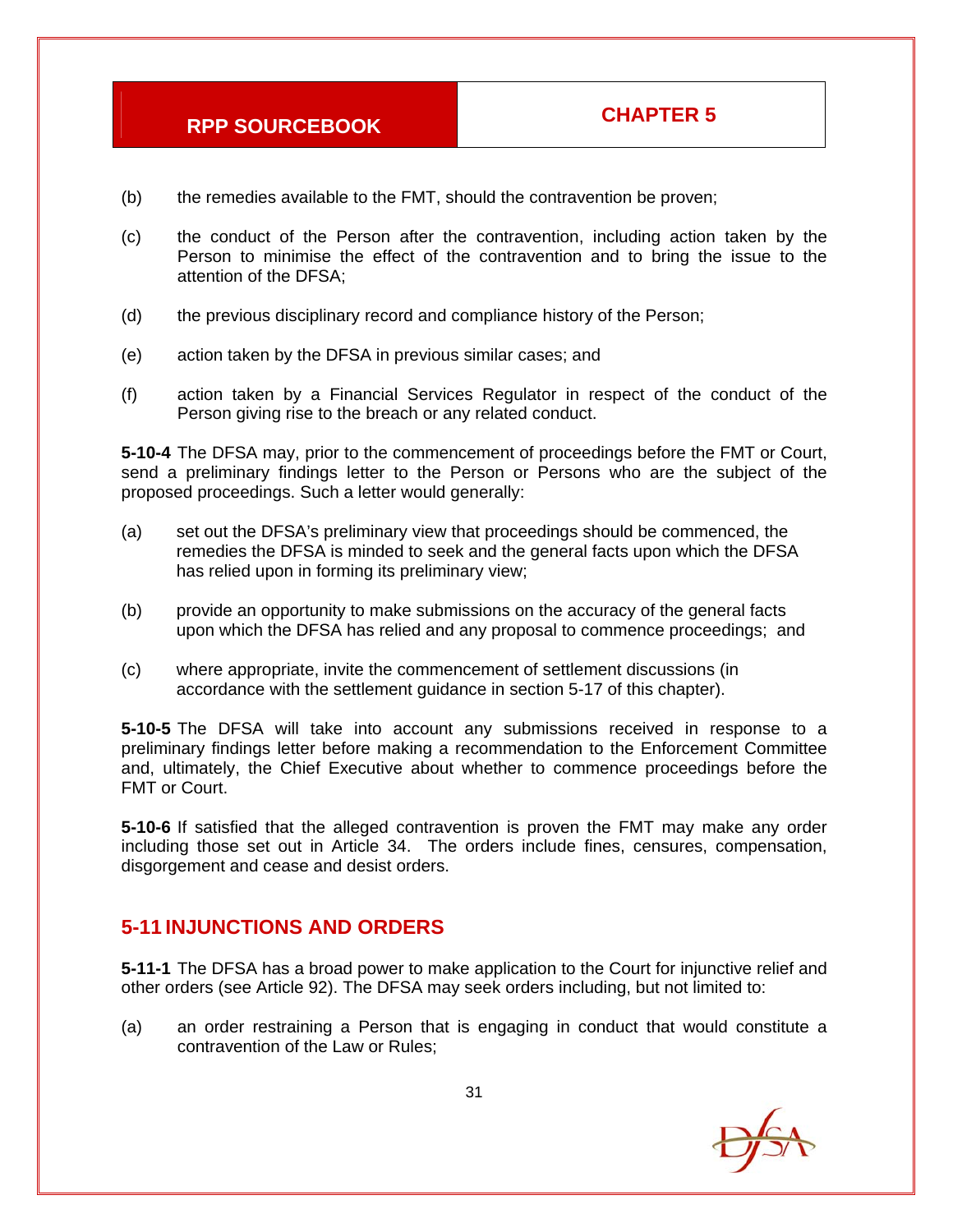- (b) an order requiring a Person to do an act or thing to remedy a contravention or to minimise loss or damage; or
- (c) any other order as the Court sees fit, including an order restraining the transfer of assets or the movement of individuals.

**5-11-2** In deciding whether an application for an injunction or other order is appropriate in any given case, the DFSA will consider all relevant circumstances including, but not limited to, the following matters:

- (a) the nature, seriousness and impact of the contravention and whether the contravention is ongoing;
- (b) whether the contravention affects, or has the potential to affect, the DFSA's objectives;
- (c) whether any party who may have suffered some detriment as a result of the contravention is able to take their own remedial action;
- (d) where the DFSA considers it necessary to protect regulated entities and customers in the DIFC;
- (e) whether there is a danger of assets being dissipated or removed from the jurisdiction of the Court;
- (f) whether there is a danger that the Person or Persons may leave the jurisdiction, and if so, the effect that the Person's or Persons' absence may have on the effectiveness of the Court's orders;
- (g) the costs the DFSA would incur in applying for and enforcing an injunction or other orders and the likely effectiveness of such an injunction or other order;
- (h) the disciplinary record and compliance history of the Person;
- (i) whether, if proven, a suitable remedy is available;
- (j) the extent to which another law enforcement agency or Financial Services Regulator can adequately address the matter and, if so, that body's attitude to the matter; and
- (k) whether there is information to suggest that the Person who is the subject of the possible application is or has been involved in money laundering, terrorist financing or other form of financial crime or criminal conduct.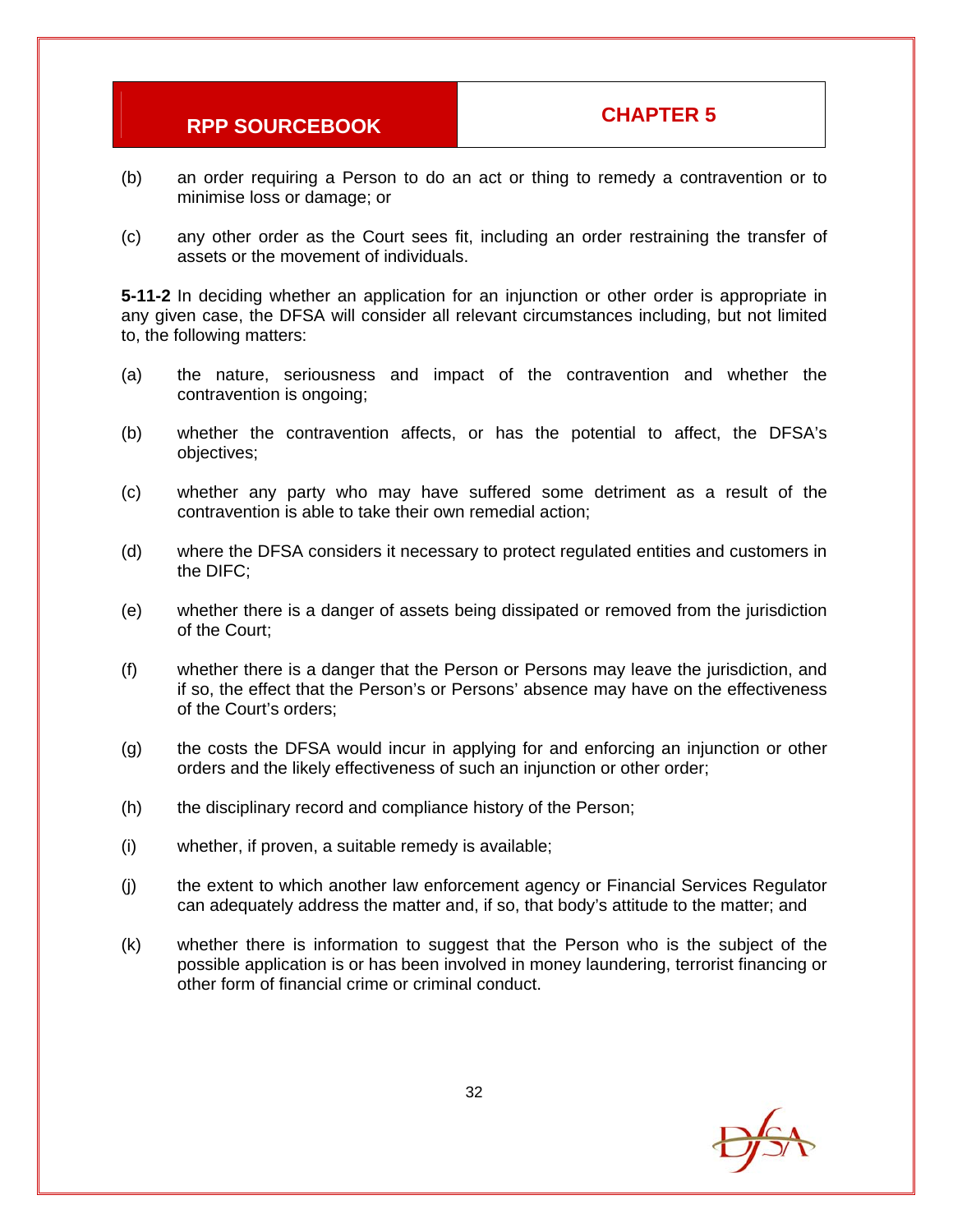### **5-12 CIVIL PROCEEDINGS**

**5-12-1** Article 94 provides that where a Person has:

- (a) intentionally, recklessly or negligently committed a breach of duty, requirement, prohibition, obligation or responsibility imposed under the Law or Rules ; or
- (b) committed fraud or other dishonest conduct in connection with the matter arising under the Law or Rules;

the Person is liable to compensate any other Person for any loss or damage caused to that other Person as a result of such conduct.

**5-12-2** Article 94(2) provides that the Court may, on application of the DFSA, or of a Person who has suffered the loss or damage, make orders for the recovery of damages or for compensation or for the recovery of property or other order as the Court sees fit, except where such liability is excluded under the Law and Rules administered by the DFSA.

**5-12-3** Article 94 gives the DFSA, and any aggrieved Persons, broad powers to make application for recovery of damages and other orders where there has been an identified contravention of the Laws and Rules administered by the DFSA. An aggrieved Person may exercise rights provided under Article 94 independently or contemporaneously with, and exclusively of, the DFSA.

**5-12-4** The DFSA may not commence proceedings in every case where there may have been a relevant contravention. This does not prevent, however, any aggrieved Person from commencing his own proceedings.

**5-12-5** In determining whether to commence proceedings, the DFSA may take into account all relevant circumstances. It is not possible to provide an exhaustive list of the circumstances that may be taken into account, as they may depend on the facts of the particular matter. However, the following list indicates some of those matters that may be considered:

- (a) the nature, seriousness and impact of the suspected contravention and whether the alleged contravention is ongoing;
- (b) whether the conduct and contravention affects, or has the potential to affect, the DFSA objectives;
- (c) whether any party who may have suffered some detriment as a result of the alleged contravention is able to take his own remedial action;
- (d) in circumstances where more than one Person has suffered loss or damage:

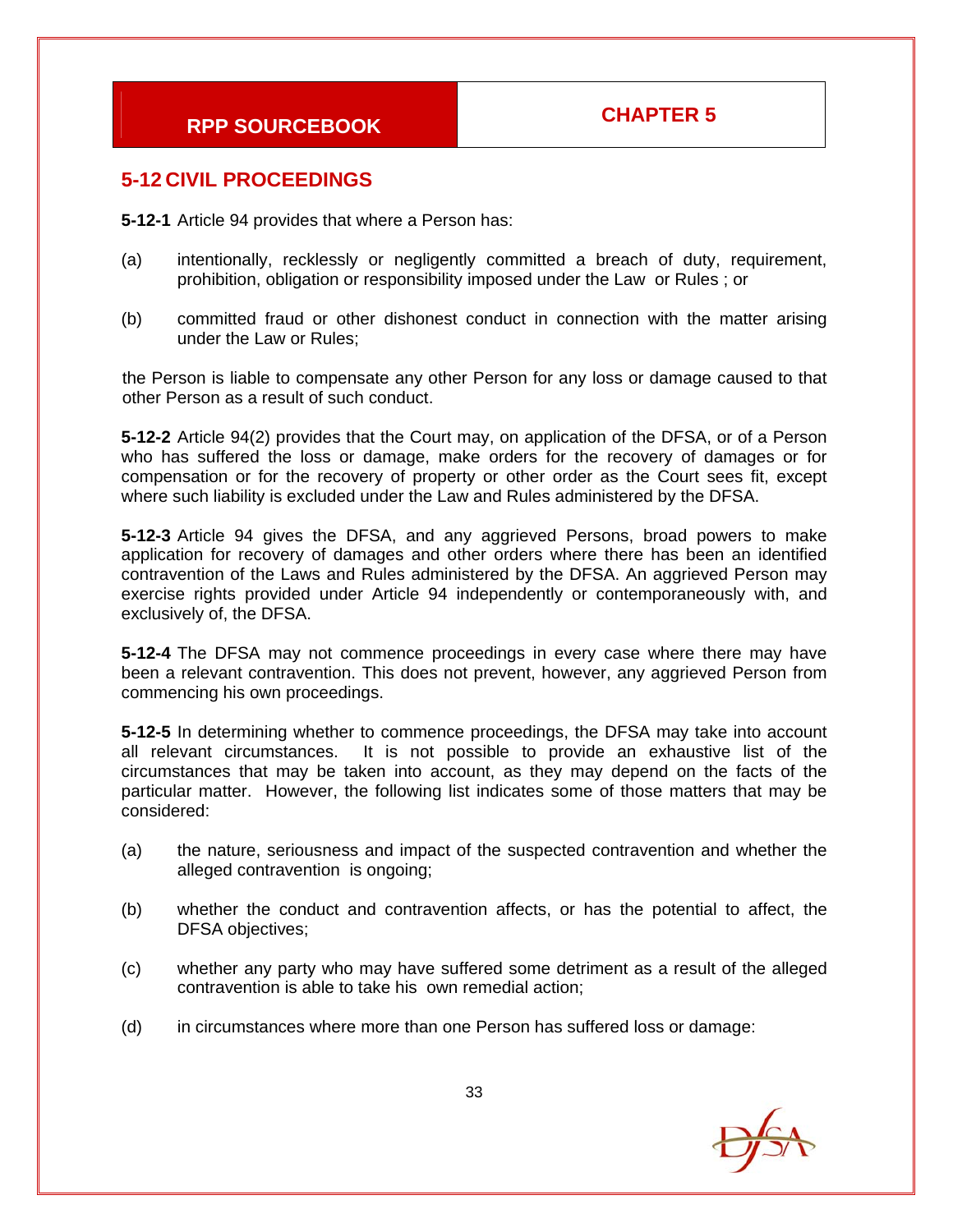- (i) the number of those that have suffered loss or damage and the amount of loss or damage involved; and
- (ii) whether it is convenient or possible for a class of aggrieved Persons to run a proceeding;
- (e) the cost that the DFSA would incur in applying for or enforcing any order that it is successful in obtaining;
- (f) whether the conduct in question can be adequately addressed by the use of other regulatory powers;
- (g) whether there is information to suggest that the Person is or has been, involved in money laundering, terrorist financing or other form of financial crime or criminal conduct; and
- (h) whether the DFSA has a reasonable chance of success in the relevant proceedings.

#### **5-13 THE COMPULSORY WINDING UP OF A REGULATED ENTITY**

**5-13-1** The DFSA may apply to the Court for the winding up of a company which is or has been an Authorised Firm, an Authorised Market Institution or operating in breach of the Financial Services prohibition where it considers it is just and equitable and in the interests of the  $DIFC<sup>49</sup>$ .

**5-13-2** In deciding whether such an application is just and equitable and in the interests of the DIFC, the DFSA will consider all relevant circumstances, including but not limited to, the following matters:

- (a) the need to protect the company's Clients, particularly in cases where an Authorised Firm holds or controls Client Assets,
- (b) whether the company has operated in accordance with the laws of the DIFC;
- (c) where the company has contravened the Law or Rules, the nature, seriousness and impact of the contravention and whether the contravention is ongoing;
- (d) where the company has contravened the Law or Rules, whether any alleged contravention affects, or has the potential to affect , the DFSA objectives;
- (e) where the company has contravened the Law or Rules, whether there are any other steps a Person could take or other orders a Court could make to remedy any contravention;



 <sup>49</sup> Article 93 of the Regulatory Law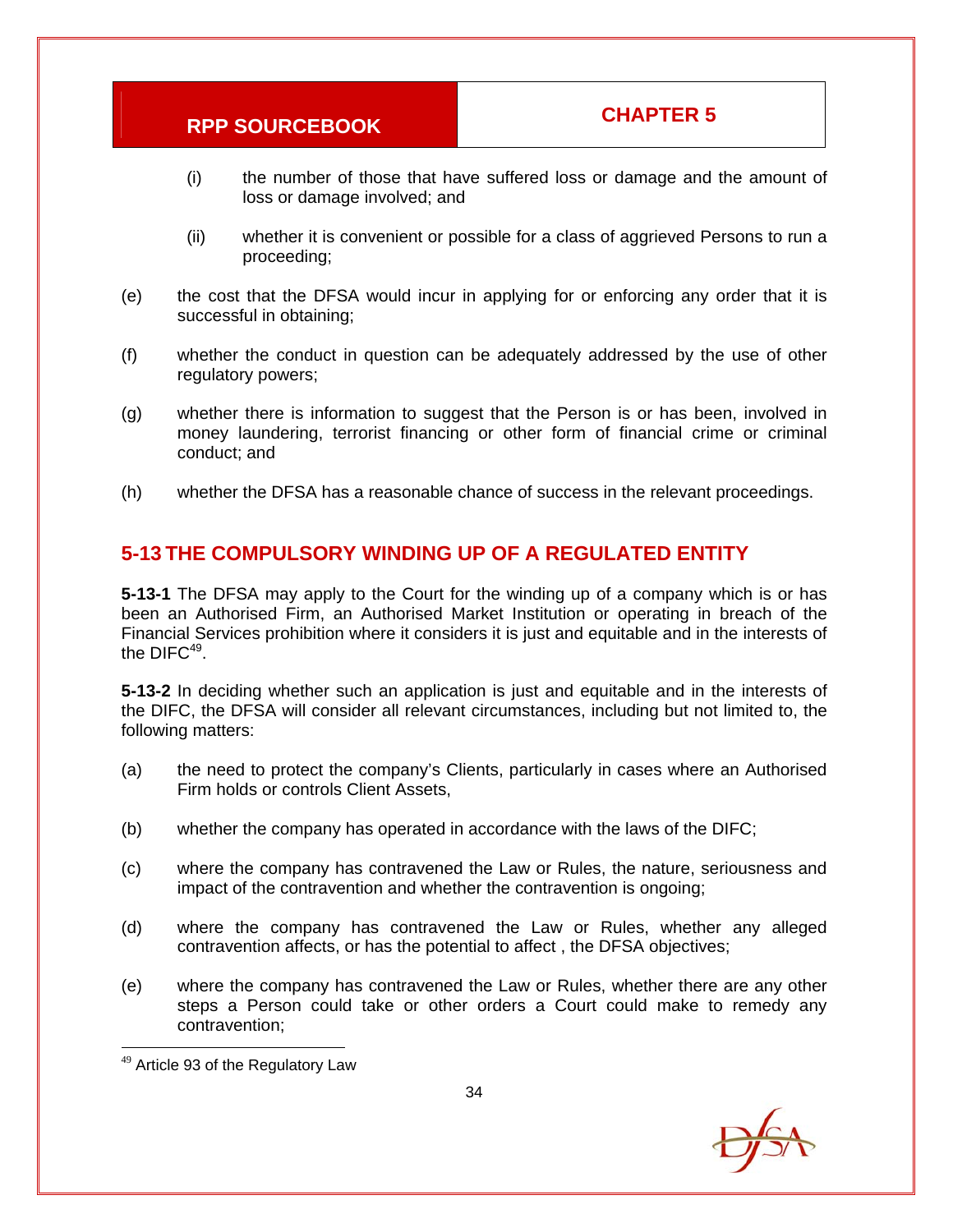- (f) whether the needs of those operating in the DIFC and the interests of the DIFC are best served by the company ceasing to operate;
- (g) in the case of an Authorised Firm, where the DFSA considers that its Licence should be withdrawn or where it has been withdrawn, the extent to which there is other business that the firm carries on without authorisation;
- (h) whether there is information to suggest that the company is or has been involved in money laundering, terrorist financing or other form of financial crime or other criminal conduct;
- (i) where there is a significant cross border or international element to the business being carried on by the company, the impact on the business in other jurisdictions and whether another law enforcement agency or Financial Services Regulator can adequately address the matter and, if so, that body's attitude to the matter;
- (j) the extent to which the company has cooperated, and is likely to continue to cooperate, with the DFSA; and
- (k) the nature of the involvement of the officers of a company in the foregoing and whether this suggests a systemic failure within the company.

### **5-14 MARKETS LAW - ORDERS IN THE INTERESTS OF THE DIFC**

**5-14-1** Article 68 of the Markets Law 2012 provides that the Court or FMT, on application by the DFSA, may make one of a range of orders in relation to a Person, irrespective of whether a contravention has occurred, if it is in the interests of the DIFC for such an order to be made.

**5-14-2** The DFSA may seek orders from the Court or FMT, including, but not limited to:

- (a) an order that trading in any Investments cease permanently or for such period as is specified in the order;
- (b) an order that a disclosure be made to the market;
- (c) an order that a person is prohibited from making offers of Securities in or from the DIFC; or
- (d) an order that a person is prohibited from being involved in Reporting Entities, Listed Funds or Securities within the DIFC.

**5-14-3** Before the DFSA can make an application for an order (whether interim, ex parte or final), the DFSA must be satisfied that such an order would be in the interests of the DIFC

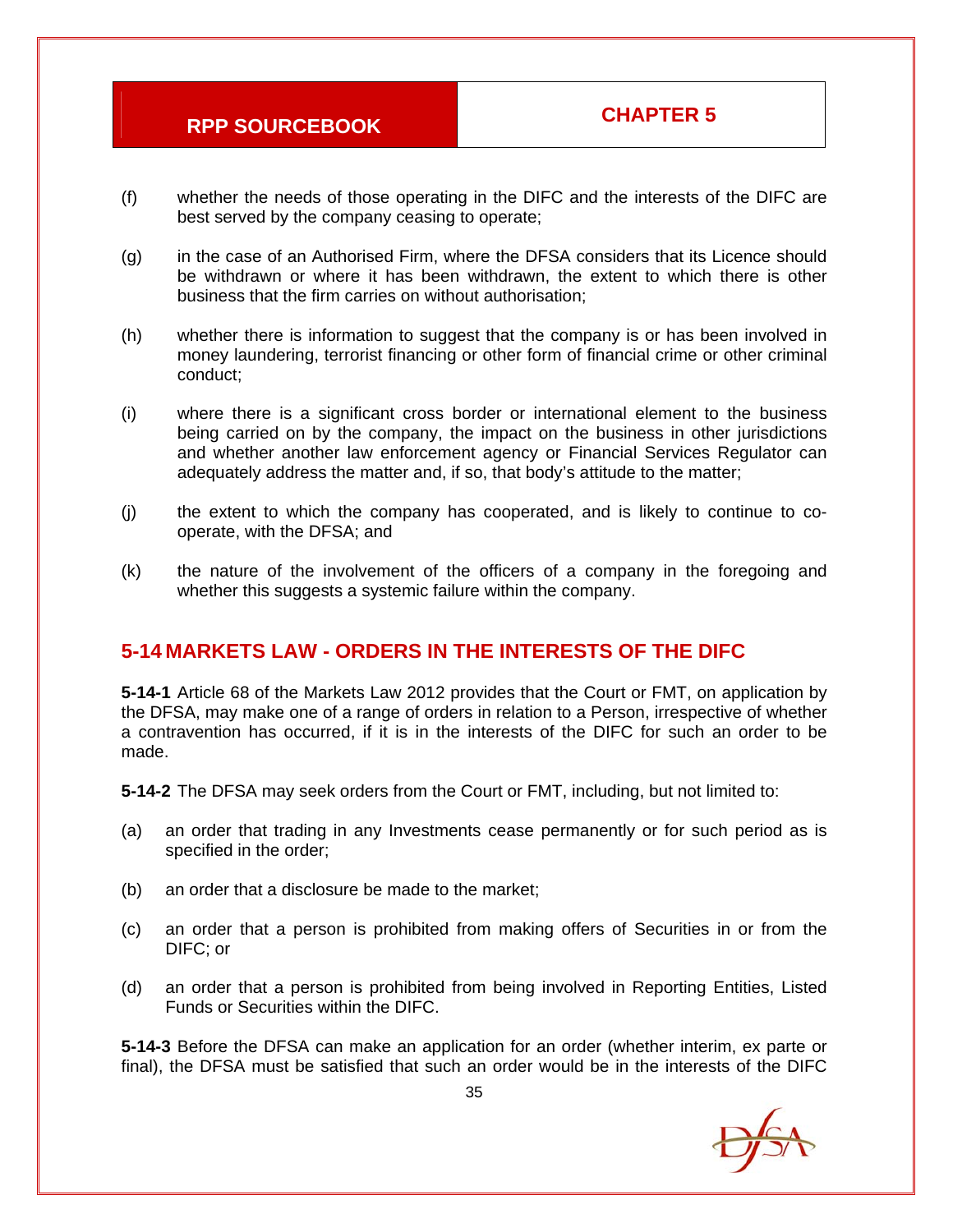and will take into account all relevant circumstances, including, but not limited to, the following:

- (a) the nature and extent of the conduct or any other matters in question;
- (b) the effect of the conduct or any other matters on the market and the DFSA's objectives;
- (c) whether the market is currently informed of all material information;
- (d) what steps the relevant Person has taken in respect of the conduct or any other matters being considered;
- (e) whether any other form of relief is available to the DFSA or appropriate in the circumstances;
- (f) whether the relevant conduct or any other matters could have a significant impact on the integrity of the DIFC market or the confidence in that market; and
- (g) the effect of the conduct or any other matters on the interests of participants in the DIFC.

#### **5-15 INTERVENTION POWER**

**5-15-1** Article 95 empowers the DFSA to intervene as a party in any proceeding in the Court where it considers such intervention appropriate to meet the objectives of the DFSA. Where the DFSA so intervenes it shall be subject to any other law, and have all the rights, duties and liabilities of such a party.

**5-15-2** This provision does not affect the ability of the DFSA to seek leave to appear in proceedings, as amicus curiae (i.e. someone not a party to a case, who volunteers to offer information to assist a court in deciding a matter before it), to make submissions on an issue of significance to the DIFC or to place material before the Court that may otherwise not be available.

**5-15-3** The DFSA will generally only exercise this right of intervention where it forms the view that it will not be able to meet its objectives by simply appearing as amicus curiae and that to fully serve the interests of the DIFC, it is necessary to join the proceeding as a party and stay involved in the matter throughout.

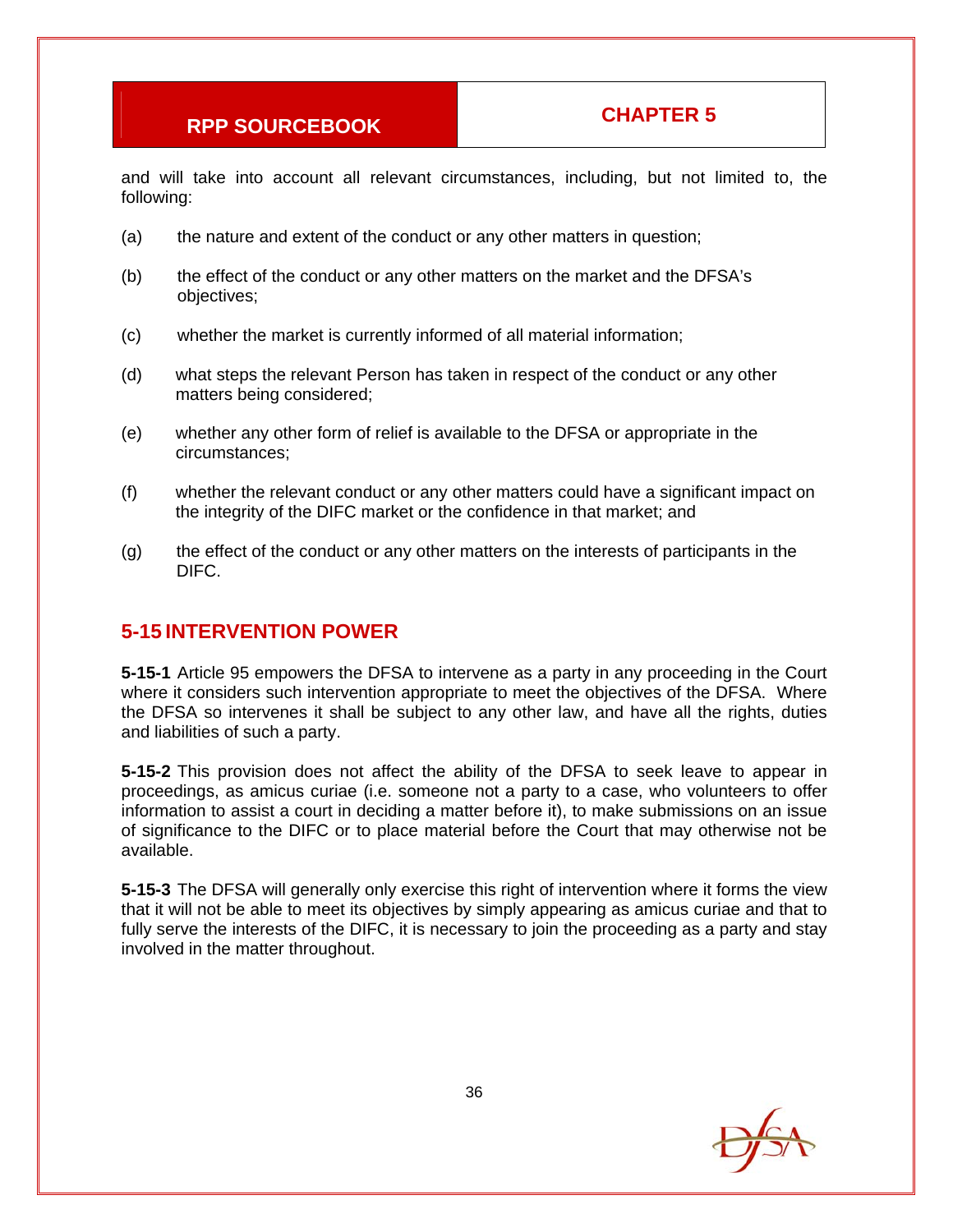### **5-16 PENALTY GUIDANCE**

**5-16-1** This section sets out the DFSA's policy for the determination of a financial penalty ("penalty"). Such a penalty may be an administrative fine or the submission of a proposed penalty to the FMT (or other competent tribunal or Court).

**5-16-2** The DFSA may also refer to this section when determining an appropriate penalty in settlement agreements, including an Enforceable Undertaking.

**5-16-3** When determining a penalty the DFSA will consider all relevant facts and circumstances including, but not limited to, the following:

- (a) the DFSA's objectives;
- (b) the deterrent effect of the penalty on:
	- (i) Persons that have committed the contraventions; and
	- (ii) other Persons that have committed similar contraventions;
- (c) the nature, seriousness and impact of the contravention the subject of the penalty including, but not limited to, consideration of the following factors:
	- (i) the duration and frequency of the contravention;
	- (ii) whether the contravention revealed serious or systemic weakness in the Person's management, systems and controls relating to all or part of the Person's business;
	- (iii) in market misconduct cases, the DFSA should consider whether the contravention had an adverse effect on markets and, if it did, how serious that effect was and may consider the risk to the reputation of the DIFC markets;
	- (iv) the loss or risk of loss caused to consumers, investors or other market users; and
	- (v) the nature and extent of any crime facilitated, occasioned or otherwise attributable to the contravention.
- (d) the extent to which the contravention was committed deliberately or recklessly including, but not limited to, consideration of the following factors:
	- (i) in relation to an individual:
		- (A) whether the contravention was intentional (in that the individual intended or foresaw the potential or actual consequences of his actions);

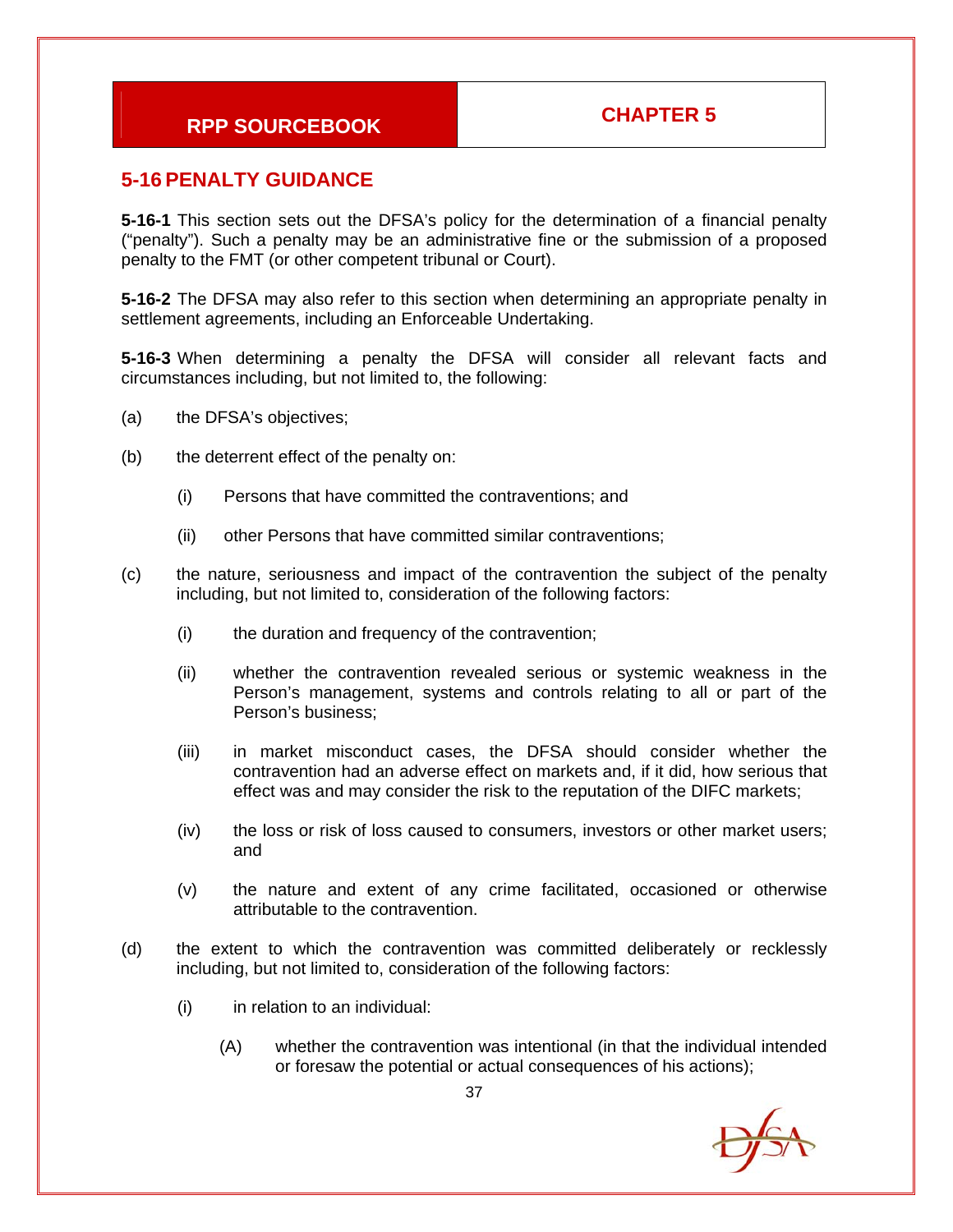- (B) whether the individual has given no consideration to the consequences of the behaviour that constitutes the contravention.
- (C) where the individual has not followed a firm's internal procedures and/or the relevant DFSA Laws and Rules, the reasons for not doing so; and
- (D) where the individual has taken decisions beyond his field of skill, competence and experience, the reasons for the decisions and for their being taken by that individual;
- (ii) in relation to a firm:
	- (A) whether the contravention was intentional or reckless; for example, where a firm deliberately takes a course of action when it knew the actual or potential consequences of its actions;
	- (B) where the firm's internal procedures were intentionally designed to produce the contravention or were drafted in such a way that the contravention was probable; and
	- (C) where the firm has acted beyond its field of competence; for example, by entering into a business line with which it has no previous experience;
- (e) if the contravention involved a number of Persons, the degree of involvement and specific role of each Person;
- (f) the benefit gained (whether direct or indirect, pecuniary or non-pecuniary) or loss avoided as a result of the contravention which is the subject of the penalty;
- (g) the conduct of the Person on whom the penalty is imposed following the contravention including, but not limited to, consideration of the following factors:
	- (i) whether or not the Person brought the contravention to the DFSA's attention (or to the attention of other regulatory authorities, where relevant);
	- (ii) the degree of cooperation the Person showed during the DFSA's enquiries and investigation of the contravention; and
	- (iii) any remedial steps taken by the Person since the contravention was identified (and whether those steps were taken at the Person's own initiative or that of the DFSA);
- (h) the difficulty in detecting and investigating the contravention the subject of the penalty;

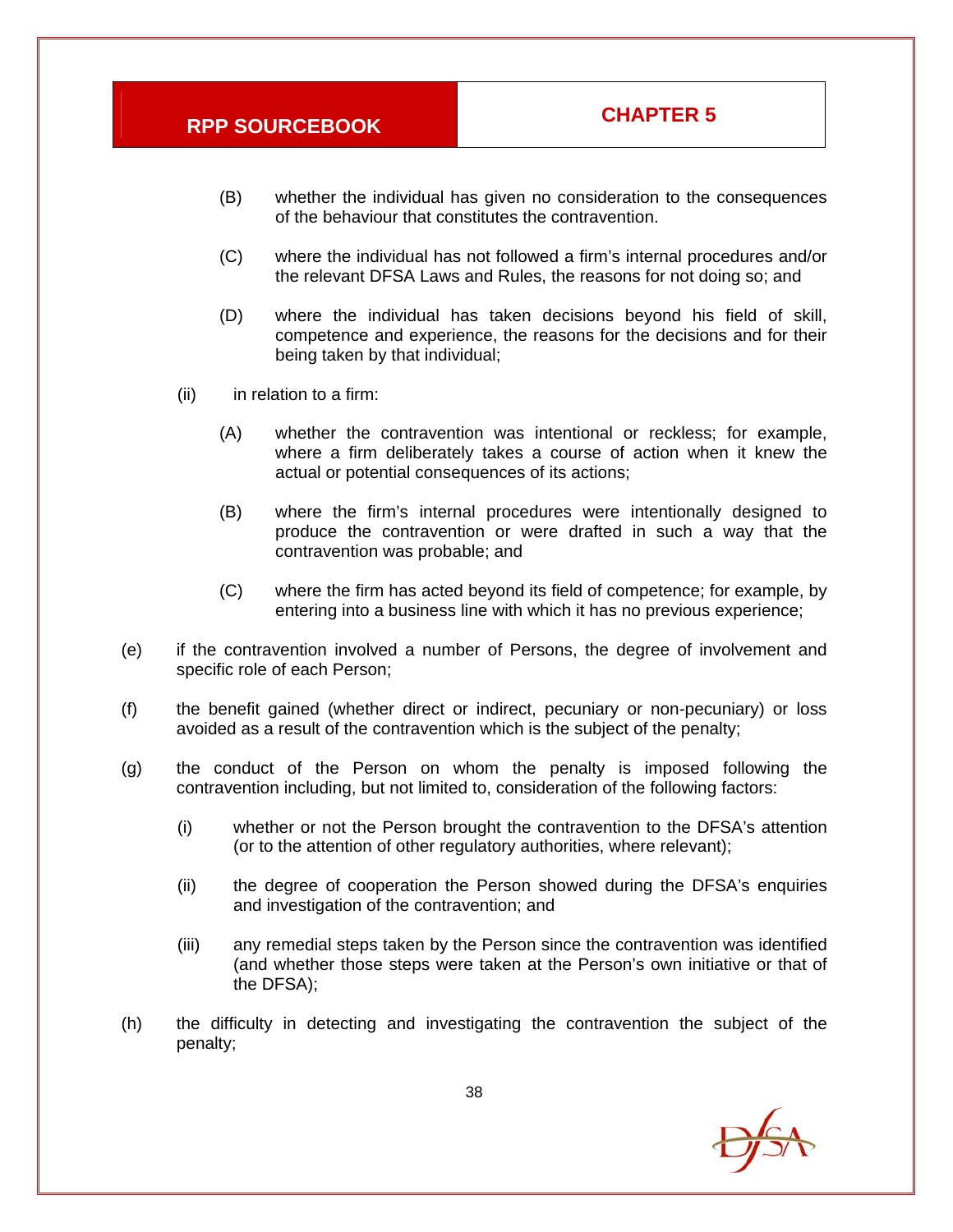- (i) whether the Person committed the contravention the subject of the penalty in such a way as to avoid or reduce the risk that the contravention would be discovered. A Person's incentive to commit a contravention may be greater where the contravention which is, by its nature, harder to detect. The DFSA may therefore impose a more significant penalty where it considers that a Person committed a contravention in such a way as to avoid or reduce the risk that the contravention would be discovered;
- (j) the disciplinary record and compliance history of the Person on whom the penalty is imposed including, but not limited to, consideration of the following factors:
	- (i) whether the DFSA or any other law enforcement agency or Financial Services Regulator has taken any previous enforcement action against the Person;
	- (ii) whether the Person has previously undertaken not to do a particular act or engage in particular behaviour (for example in an Enforceable Undertaking to the DFSA); and
	- (iii) whether the DFSA or any other law enforcement agency or Financial Services Regulator has previously taken supervisory action against the Person (for example by restricting the business of the Person) or has previously requested the Person to take remedial action and the extent to which that action has been taken; and
- (k) the financial circumstances of the Person, particularly in the case where the DFSA is considering an administrative fine, including, but not limited to a consideration of whether there is verifiable evidence of serious financial hardship or financial difficulties if the Person were to pay the level of a financial penalty appropriate for the particular contravention.

**5-16-4** The DFSA may take into account that natural persons may not always have the financial resources of a body corporate and that enforcement action may have a greater impact on a natural person than a body corporate.

**5-16-5** The DFSA may consider the potential impact on a firm's financial position which may result from a proposed penalty, particularly in relation to the implications for a firm's clients and, where relevant, the firm's ability to pay restitution.

## **5-17 SETTLEMENT GUIDANCE**

**5-17-1** A settlement is a resolution, between the DFSA and a third party, to agree an outcome resulting from an investigation. A Person who is or may be the subject of any form of enforcement action arising out of or during the course of an investigation may enter into settlement discussions with the DFSA.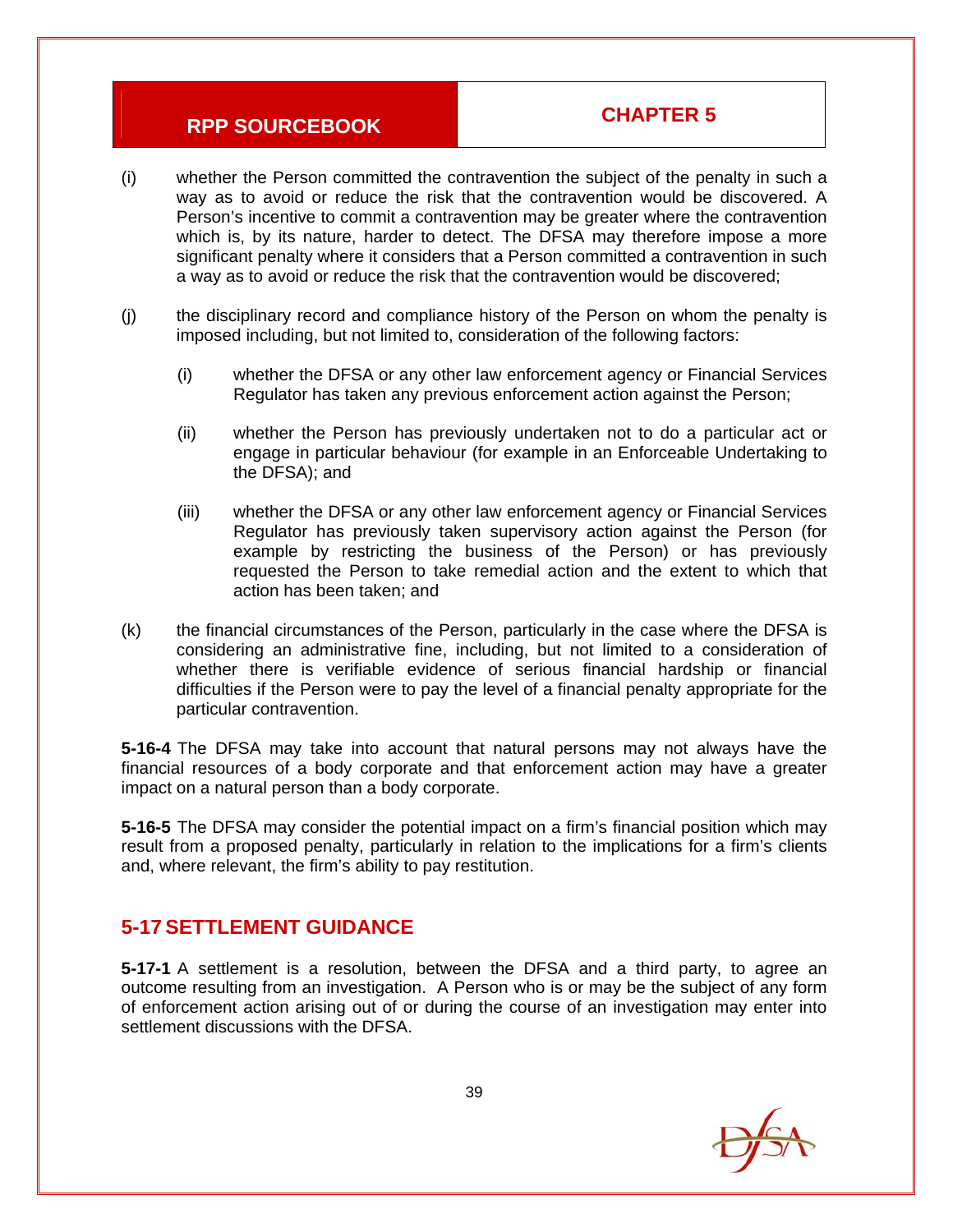**5-17-2** Settlement discussions are possible at any stage of the enforcement processes, either before or after enforcement action has commenced. When considering whether or not to enter into negotiations for settlement, or a settlement agreement, the DFSA will consider its objectives.

**5-17-3** The DFSA generally considers that the early settlement of an investigation advances its objectives in that it may result in, for example, consumers obtaining compensation sooner, the saving of DFSA and industry resources, and the promotion of good business and regulatory practices.

**5-17-4** The DFSA's general view is that settlement discussions should take place as early as possible. However, the DFSA will only be able to settle when it is confident it has sufficient understanding of the nature and gravity of the suspected misconduct to make a reasonable assessment of the appropriate outcome.

**5-17-5** The DFSA expects settlement discussions to take place on a "without prejudice" basis; namely, that no party to the discussions may subsequently rely upon any admissions or statements made during the course of the settlement discussion or on any document created recording those discussions.

**5-17-6** The DFSA will only settle when the agreed terms result in what the DFSA considers to be an effective regulatory outcome.

**5-17-7** The DFSA will set clear and reasonable timetables for settlement discussions to ensure they do not unreasonably delay settlement or a regulatory or enforcement outcome.

**5-17-8** Settlement in particular circumstances should not be regarded as binding precedent for future settlement discussions.

#### **Factors the DFSA Will Consider When Contemplating Settlement**

**5-17-9** In deciding whether a proposed settlement is acceptable and in accordance with meeting its objectives, the DFSA will consider a number of factors, including but not limited to:

- (a) the nature, seriousness and impact of the conduct or suspected contravention the subject of the proposed settlement, and whether the suspected contravention is continuing;
- (b) whether the Person is prepared to acknowledge publicly the DFSA's concerns about the conduct or suspected contravention which is the subject of the proposed settlement, and the necessity for protective or corrective action;
- (c) whether the conduct or suspected contravention which is the subject of the proposed settlement was inadvertent;

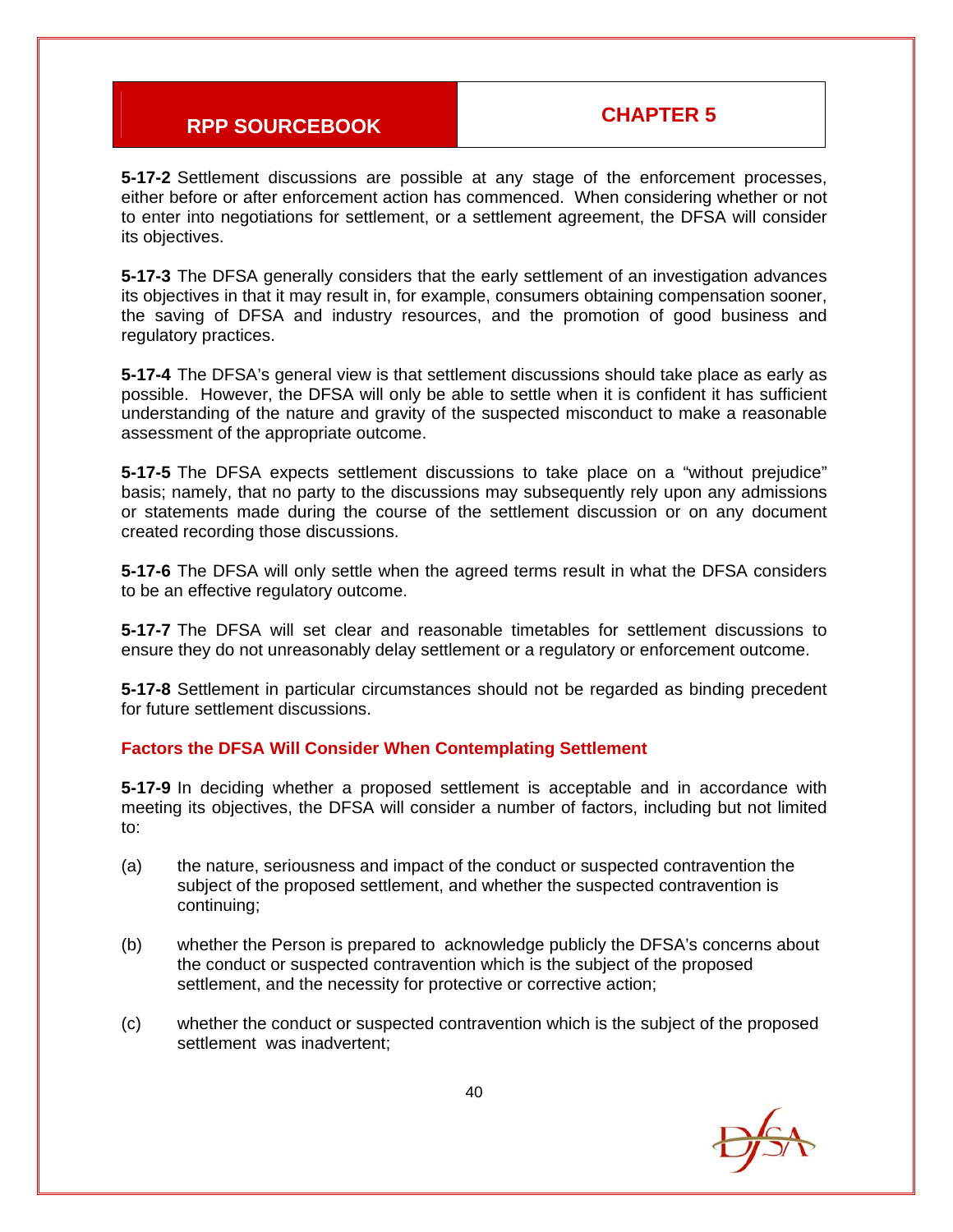- (d) whether the suspected contravention which is the subject of the proposed settlement was the result of the conduct of one or more individual officers or employees of the Person;
- (e) the seniority and level of experience of the individuals involved in the conduct and/or suspected contravention which is the subject of the proposed settlement;
- (f) whether the Person co-operated with the DFSA, including providing complete information about the conduct or suspected contravention which is the subject of the proposed settlement, and any remedial action taken by the Person;
- (g) whether the settlement will achieve an effective outcome for those (such as consumers or investors) who have been adversely affected by the conduct and/or suspected contravention which is the subject of the proposed settlement;
- (h) whether the Person is likely to comply with the terms of the settlement;
- (i) whether the Person's compliance with the Law and Rules generally will be improved;
- (j) the disciplinary record and compliance history of the Person;
- (k) the prospects for a swift resolution of the matter; and
- (l) whether the settlement promotes general deterrence in making regulated entities in the DIFC aware of the conduct or suspected contravention which is the subject of the proposed settlement, and the consequences arising from engaging in similar conduct or contraventions.

#### **Form of Settlement**

**5-17-10** Any settlement entered into by the DFSA will be documented in the form of a legally enforceable agreement executed by all parties. Generally, a settlement accepted by the DFSA will be in the form of an Enforceable Undertaking.

#### **Enforceable Undertakings**

**5-17-11** An Enforceable Undertaking (EU) is a written promise, made under Article 89, to do or refrain from doing a specified act or acts. It is an alternative mechanism for regulating contraventions of the Law or Rules.

#### **Acceptance of an Enforceable Undertaking**

**5-17-12** An EU may be given by a Person at any time, either before, during or after an investigation or before the commencement of litigation or proceedings in the Court or FMT and accepted by the DFSA. The DFSA does not have the power to require a Person to enter into an EU, nor can a Person compel the DFSA to accept an EU. This does not mean,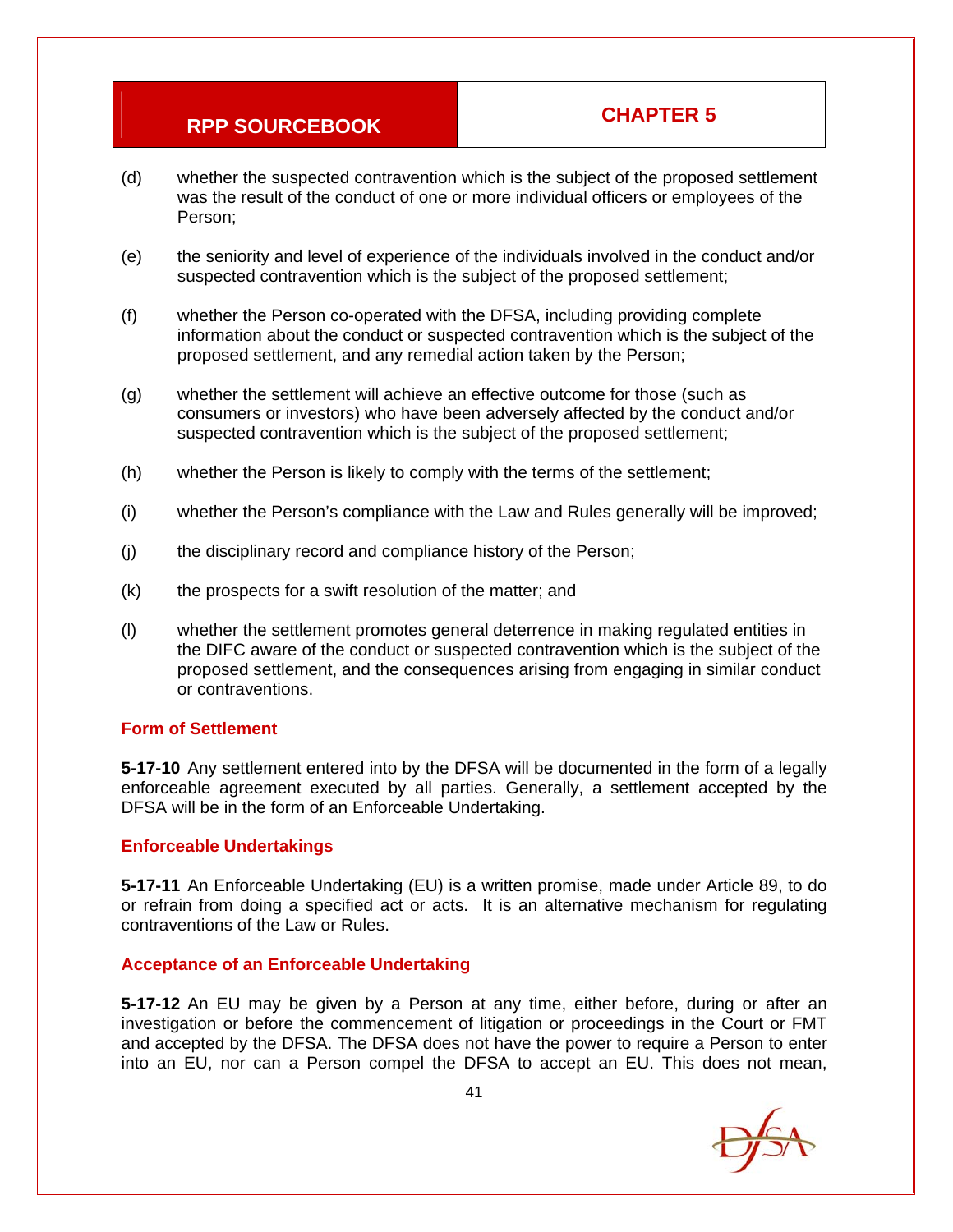however, that the DFSA cannot propose an EU to a Person, during the course of settlement negotiations, or provide a Person with a draft EU to provide guidance as to the terms of an EU that the DFSA would be willing to accept in the circumstances of the matter.

**5-17-13** The DFSA may accept an EU that it considers necessary or desirable in pursuit of its objectives. Article 89 does not prescribe a particular structure or format to an EU. However, in the context of an enforcement matter, the DFSA will generally only accept an EU that:

- (a) contains an admission or acknowledgement of any contraventions of the Law or Rules or the DFSA concerns;
- (b) contains undertakings that address the DFSA's concerns; and
- (c) contains an agreement to make the EU public, and an agreement not to make public statements that conflict with the spirit of the EU.

**5-17-14** A Person offering an EU to the DFSA may also undertake in the EU to pay the DFSA's costs, including any costs associated with compliance with the EU.

**5-17-15** An EU will not take effect until it is formally accepted by the Chief Executive of the DFSA or his delegate.

#### **Variation or Withdrawal**

**5-17-16** Once accepted by the DFSA, an EU can only be withdrawn or varied with the consent of the DFSA in writing. The DFSA will only consider a request to vary an undertaking if:

- (a) the variation will not alter the spirit of the original undertaking;
- (b) compliance with any one or more terms of the undertaking is subsequently found to be impractical or impossible; or
- (c) there has been a material change in the circumstances which led to the undertaking being given.

#### **Compliance with an EU**

**5-17-17** If the DFSA considers that a Person has not complied with a term of the EU, the DFSA may apply to the Court for appropriate orders. The DFSA may publicise the fact of the application to the Court and any subsequent orders of the Court. The DFSA will also seek the costs of the application.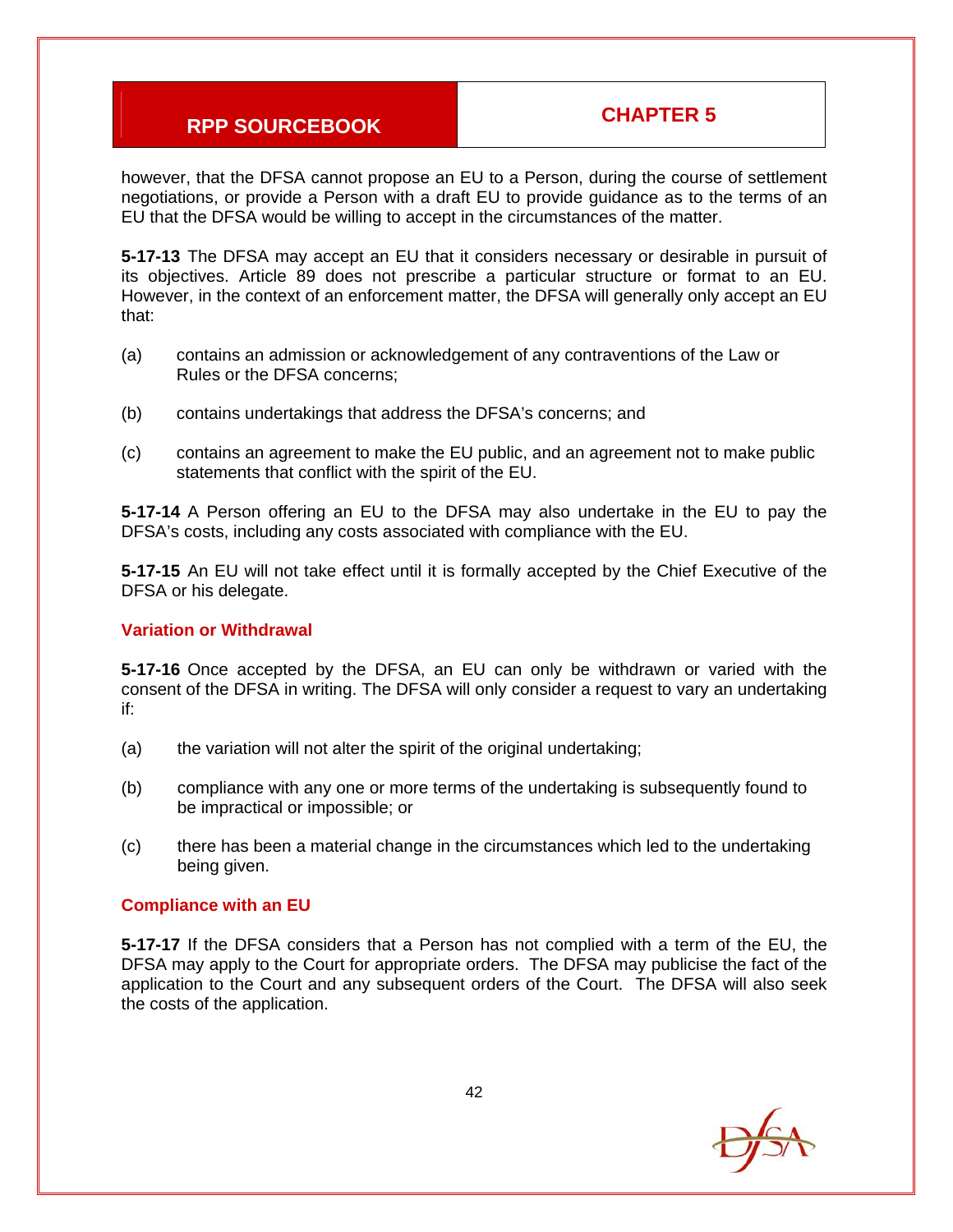### **5-18 COSTS**

**5-18-1** The DFSA will generally seek litigation costs orders from the Court and the FMT where it has commenced a proceeding and been successful in achieving the outcome sought.

**5-18-2** The DFSA may also make an application claiming the costs of an investigation where the FMT or any court of law, as a result of that investigation, has found a contravention of the Law or Rules<sup>50</sup>. Such applications are described in section 5-10 of this chapter.

#### **Undertakings as to Damages**

**5-18-3** Pursuant to Article 47(1) of the Court Law, the Court shall not require the DFSA to give an undertaking as to damages as a condition for granting an injunction or any order made under DIFC Law. In making any order the Court shall not take into account in determining the merits of an application for the injunction that the DFSA has not given an undertaking as to damages.

#### **Enforcement of orders**

**5-18-4** The DFSA will do all things necessary and where appropriate, commence relevant actions to ensure full compliance with any orders of the FMT or of the Court which arise out of an investigation.

**5-18-5** In particular, Article 87(5) provides that the DFSA may apply to the Court for recovery, as a debt due, of so much of a fine as is not paid by a party together with costs. Further, in appropriate circumstances, the DFSA may apply to the Court for the winding up of a body corporate.

### **5-19 PUBLICITY**

**5-19-1** This Policy Statement describes how the DFSA Executive may comment publicly on investigations, enforcement actions and other formal regulatory decisions<sup>51</sup>, subject to any independent determinations by the Regulatory Appeals Committee (RAC), Financial Markets Tribunal (FMT) and courts, unless otherwise ordered by any of these bodies, including:

- (a) General policy on publicity of enforcement actions;
- (b) Commencement and conclusion of investigations;
- (c) Commencement of proceedings;

 $51$ In the remainder of the section we refer to 'enforcement actions', for brevity. Formal regulatory decisions are those that are made by a Decision Maker and are reviewable by the RAC.



  $50$  Article 79(2) of the Regulatory Law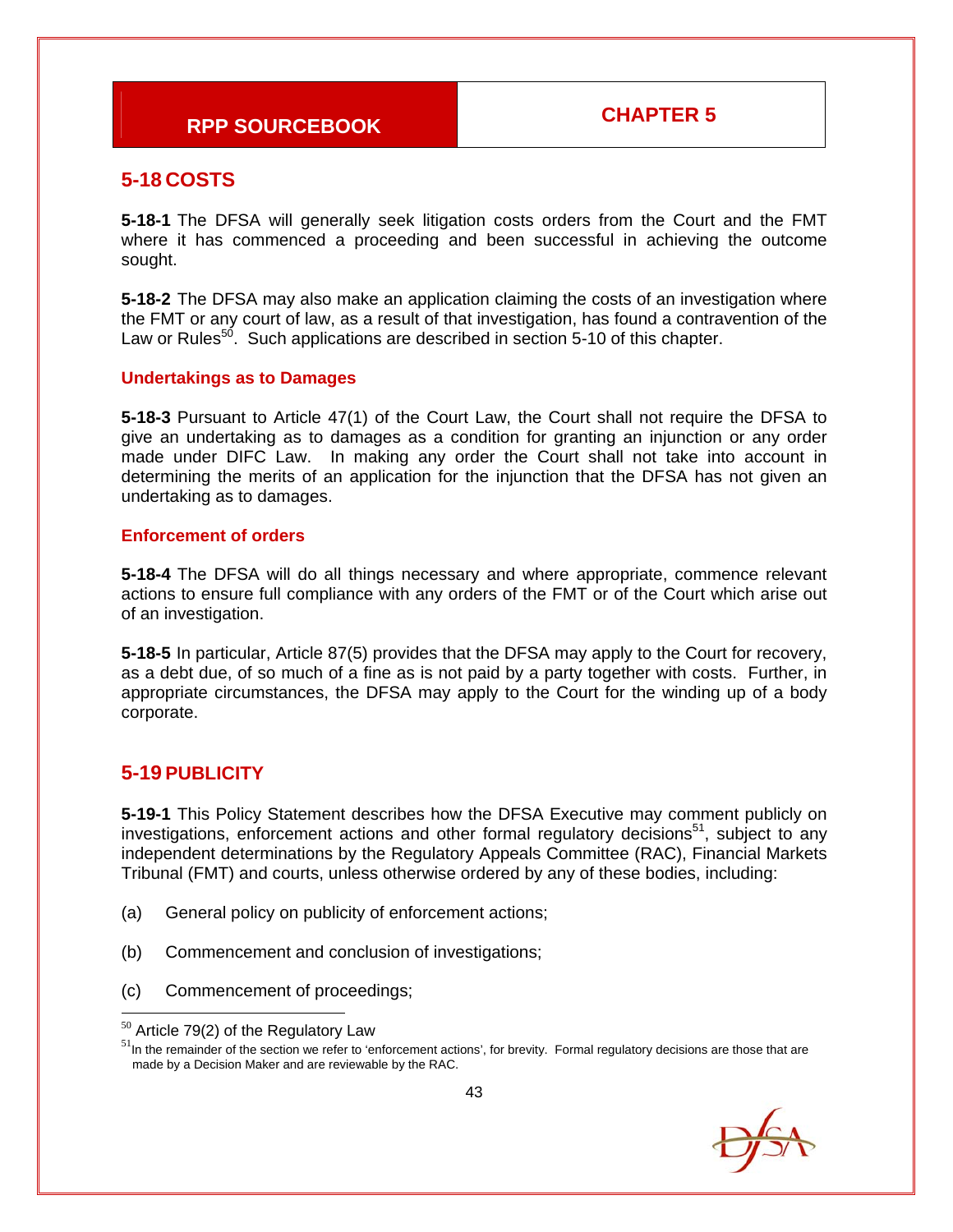- (d) Disclosure of Decisions;
- (e) Disclosure of Settlement Agreements and Enforceable Undertakings;
- (f) Content of Publication; and
- (g) Mode of Publication.

#### **General policy on publicity of enforcement actions**

**5-19-2** The DFSA expects to publish, in such form and manner as it regards appropriate, information and statements relating to enforcement actions, including censures and any other matters which the DFSA considers relevant to the conduct of affairs in the DIFC. The publication of enforcement outcomes is consistent with the DFSA's commitment to open and transparent processes and with the pursuit of its objectives.

**5-19-3** In all cases the DFSA retains the discretion to take a different course of action, where it furthers the DFSA's achievement of its objectives or is otherwise in the public interest to do so. For example, the DFSA may decide to publish at an earlier stage than suggested by the general policy, where circumstances justify this.

#### **Commencement and conclusion of investigations**

**5-19-4** The DFSA expects not to publicise the commencement, conduct or conclusion of investigations.

**5-19-5** Where the DFSA has publicised that it is conducting an investigation and no enforcement action results, the DFSA would issue a press release confirming the conclusion of the investigation and that no action is to be taken.

**5-19-6** The DFSA expects not to publicise information about referrals to a Decision Maker.

#### **Commencement of proceedings**

#### *Decision Maker*

**5-19-7** Reasons for this information not normally being published include:

- (a) oral and written submissions in regard to a matter before a Decision Maker are confidential and made in private;
- (b) hearings are held in private; and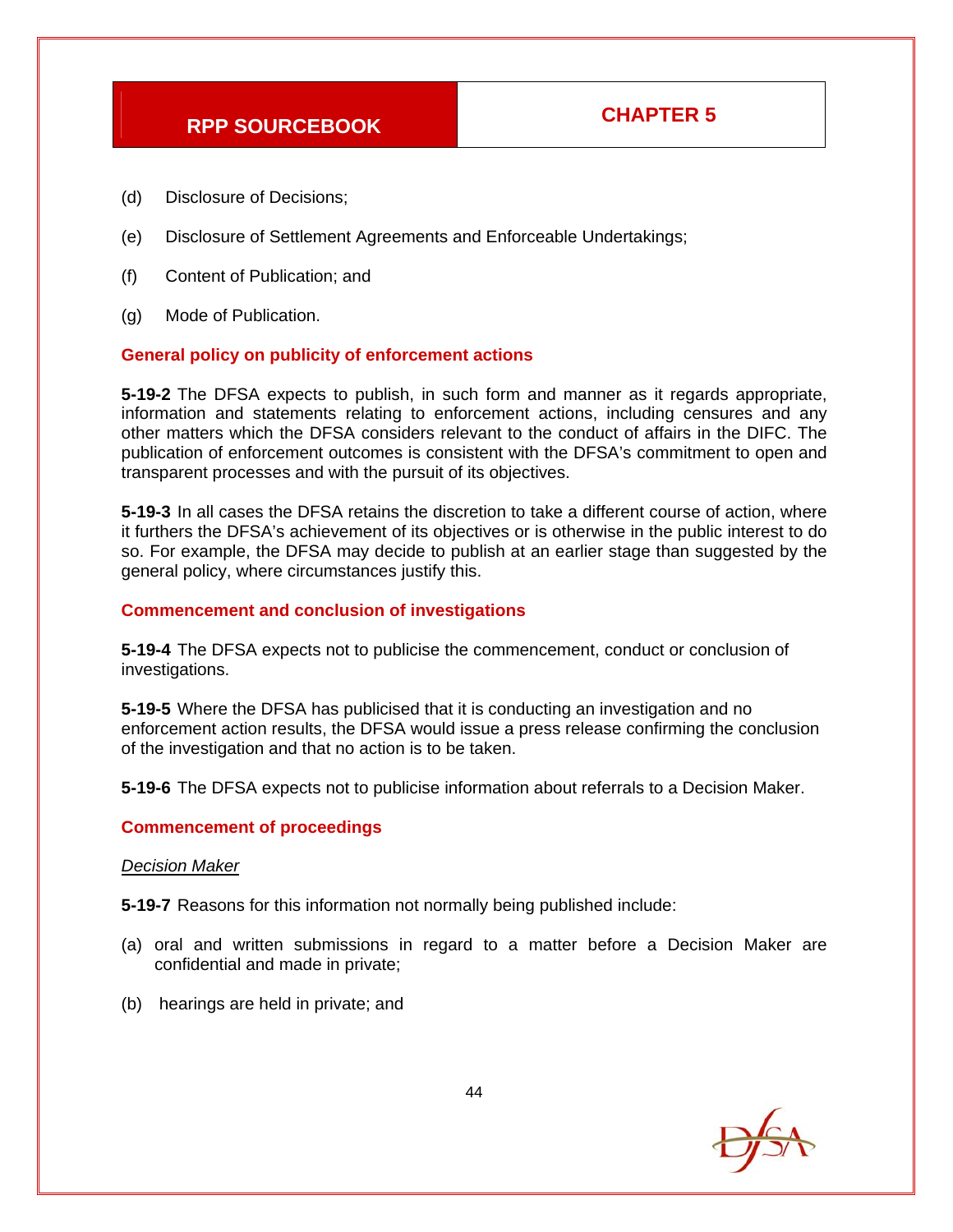(c) the release of information by the Decision Maker prior to a full and complete consideration of all submissions and facts may be contrary to the DFSA's objectives or not in the public interest.

#### *RAC, FMT or a court*

**5-19-8** The DFSA expects to publicise information about the commencement and the hearing of proceedings before the RAC, FMT or courts, unless otherwise ordered by any of the bodies the proceedings are heard by.

#### **Disclosure of Decisions**

#### *Decision Maker Decisions*

**5-19-9** The DFSA expects to make public any decision made by a Decision Maker, and to do so in a timely manner after any relevant appeal period has expired or appeal process has come to an end.

**5-19-10** In circumstances where the DFSA considers it necessary to publish at an earlier stage, the publication will refer to the right of appeal which the affected party has and the time limit for that appeal. The DFSA would consider it necessary to publish at this early stage, where to do so enables it to achieve its objectives or it is in the public interest to do so. Before making a decision public the DFSA will endeavour to give affected parties notice of its intent to publish within an appropriate timescale.

**5-19-11** If the affected party exercises its right of appeal, then the DFSA will publicise that fact unless otherwise ordered. When the appeal has been heard and determined, the DFSA expects to publicise the result of the appeal (subject only to the RAC or FMT – see 5-19-12).

#### *RAC, FMT or a court decision*

**5-19-12** The Regulatory Law 2004 requires all RAC and FMT hearings to be heard in public unless otherwise ordered by the RAC or FMT. The RAC and FMT may exercise their discretion not to make public any decisions they may make. Where they do determine to publish their decisions including interim decisions the RAC and FMT will publish these on their respective websites which are maintained on the DFSA website. Following hearings and decisions by these bodies, the DFSA expects to make timely public disclosure of their decisions, including any interim decisions, unless otherwise ordered.

**5-19-13** Decisions made by the courts will be publicised by the DFSA in a timely manner, unless ordered otherwise.

**5-19-14** This approach is adopted on the basis that any delay in disclosure may hinder and unfairly prejudice the DFSA in achieving some of its primary objectives, namely transparency, fairness, financial stability, fostering confidence, and consumer protection. For example, non-disclosure may potentially prejudice users and prospective users of financial services in the DIFC if they are acting unaware of facts known in the enforcement action.

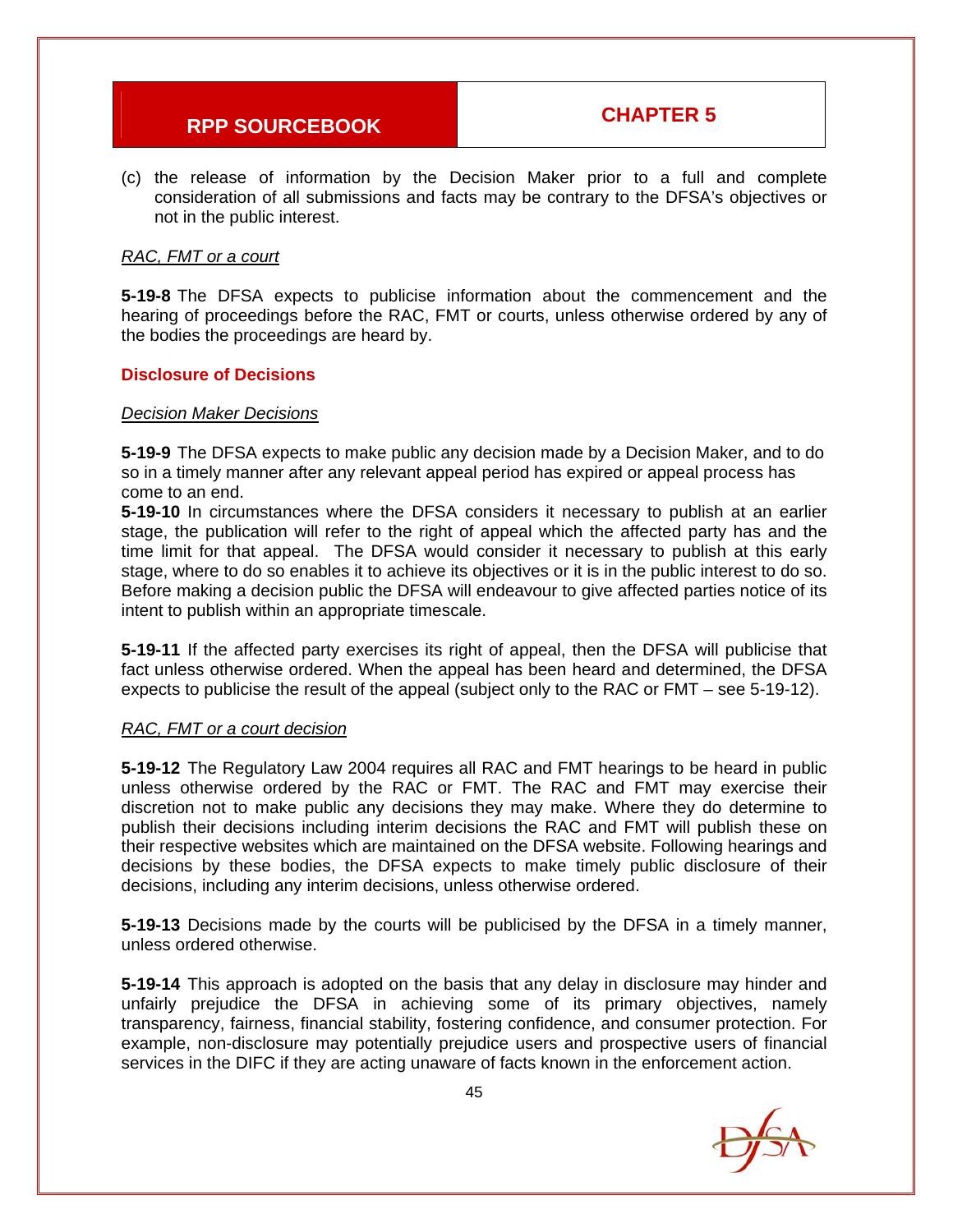#### **Disclosure of Enforceable Undertakings or other settlements**

**5-19-15** The DFSA expects to publicly disclose all settlements of enforcement matters, including Enforceable Undertakings, to ensure all market participants are clearly informed. This will also be part of the negotiations that lead to the agreement.

**5-19-16** The DFSA may be otherwise ordered or required by law not to publish. For example, disclosure may not occur if a third party has commenced proceedings in the courts in respect of the same conduct and the publication of the undertaking or settlement may prejudice that party's case in the court. However, simply because a third party has commenced proceedings does not preclude the DFSA from publishing its settlements, including Enforceable Undertakings.

#### **Content of Publication**

**5-19-17** The DFSA expects to make appropriate disclosures when publishing Enforceable Undertakings, settlement agreements, proceedings before, and decisions of, RAC, FMT or a court. Appropriate disclosures should provide sufficient meaningful information to achieve the regulatory objectives of the DFSA.

**5-19-18** The DFSA expects to take into consideration any privileged or sensitive information when considering the content of its publications. In doing so, it will also consider the possibility that any publication may also potentially affect the rights of a third party and, if so, will endeavour to give that third party an opportunity to make representations on the publication.

#### **Mode of Publication**

**5-19-19** Publication may take any one or more forms including, for example, a media release, the DFSA website, and any other suitable forums as determined by the DFSA.

#### **5-20 MAINTENANCE OF REGISTERS**

**5-20-1** The DFSA is also required to publish and maintain a register<sup>52</sup> in respect of:

- (a) withdrawals and suspensions of Licences and authorisations of Authorised Firms, Authorised Market Institutions and Authorised Individuals;
- (a) withdrawals of registration of Ancillary Service Providers; and
- (b) withdrawals and suspensions of Auditors.



  $52$  Article 62 of the Regulatory Law 2004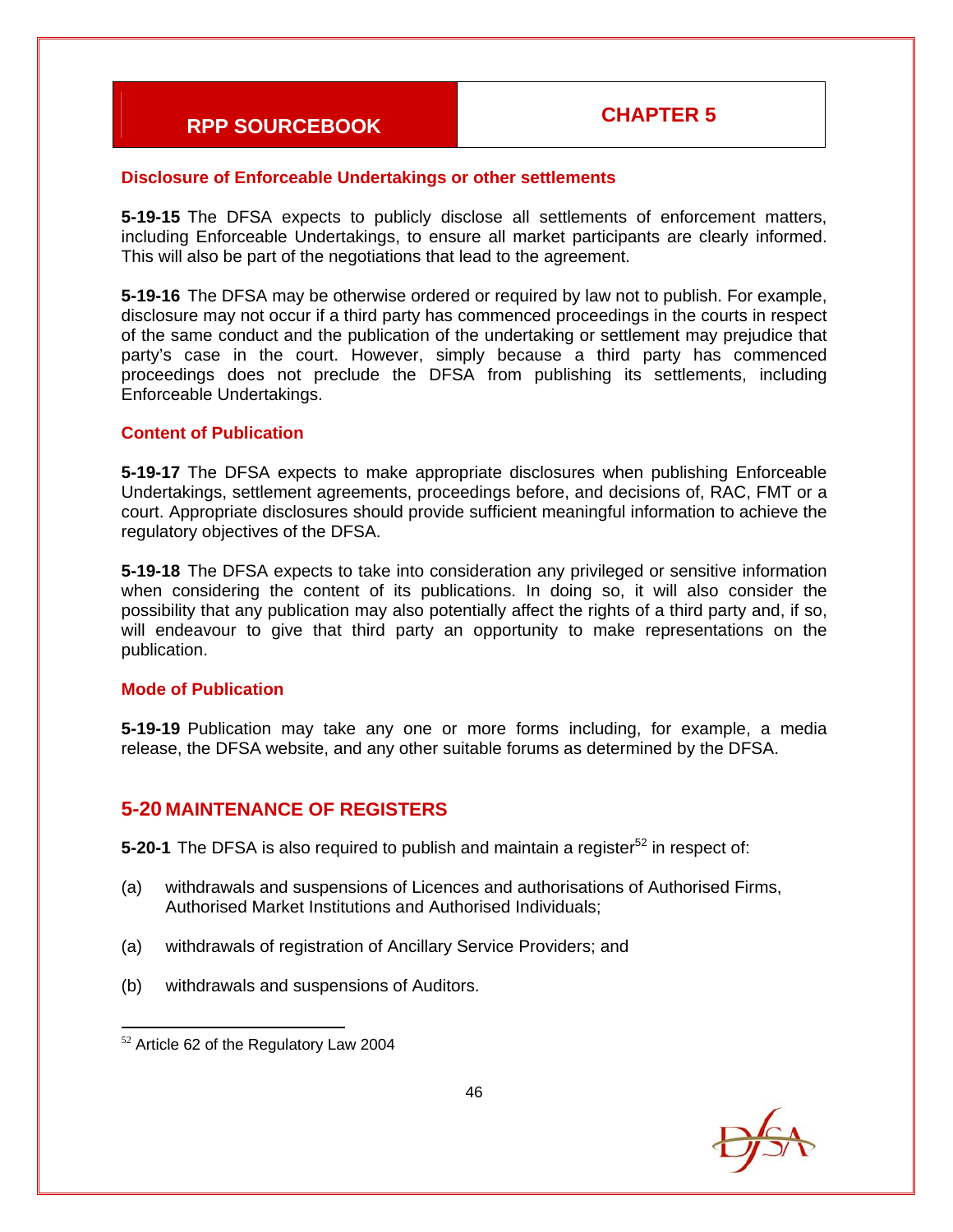## **5-21 CONCLUSION OF AN INVESTIGATION**

**5-21-1** The DFSA will conclude an investigation when:

- (a) it determines to take no further action in response to the suspected contraventions of the Law and Rules subject of the investigation; and
- (b) all remedies and obligations resulting from an investigation are concluded and fulfilled.

**5-21-2** The DFSA may determine to take no further action in respect of the suspected contraventions that are the subject of an investigation due to insufficiency of evidence or in circumstances where pursuing an enforcement action in respect of the suspected contraventions would not accord with the DFSA's objectives.

#### **Costs of investigation**

**5-21-3** Where a Person is found by the FMT or Court to have contravened a provision of the Law or Rules, the FMT or Court may order<sup>53</sup> that Person to reimburse the DFSA in respect of the whole or a specified part of the costs and expenses of the investigation, including the remuneration of an officer involved in the investigation.



  $53$  Article 79 (2) of the Regulatory Law 2004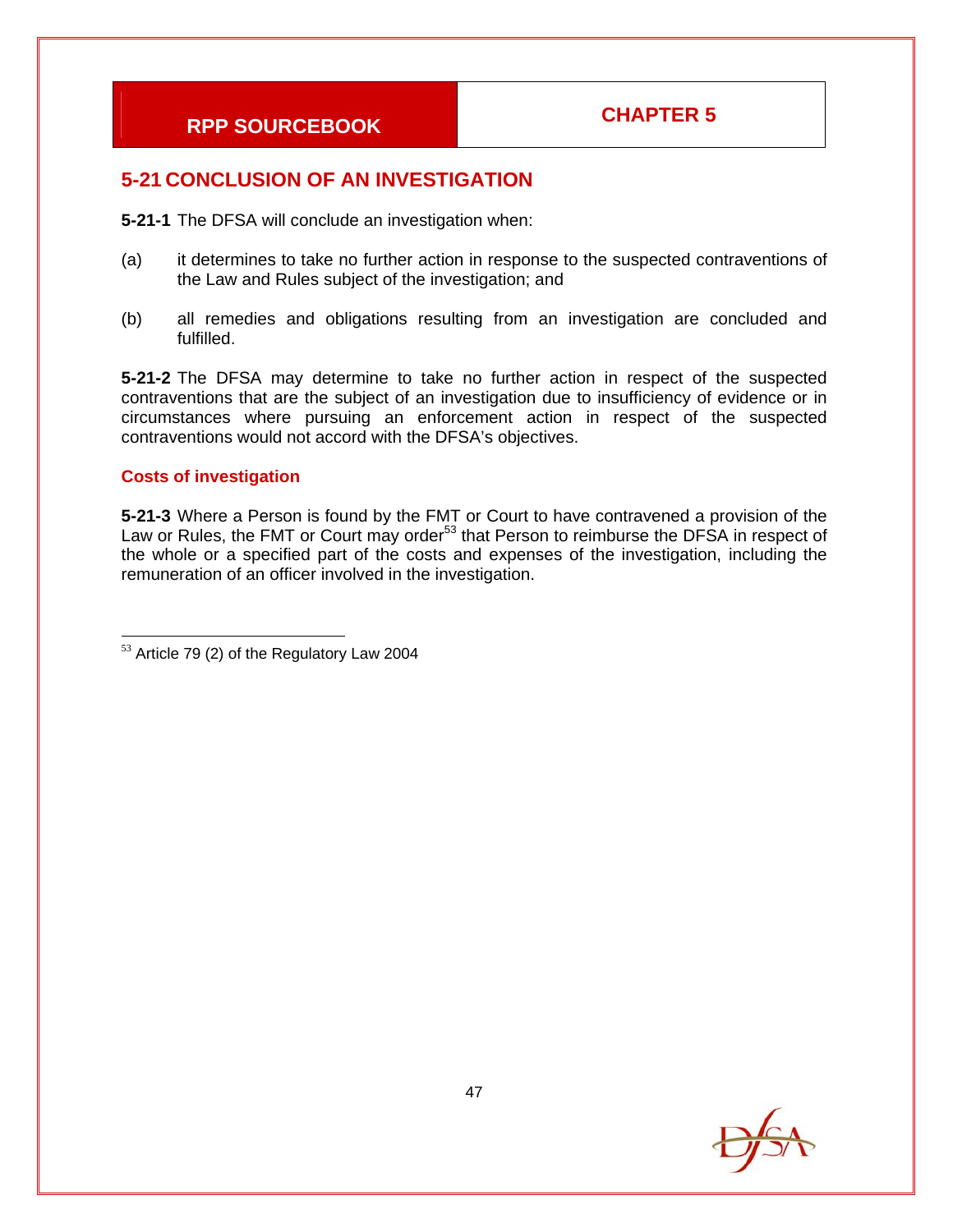#### **6 DECISION MAKING**

#### **6-1 INTRODUCTION**

**6-1-1** This chapter sets out the DFSA's general approach to making decisions in the exercise of its discretionary powers, including those set out in chapters 4 and 5 of this Sourcebook.

**6-1-2** A reference to:

- (a) an Article in this chapter is a reference to an Article in the Regulatory Law 2004, unless otherwise stated; and
- (b) the Law in this chapter is a reference to any legislation administered by the DFSA.

**6-1-3** The DFSA is aware that when it makes a decision to take certain action or pursue a remedy, such decisions are likely to affect the rights, interests and legitimate expectations of Persons. Therefore, the DFSA has put in place a fair and transparent decision making process.

#### **6-2 WHO CAN EXERCISE A DFSA POWER?**

**6-2-1** The DFSA's powers can be exercised by the Chief Executive and any DFSA officer with an appropriate delegation.

**6-2-2** Some DFSA powers can be exercised only by the Chief Executive, or an individual acting in the capacity of the Chief Executive. An example of such a decision is the power to commence an investigation under Article 78 of the Regulatory Law 2004.

**6-2-3** The decisions which are made by the DFSA generally fall into two main categories:

- (a) the first category is those decisions made by the DFSA in response to an application or notification made by a Person to the DFSA to obtain a right, status or other privilege which the Person would not have, unless the DFSA grants such a right, status or other privilege. These decisions mainly involve "entry control" or "gatekeeper" type decisions. An example of such a decision is when the DFSA considers an application for a Licence or extension to an existing Licence. Such decisions are referred to as **"Executive Decisions"** in this chapter; and
- (b) the second category is those decisions which result from action initiated by the DFSA and which can have a significant adverse impact on the existing rights, interests and legitimate expectations of Persons. An example of such a decision is when the DFSA seeks to withdraw an Authorised Person's Licence. Such decisions are referred to as "**Decision Maker Decisions**" in this chapter.

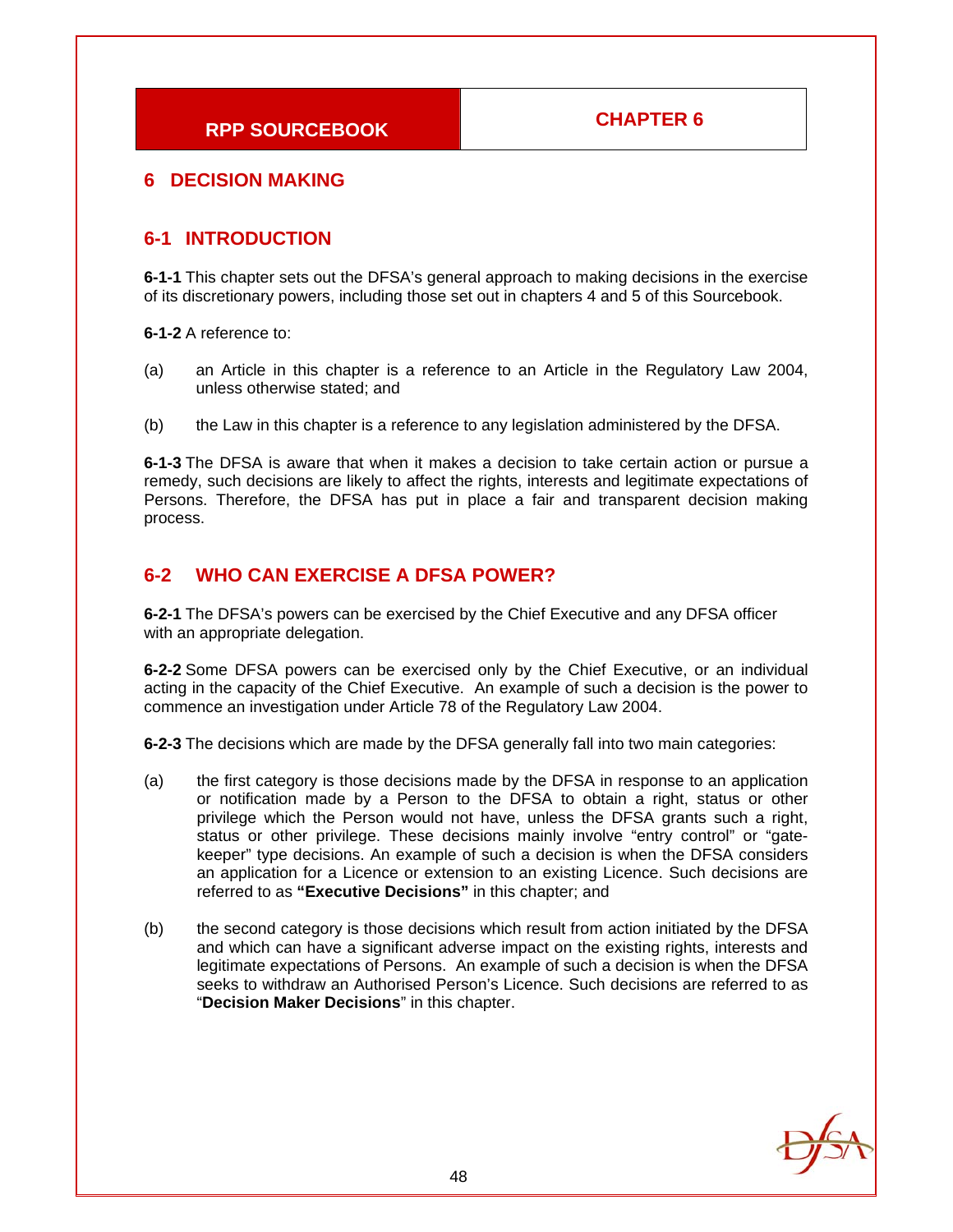### **6-3 WHAT ARE THE DFSA'S DECISION MAKING PROCEDURES?**

**6-3-1** Subject to the considerations of procedural fairness, the decision making procedures of the DFSA will generally take into account matters including:

- (a) the requirements set out in the relevant Law and Rules;
- (b) the nature of the decision, including its complexity, importance and urgency; and
- (c) the extent and manner in which the rights, interests and legitimate expectations of Persons may be affected by the decision.

**6-3-2** In regard to 6.3.1(b), the DFSA has appropriate procedures for making Executive Decisions (see section 6-4) and Decision Maker Decisions (see section 6-5).

**6-3-3** Generally, decisions of the DFSA which affect the rights of a Person are appealable to the DFSA's Regulatory Appeals Committee. The Regulatory Appeals Committee is a committee of the DFSA Board which will conduct a full merits review of certain decisions made by the DFSA. In doing so, it looks at the facts afresh, and can make a new decision ensuring procedural fairness, objectivity and transparency in arriving at its decision. A decision of the Regulatory Appeals Committee may be reviewed by the DIFC Court by way of judicial review on a point of law. For more information on the Regulatory Appeals Committee, including its rules and procedures, please see the DFSA's website (www.dfsa.ae).

**6-3-4** Based on the above considerations, the DFSA has prepared a list containing the most common types of decisions it may take and the types of procedures followed in making such decisions (see Appendix 1 to this chapter). This list also sets out whether a Person has a right of appeal to the Regulatory Appeals Committee in respect of a particular decision. However, it is not an exhaustive list.

### **6-4 EXECUTIVE DECISION PROCEDURES**

**6-4-1** The Executive Decisions of the DFSA are generally operational decisions which involve the DFSA being called upon to make a decision in response to an application or notification made by a Person. Some examples of these decisions include where the DFSA proposes to:

- (a) grant an application for a Licence or an extension to such a Licence of an Authorised Person;
- (b) grant an application for an Authorised Individual's status;
- (c) register an Ancillary Service Provider or Auditor;
- (d) register a Public Fund;
- (e) approve an application for a change in control by an Authorised Person; or
- (f) approve a Prospectus filed with the DFSA.

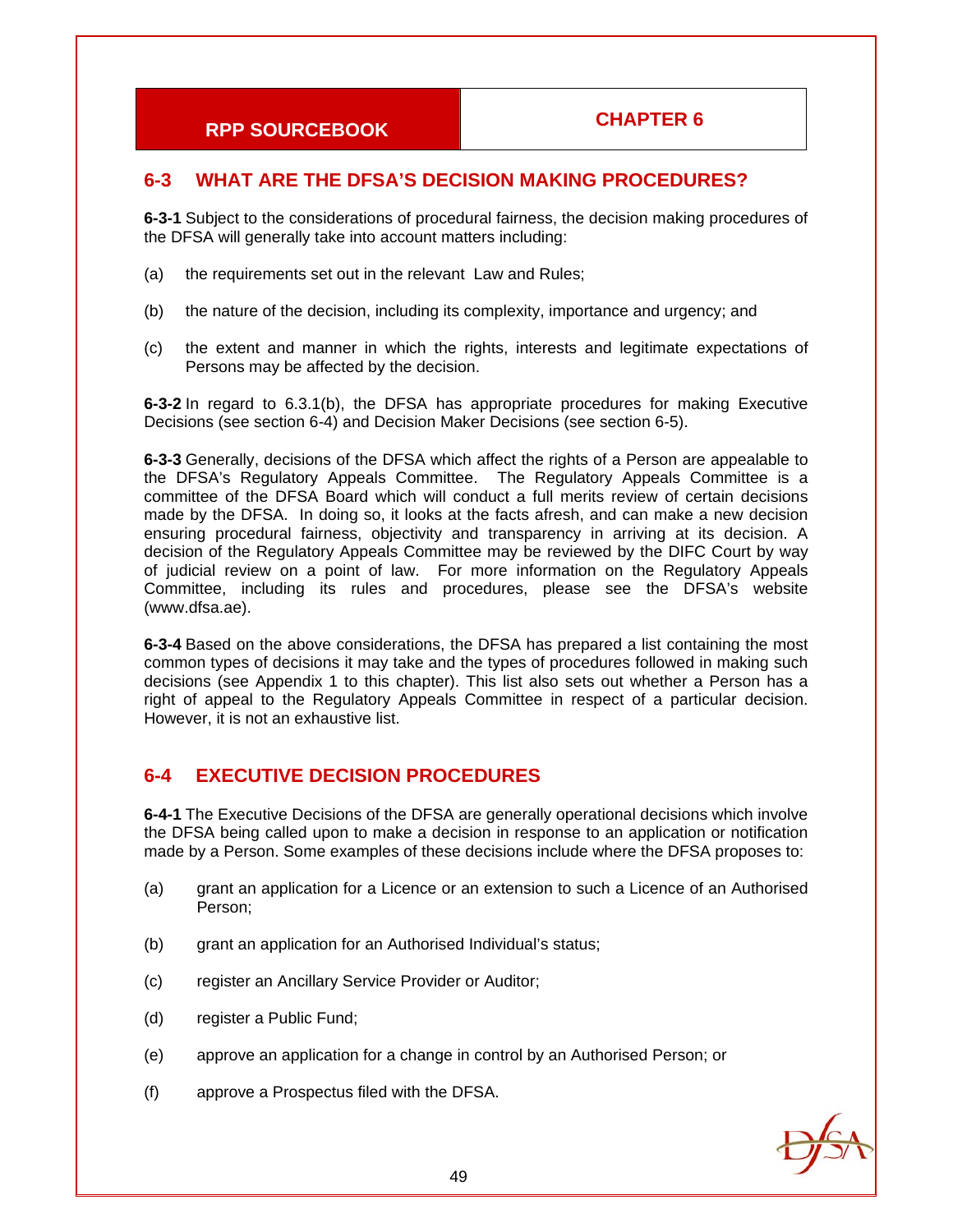**6-4-2** The decisions of the kind referred to above are generally decisions which would confer on a Person a right or authority to undertake specified activities or enjoy a particular privilege or status only if the DFSA decides to grant the relevant licence, registration, approval, or privilege sought. Although a Person does not have any vested rights relating to the subject matter of the application or notification, that Person has:

- (a) a right to be treated fairly and properly by the DFSA when considering the relevant application or notification; and
- (b) a right to have the DFSA's decision reviewed by the Regulatory Appeals Committee.

#### **Procedural fairness principles**

**6-4-3** Because a Person has a right to be treated fairly and properly during the course of processing the application or notification made by that Person, a DFSA officer making an Executive Decision is expected to:

- (a) act without bias or conflict of interest;
- (b) give the Person a fair right to present his case; and
- (c) take into account only those considerations which are relevant to the matter to be decided upon.

#### **Acting without bias or conflict of interest**

**6-4-4** A DFSA officer is expected to act impartially. If an officer has a vested financial or personal interest in the subject matter of the decision, a conflict of interest may arise that prevents a decision being made by that officer.

**6-4-5** A DFSA officer who has a financial or other personal interest in the subject matter of the decision, is required to disclose the fact to the DFSA, and where such interest is material, not act in relation to such decision.

#### **Right to present his case**

**6-4-6** A Person who will be affected by a decision of the DFSA has the right to present his case. This right arises at the point of submission of an application or notification, and continues during the process until a decision is made. Generally, the application or notification form which is required to be submitted by the Person who is asking for such a decision to be made will contain all the information relevant to the DFSA decision sought. The DFSA officer may require further information if the information provided is not complete.

**6-4-7** In some cases, the DFSA officer will obtain information relevant to the matter in relation to which the decision is to be made from sources other than the Person making the application or notification (external sources) in response to which the decision has to be made. As a matter of fair procedure, where information is obtained from an external source, particularly if that information has an adverse bearing (for example, information that does not support the grant of a Licence, authorisation or approval sought from the DFSA), the DFSA

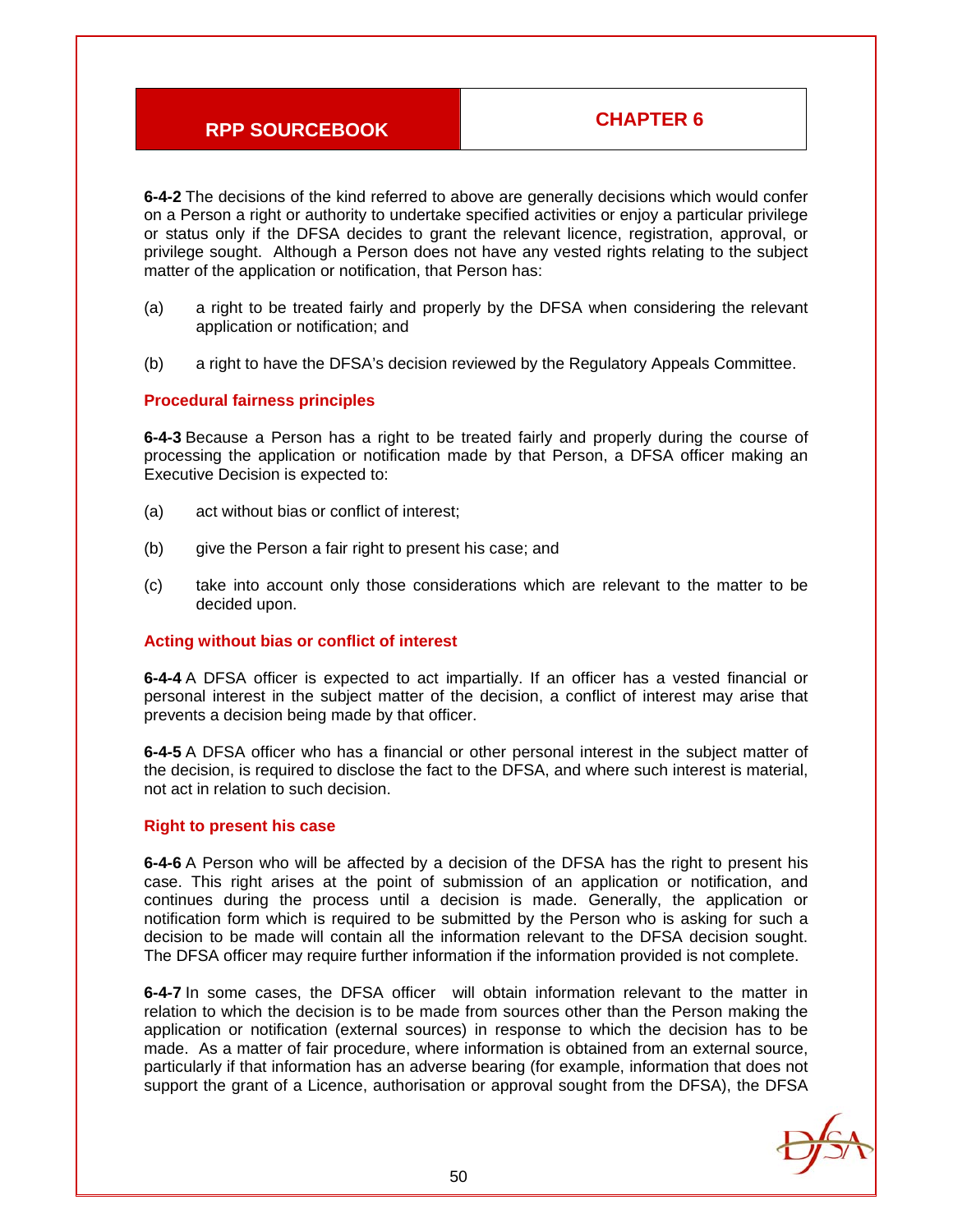officer should, before acting on such information (subject to any confidentiality obligations), give to the Person making the application or notification a right to comment upon the adverse information before making his decision.

#### **Relevant considerations**

**6-4-8** The DFSA officer is expected to take into account only those considerations which are relevant to the matter to be decided upon. Taking into account only those considerations which are relevant to the matter to be decided upon necessarily requires disregarding any irrelevant information. This also requires the DFSA officer to ensure that he has all the material information that is necessary to be able to make the relevant decision. For this purpose, the DFSA officer may ask for further information.

#### **Right of review**

**6-4-9** Generally, a Person affected by an Executive Decision has a right of review of that decision (see paragraph 6-3-3 above). To enable the Person affected by the DFSA decision to exercise that right effectively, the DFSA Officer will inform the relevant Person without undue delay of:

- (a) the decision and the reasons for making that decision;
- (b) any information required to be provided by the relevant Law or Rule empowering the action; and
- (c) if applicable, the fact that the Person has the right to appeal the decision to the Regulatory Appeals Committee, the process for making the appeal and the period within which the appeal can be lodged.

#### **6-5 DECISION MAKER PROCEDURES**

**6-5-1** Decision Maker Decisions result from action initiated by the DFSA which can have a significant adverse impact on the existing rights, interests or legitimate expectations of a Person.

**6-5-2** The procedures that must be followed when making such decisions are often prescribed in the Laws and Rules administered by the DFSA. These decisions attract prescribed procedures because they can have a significant adverse impact on the existing rights, interests or legitimate expectations of Persons. Therefore, a Decision Maker is bound by procedural fairness principles such as those set out in paragraphs 6-4-3 to 6-4-8, in addition to the considerations noted below.

**6-5-3** Decision Maker Decisions are made by a DFSA officer known as a Decision Maker. The Decision Maker will be a person with no previous direct involvement in the matter to which the decision relates. Examples of these decisions include where the DFSA, on its own initiative, proposes to:

(a) impose an administrative fine or censure,

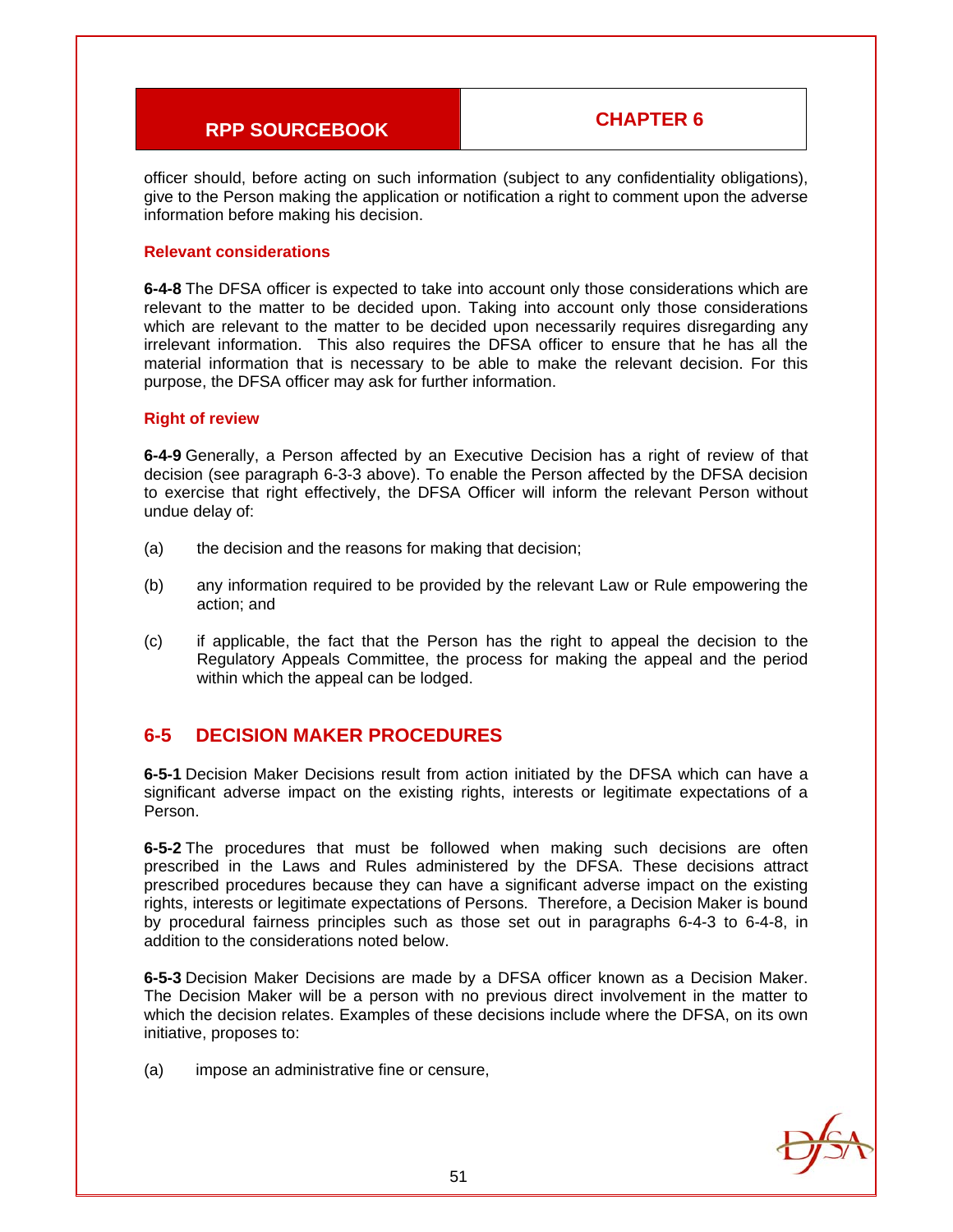- (b) withdraw a Licence of an Authorised Person;
- (c) withdraw the status of an Authorised Individual;
- (d) withdraw the registration of an Ancillary Service Provider or Auditor; or
- (e) withdraw the registration of a Public Fund.

**6-5-4** Decision Maker Decisions are often, but not always, made by the DFSA at the conclusion of an investigation.

#### **Prior Representation Procedures**

**6-5-5** Decision Maker Decisions generally involve prescribed procedures, which require the Decision Maker to give to the Person who will be affected by his decision ("the Affected Person") a right of representation prior to making his decision. Prior representation procedures involve the Decision Maker giving to the Affected Person:

- (a) a written notice setting out the basis on which he proposes to exercise the relevant DFSA power; and
- (b) a suitable opportunity to make representations prior to the Decision Maker's exercising the relevant DFSA power, unless the Law or Rules provide for making a decision without giving a prior right of representation. In the latter case, generally, a right of representation is given immediately after the decision is made (see paragraphs 6-5-12 to 6-5-16).

**6-5-6** If the Decision Maker receives no response or representations from the Affected Person within the period specified in the notice, the Decision Maker may regard the allegations or matters in the notice as undisputed and proceed to make his decision.

**6-5-7** If, however, the Affected Person makes representations, then the Decision Maker will take into account those representations in making his decision on the basis of the material then available, subject to seeking further clarification of any issues that might arise from such representations.

**6-5-8** Should the Affected Person wish to make oral representations in addition to, or in lieu of, written submissions, he should notify the Decision Maker as soon as practicable and within the timeframe provided for making representations. The notification should specify the matters on which the Person wishes to make oral representations, how long the Person expects the representations will take and the names of any representatives appointed to attend the hearing at which the representations will be made.

**6-5-9** The Affected Person may appoint one or more representatives of that Person's choice (who may be legally qualified) to attend the meeting at which representations will be made. Such representatives may make, or assist in making, the representations.

**6-5-10** As soon as is reasonably practicable after receiving the notification for the meeting to take place, the Decision Maker will specify the time and place at which the meeting will take place. Before making his decision, the Decision Maker may also seek further comments or

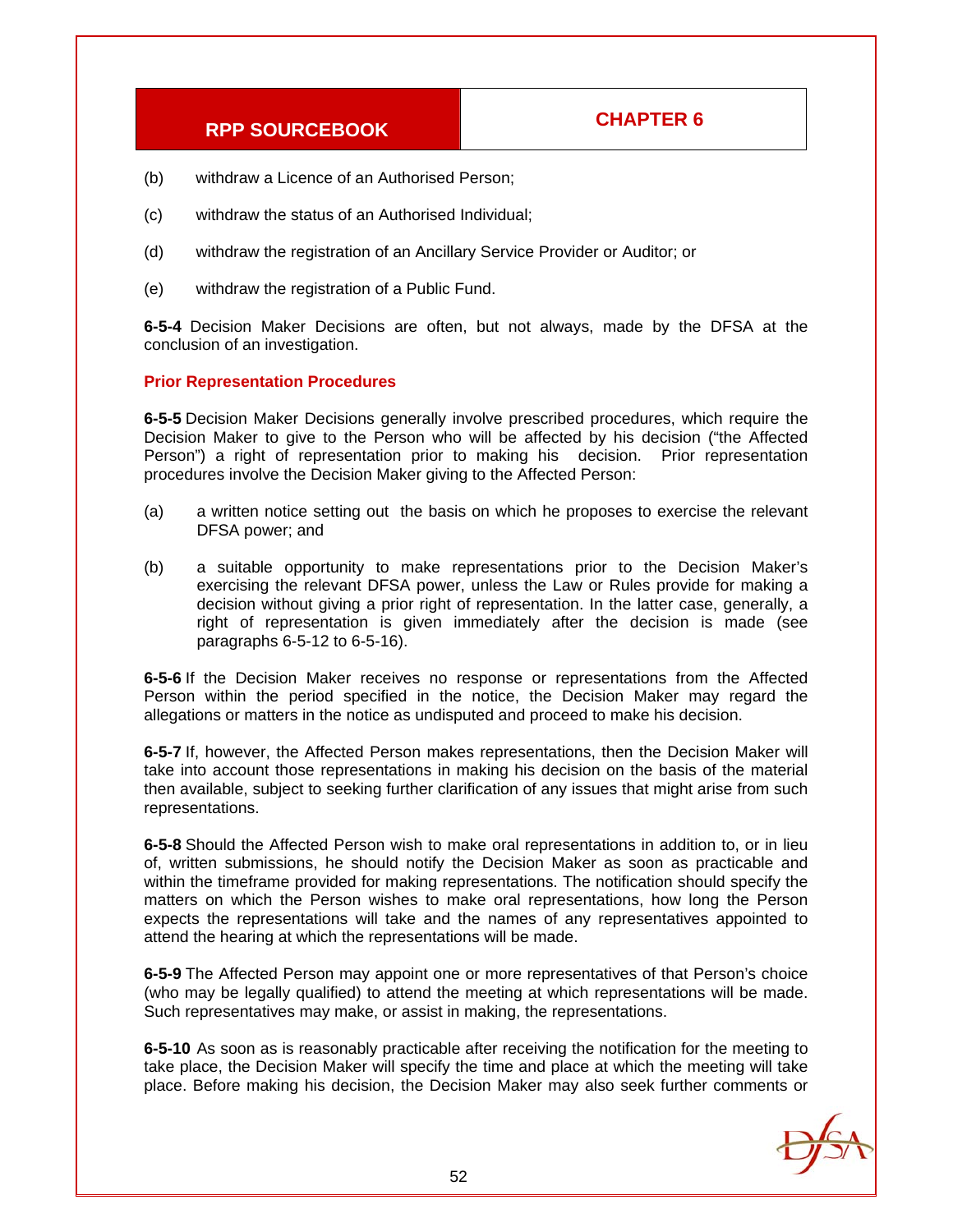clarification from DFSA officers on matters that were represented to him by the Affected Person.

**6-5-11** Upon making the relevant decision, a written notice setting out the DFSA decision, the reasons for making such decision and any right of appeal to the Regulatory Appeals Committee must be given to the Affected Person.

#### **Post Representations Procedures**

**6-5-12** In certain circumstances a Decision Maker is not required to follow the procedures relating to prior representations when exercising specific DFSA powers. These circumstances are set out in the relevant Law and Rules. For example, the DFSA is not obliged to provide an Affected Person with a prior opportunity to make representations where any delay likely to arise from giving such a right is prejudicial to the interests of the DIFC. These circumstances can sometimes apply in the decision to:

- (a) withdraw an authorisation in relation to one or more Financial Services for which an Authorised Person is authorised under a Licence (see Article 50);
- (b) withdraw a Licence of an Authorised Person (see Article 51);
- (c) impose conditions and restrictions, impose additional conditions and restrictions, or vary or withdraw existing conditions and restrictions on a Licence of an Authorised Person (see Article 49);
- (d) restrict a Person from performing one or more Licensed Functions or suspend or withdraw Authorised Individual status from such a Person (see Article 58(2));
- (e) impose conditions and restrictions, impose additional conditions and restrictions, or vary or withdraw existing conditions and restrictions on Authorised Individual status (see Article 57);
- (f) restrict Persons from performing functions (see Article 58(1)); and
- (g) remove a Recognised Person from the list of Recognised Persons (see Article 37(7) of the Markets Law and REC Rule 4.4.4).

**6-5-13** In deciding whether any delay is prejudicial to the interests of the DIFC, the Decision Maker will take into account factors including, but not limited to:

- (a) the extent of any loss, or risk of loss, or other adverse effect on DIFC regulated entities or customers;
- (b) the extent to which assets appear to be at risk;
- (c) the nature and extent of any false or inaccurate information provided by the Person to the DFSA;
- (d) the seriousness of any suspected breach of the requirements of the Law or Rules and the steps that need to be taken to correct that breach;

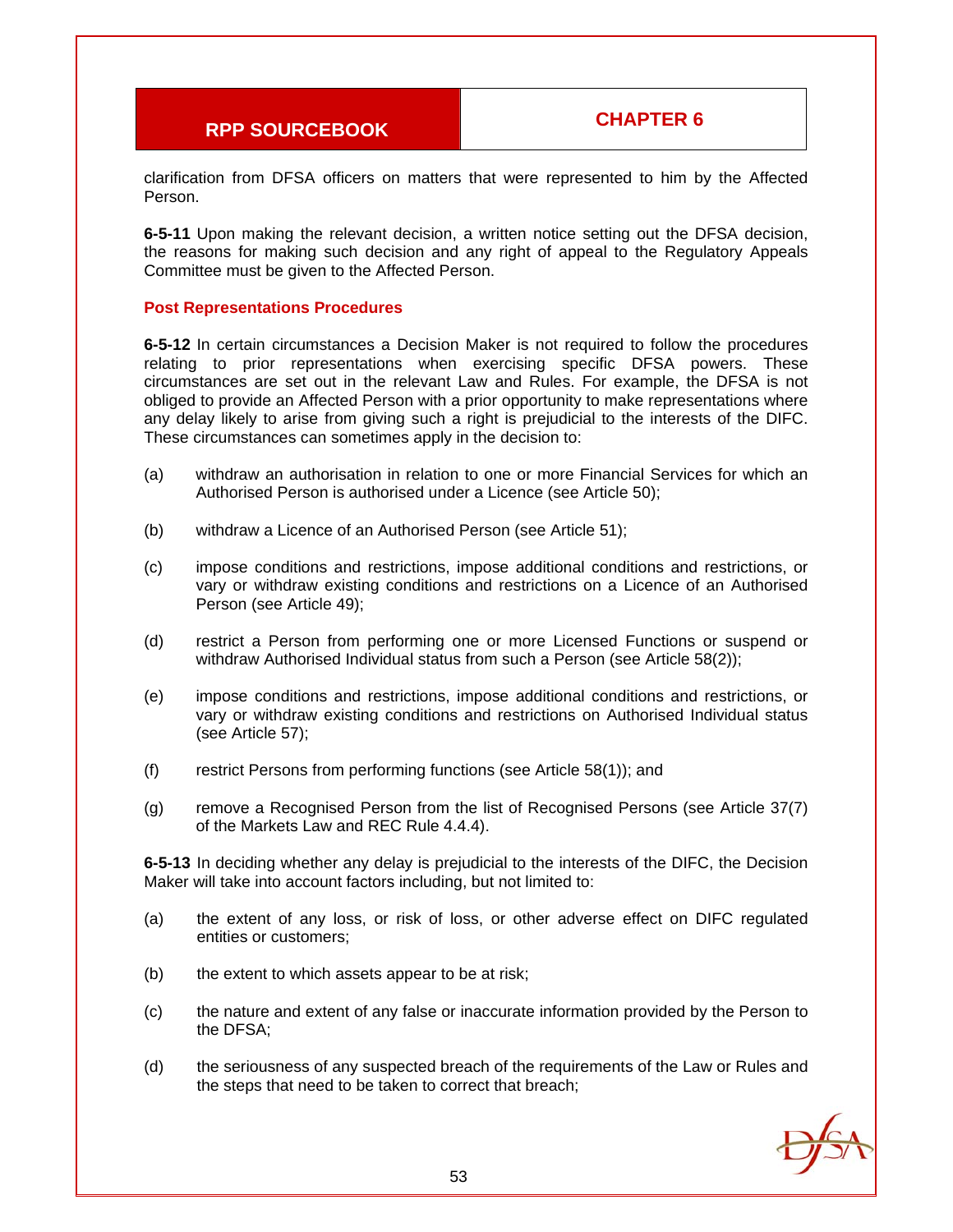- (e) the risk that the Person or the Person's business may be used or has been used to facilitate money laundering or other financial crime;
- (f) the Person's conduct in identifying the conduct and taking action in respect thereto; and
- (g) the impact that use of the DFSA's powers will have on the Person's business or on its customers.

**6-5-14** In some cases, the relevant provisions expressly require Affected Persons to be given a right of representation following the making of a decision without being given prior representation rights. The right arises when the decision involves:

- (a) imposing conditions and restrictions or additional conditions and restrictions, or varying or withdrawing conditions and restrictions imposed on a Licence of an Authorised Person (see Article 49); or
- (b) imposing conditions and restrictions or additional conditions and restrictions, or varying or withdrawing conditions and restrictions on Authorised Individual status (see Article 57),

and the DFSA concluded that any delay would be prejudicial to the interests of the DIFC. The Decision Maker will allow the Person the opportunity to make representations within fourteen days (or such longer period as may be agreed) from the date of the decision. $54$ 

**6-5-15** Where the relevant Law or Rules do not expressly confer on an Affected Person a right to make representation, where the DFSA makes a decision without giving a prior right of representation due to any delay being prejudicial to the interests of the DIFC, the DFSA will generally provide such a person a post decision right of representation.

**6-5-16** Where a post decision representation right is given, the Decision Maker will confirm, withdraw or vary his decision taking into account the representations made. The procedures for considering representations are the same as noted in paragraphs 6-5-5 to 6-5-11 for prior representations.

#### **Article 75, 75A and 76 powers**

**6-5-17** Pursuant to Articles 75, 75A and 76 of the Regulatory Law 2004, the DFSA has the power by which:

(a) prohibitions or requirements can be imposed on an Authorised Person's business such as those relating to certain specified business transactions, soliciting business from specified persons or carrying on business in a specified manner (see Article 75);



  $54$  Articles 49(5) and 57(5) of the Regulatory Law 2004.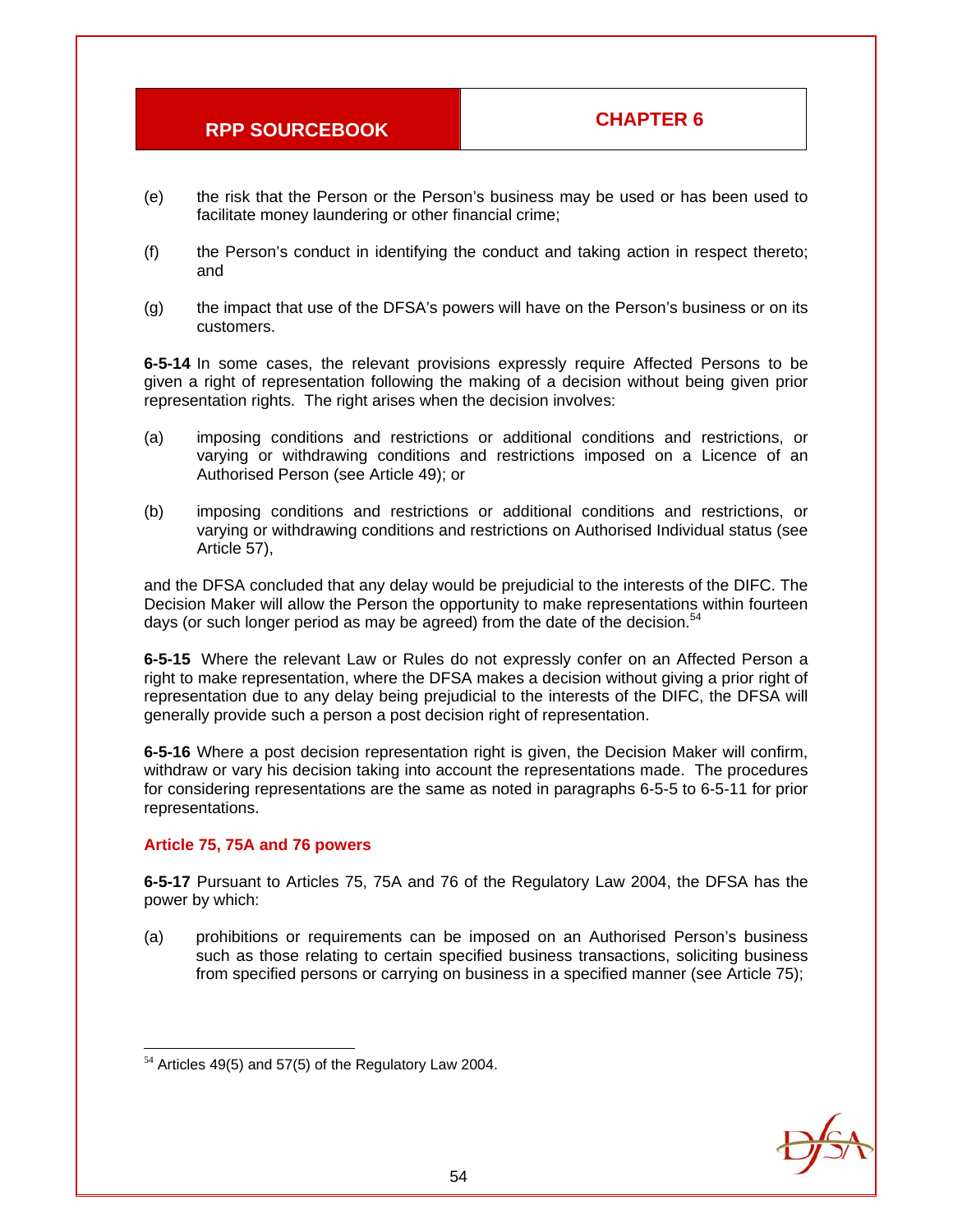- (b) for prudential purposes, directions can be imposed on an Authorised Firm or Authorised Firms within a specified class (see Article 75A); and
- (c) prohibitions or requirements can be imposed on an Authorised Person's dealings in property such as prohibitions against dealing in property other than in a specified manner (see Article 76).

**6-5-18** The Article 75 and 76 powers do not require the DFSA to give an Affected Person the opportunity to make representations, prior to the DFSA exercising such powers. This is because such powers are designed to enable the DFSA to act swiftly in the circumstances set out in GEN Rule 11.13.1. These circumstances include where the DFSA considers that any prohibition or requirement is necessary to ensure that customers, Authorised Persons or the financial system are not adversely affected by the activities of the Affected Person.

**6-5-19** Before issuing a direction under Article 75A, the DFSA will provide an Affected Person with an opportunity to make written and oral representations. Where the DFSA needs to exercise its powers swiftly under Article 75A, it will not be possible to provide an Affected Person with an opportunity to make representations to the DFSA prior to the issue of the relevant direction. However, an opportunity to make representations immediately after the issue of such direction will be afforded to the Affected Person.

**6-5-20** Given that the DFSA may be required to act swiftly when it exercises its Article 75, 75A and 76 powers, the Decision Maker may be a DFSA officer who might have had supervisory or other regulatory responsibilities, including enforcement responsibilities, in relation to the Affected Person.

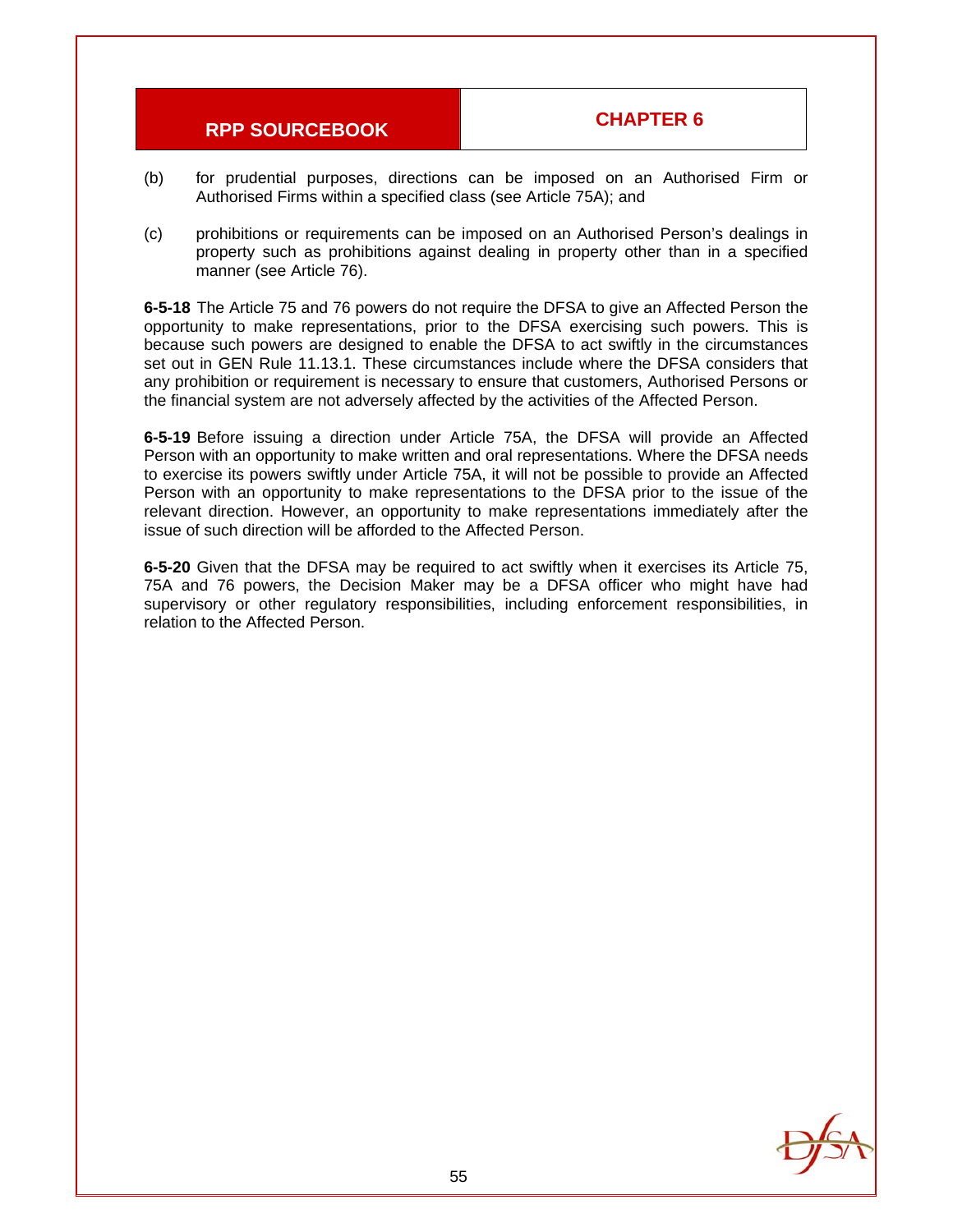### **APPENDIX 1**

### **APPENDIX 1 DFSA'S REGULATORY POWERS**

A reference to executive\* refers to the Chief Executive or a DFSA Officer that has been delegated the authority to act as Chief Executive.

| <b>Article</b> | <b>Description</b>                                                                                                                                                                                                                       | <b>Type of Decision</b> | <b>Right of appeal</b><br>to RAC |
|----------------|------------------------------------------------------------------------------------------------------------------------------------------------------------------------------------------------------------------------------------------|-------------------------|----------------------------------|
| Article 33     | when the DFSA is proposing to commence proceedings before the Financial Markets<br>Tribunal                                                                                                                                              | executive*              | <b>No</b>                        |
| Article 46     | when the DFSA is proposing to require an applicant to provide additional information<br>reasonably required to decide an application for a Licence                                                                                       | executive               | N <sub>o</sub>                   |
| Article 47     | when the DFSA is proposing to refuse to grant an application for a Licence, or, an<br>extension to a Licence                                                                                                                             | executive               | Yes                              |
| Article 48     | when the DFSA is proposing to grant an application for a Licence, or, an extension to<br>a Licence, with or without conditions and restrictions                                                                                          | executive               | <b>No</b>                        |
| Article 49(1)  | when the DFSA, at the request of an Authorised Person, is proposing to impose<br>conditions and restrictions or additional conditions and restrictions on a Licence, or,<br>vary or withdraw conditions and restrictions on such Licence | executive               | Yes                              |
| Article 49(1)  | when the DFSA, on its own initiative, is proposing to impose conditions and                                                                                                                                                              | decision maker          | Yes                              |
|                |                                                                                                                                                                                                                                          |                         |                                  |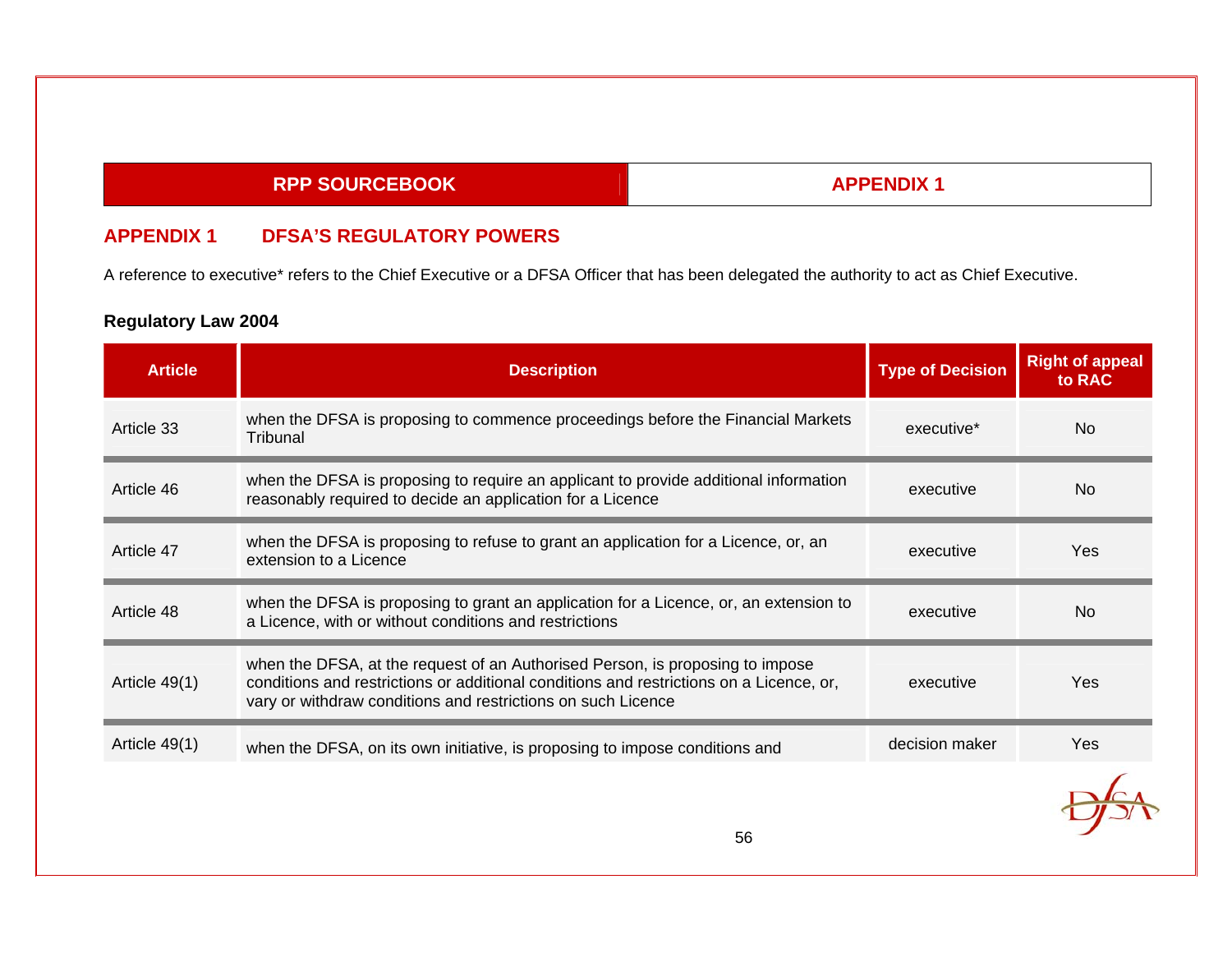## **APPENDIX 1**

| <b>Article</b> | <b>Description</b>                                                                                                                                                       | <b>Type of Decision</b> | <b>Right of appeal</b><br>to RAC |
|----------------|--------------------------------------------------------------------------------------------------------------------------------------------------------------------------|-------------------------|----------------------------------|
|                | restrictions or additional conditions and restrictions on a Licence, or, vary or withdraw<br>conditions and restrictions on such Licence                                 |                         |                                  |
| Article 50(1)  | when the DFSA, at the request of an Authorised Person, is proposing to withdraw an<br>authorisation in relation to one or more Financial Services under a Licence        | executive               | Yes                              |
| Article 50(1)  | when the DFSA, on its own initiative, is proposing to withdraw an authorisation in<br>relation to one or more Financial Services under a Licence                         | decision maker          | Yes                              |
| Article 51     | when the DFSA, at the request of an Authorised Person, is proposing to withdraw a<br>Licence                                                                             | executive               | Yes                              |
| Article 51     | when the DFSA, on its own initiative, is proposing to withdraw a Licence                                                                                                 | decision maker          | Yes                              |
| Article 54     | when the DFSA is proposing to require an applicant to provide additional information<br>reasonably required to decide an application for an Authorised Individual status | executive               | <b>No</b>                        |
| Article 55     | when the DFSA is proposing to refuse to grant an application for an Authorised<br>Individual status, or, an extension to such status                                     | executive               | Yes                              |
| Article 56     | when the DFSA is proposing to grant an application for an Authorised Individual                                                                                          | executive               | <b>No</b>                        |
|                |                                                                                                                                                                          |                         |                                  |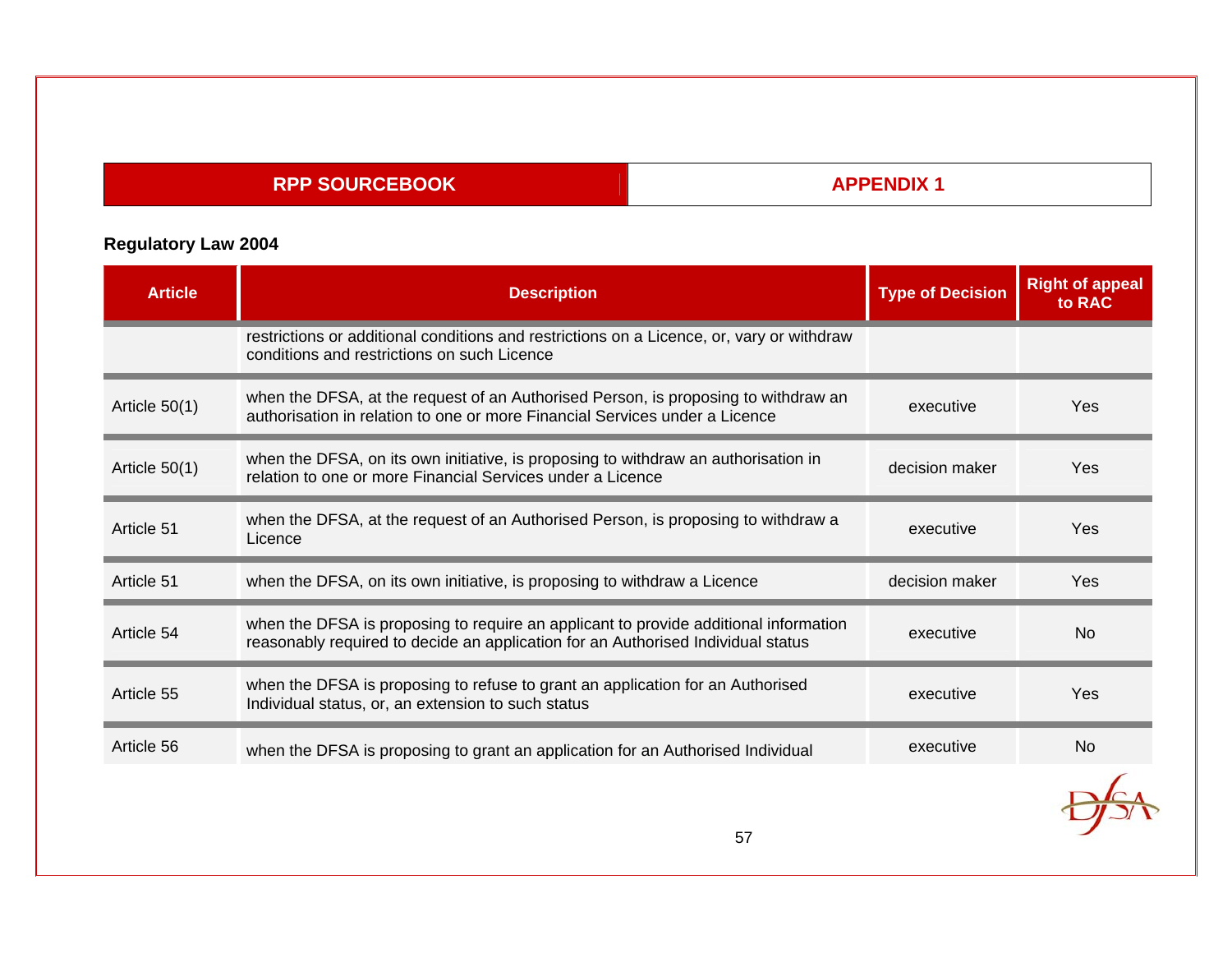## **APPENDIX 1**

| <b>Article</b>  | <b>Description</b>                                                                                                                                                                                                                                                              | <b>Type of Decision</b> | <b>Right of appeal</b><br>to RAC |
|-----------------|---------------------------------------------------------------------------------------------------------------------------------------------------------------------------------------------------------------------------------------------------------------------------------|-------------------------|----------------------------------|
|                 | status, or, an extension to such status, with or without conditions and restrictions                                                                                                                                                                                            |                         |                                  |
| Article 57      | when the DFSA, at the request of an Authorised Person, is proposing to impose<br>conditions and restrictions or additional conditions and restrictions on the grant of an<br>Authorised Individual's status, or, vary or withdraw conditions and restrictions on such<br>status | executive               | Yes                              |
| Article 57      | when the DFSA, is proposing on its own initiative, to impose conditions and<br>restrictions or additional conditions and restrictions on the grant of an Authorised<br>Individual's status, or, vary or withdraw conditions and restrictions to such status                     | decision maker          | Yes                              |
| Article $58(1)$ | when the DFSA, on its own initiative, is proposing to restrict an individual from<br>performing one on more functions in connection with the provision of Financial<br><b>Services or Ancillary Services</b>                                                                    | decision maker          | Yes                              |
| Article 58(2)   | when the DFSA, at the request of a relevant person or Authorised Person, is<br>proposing to either restrict, suspend or withdraw the status of an Authorised Individual                                                                                                         | executive               | Yes                              |
| Article 58(2)   | when the DFSA, on its own initiative, is proposing to either restrict, suspend or<br>withdraw the status of an Authorised Individual                                                                                                                                            | decision maker          | Yes                              |

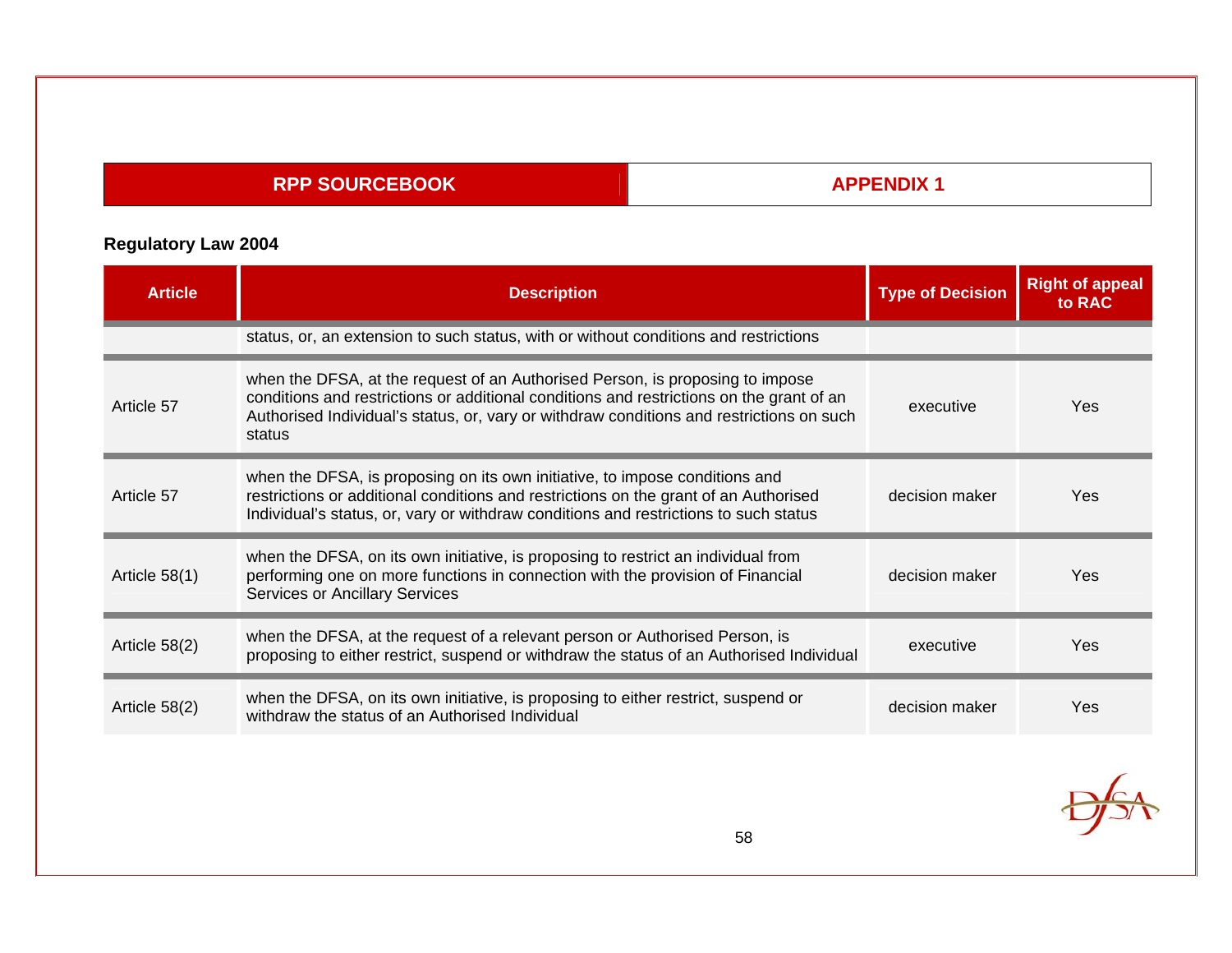## **APPENDIX 1**

| <b>Article</b>  | <b>Description</b>                                                                                                                                                                                                                                                           | <b>Type of Decision</b> | <b>Right of appeal</b><br>to RAC |
|-----------------|------------------------------------------------------------------------------------------------------------------------------------------------------------------------------------------------------------------------------------------------------------------------------|-------------------------|----------------------------------|
| Article $60(3)$ | when the DFSA is proposing to grant an application for registration as an Ancillary<br>Service Provider                                                                                                                                                                      | executive               | <b>No</b>                        |
| Article $60(3)$ | when the DFSA is proposing to refuse to grant an application for registration as an<br><b>Ancillary Service Provider</b>                                                                                                                                                     | executive               | Yes                              |
| Article 73      | when the DFSA is proposing to either obtain information or documents, or to enter the<br>premises of any Authorised Firm, Authorised Market Institution, Ancillary Services<br>Provider or Fund for the purpose of inspecting and copying information within the<br>premises | executive               | <b>No</b>                        |
| Article 74      | when the DFSA is proposing to require an Authorised Firm or Authorised Market<br>Institution to provide a report on any matter or information about which the DFSA<br>could have or has required under Article 73                                                            | executive               | Yes.                             |
| Article 75      | when the DFSA is proposing to impose a prohibition or requirement on the business<br>of an Authorised Firm, Authorised Market Institution, Fund Manager or Fund                                                                                                              | decision maker          | Yes                              |
| Article 75A     | when the DFSA for prudential purposes is proposing to require an Authorised Firm or<br>Authorised Firms within a specified class to comply with a direction                                                                                                                  | decision maker          | Yes                              |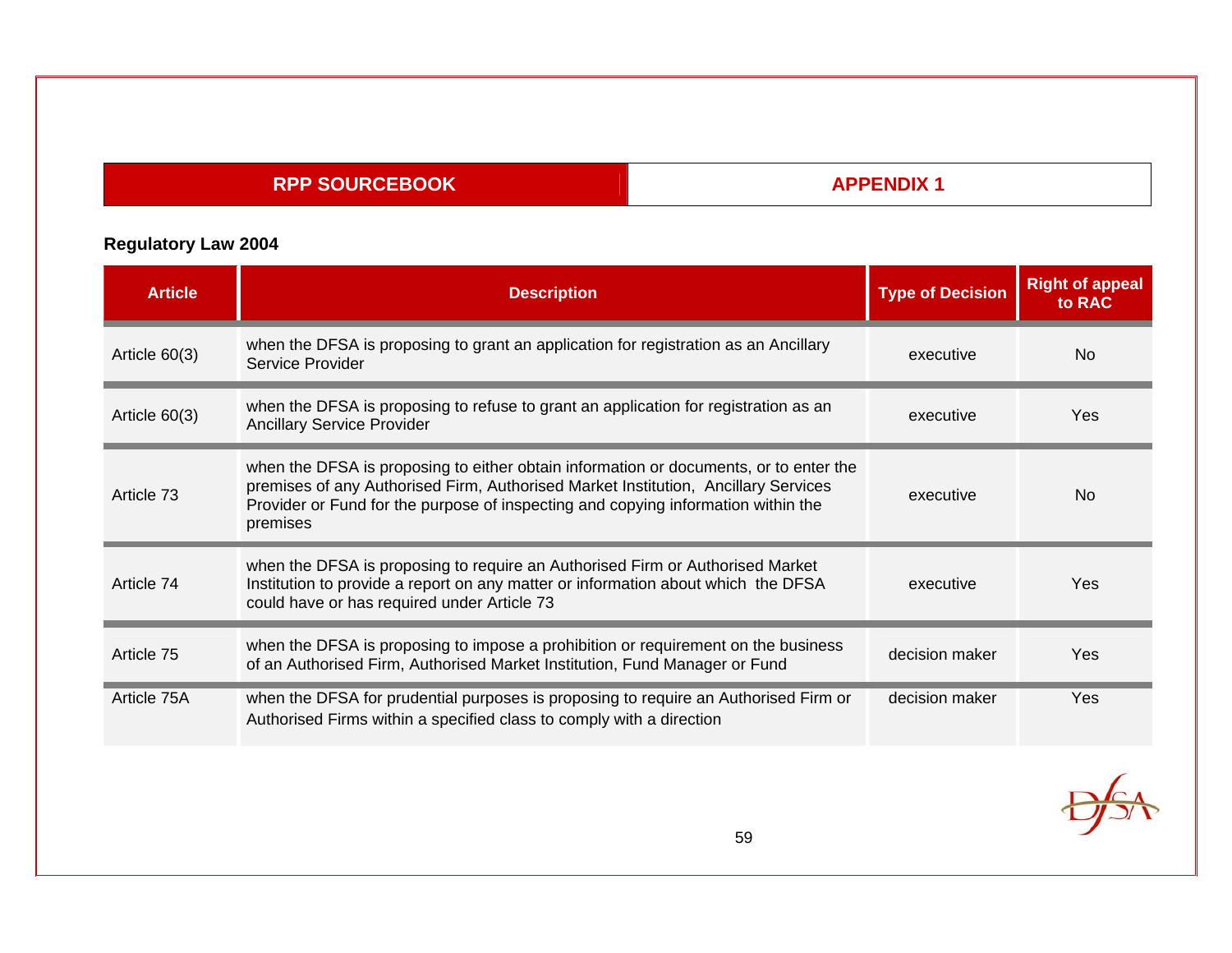## **APPENDIX 1**

| <b>Article</b> | <b>Description</b>                                                                                                                                                                                                              | <b>Type of Decision</b> | <b>Right of appeal</b><br>to RAC |
|----------------|---------------------------------------------------------------------------------------------------------------------------------------------------------------------------------------------------------------------------------|-------------------------|----------------------------------|
| Article 76     | when the DFSA is proposing to impose on an Authorised Firm or Authorised Market<br>Institution a prohibition, from or requirement to dealing with relevant property                                                             | decision maker          | Yes                              |
| Article 77(2)  | when the DFSA is proposing to substitute or vary a prohibition or requirement made<br>under Articles 75 and 76                                                                                                                  | decision maker          | <b>No</b>                        |
| Article 77(2)  | when the DFSA is proposing to withdraw a prohibition or requirement made under<br>Article 75 and 76                                                                                                                             | decision maker          | <b>No</b>                        |
| Article 78     | when the DFSA is proposing to conduct an investigation under Chapter 2 of Part 5                                                                                                                                                | executive*              | <b>No</b>                        |
| Article 79(2)  | when the DFSA is proposing to apply to the Court to recover part or all of the costs of<br>an investigation                                                                                                                     | executive               | <b>No</b>                        |
| Article 80     | when the DFSA is proposing to exercise powers of compulsion to obtain information,<br>documents and testimony from any person that may be relevant to an investigation                                                          | executive               | <b>No</b>                        |
| Article 84     | when the DFSA is proposing to apply to the Court for an injunction or warrant to<br>search premises in order to enforce compliance with a requirement made pursuant to<br>the exercise of any power under Articles 73, 74 or 80 | executive               | <b>No</b>                        |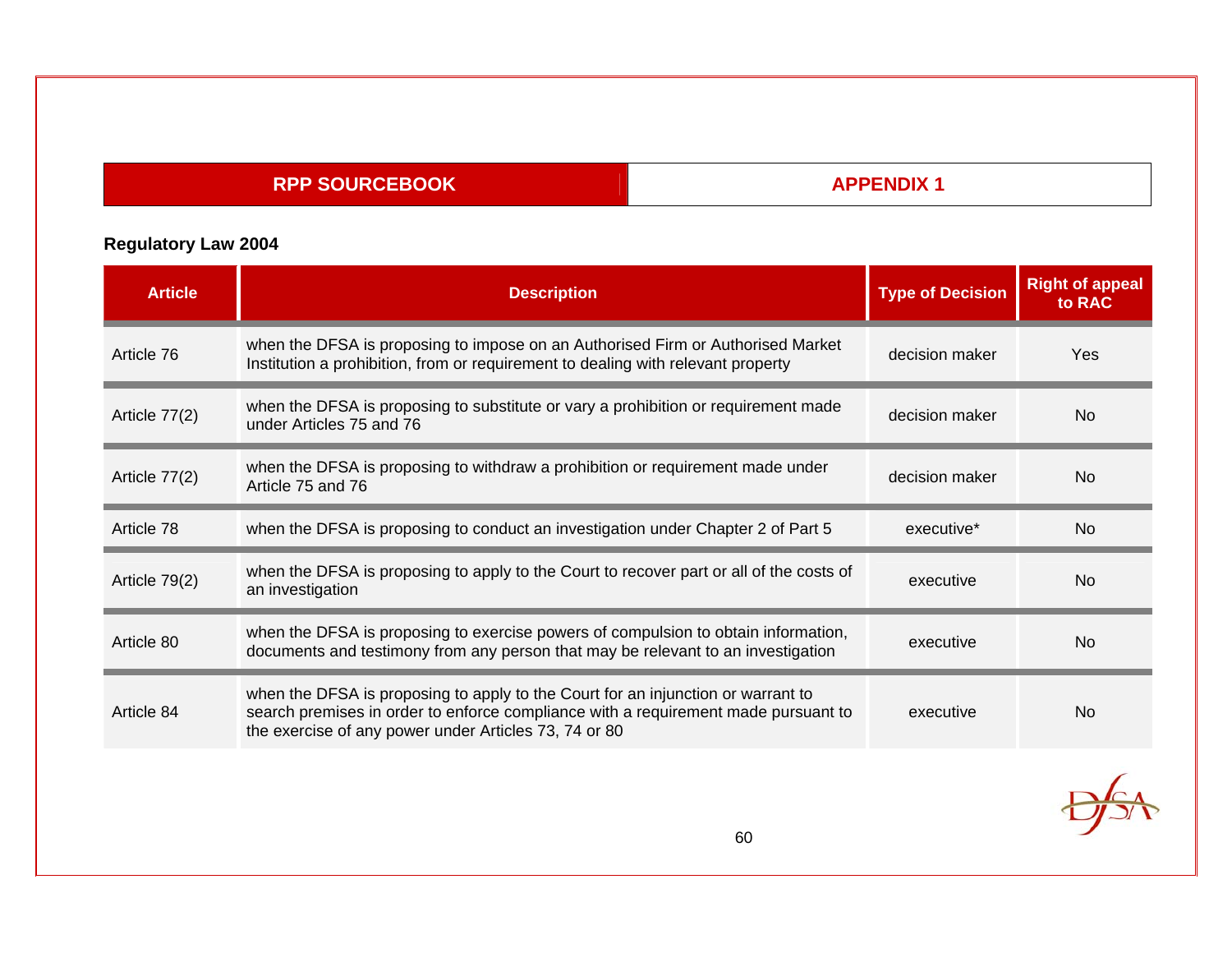## **APPENDIX 1**

| <b>Article</b>          | <b>Description</b>                                                                                                                                                                                                                           | <b>Type of Decision</b> | <b>Right of appeal</b><br>to RAC |
|-------------------------|----------------------------------------------------------------------------------------------------------------------------------------------------------------------------------------------------------------------------------------------|-------------------------|----------------------------------|
| Article 87(5)           | when the DFSA is proposing to apply to the Court to recover outstanding fines                                                                                                                                                                | executive               | <b>No</b>                        |
| Article 88(1)           | when the DFSA is proposing to require an Authorised Firm or Authorised Market<br>Institution to appoint one or more individuals to act as managers of the business of<br>such person                                                         | decision maker          | Yes                              |
| Articles 89(1)<br>& (2) | when the DFSA is proposing to accept a written enforceable undertaking given by a<br>person, or, withdraw or vary such undertaking                                                                                                           | executive               | N <sub>o</sub>                   |
| Article 89 (3)          | when the DFSA is proposing to apply to the Court to enforce compliance with a<br>written enforceable undertaking accepted by the DFSA under Articles 89 (1) and (2)                                                                          | executive               | N <sub>o</sub>                   |
| Article 90              | when the DFSA is proposing to issue an administrative fine                                                                                                                                                                                   | decision maker          | Yes                              |
| Article 91              | when the DFSA is proposing to issue an administrative censure                                                                                                                                                                                | decision maker          | Yes                              |
| Article 92 (2)          | when the DFSA is proposing to apply to the Court for an injunction or other judicial<br>relief, where a person has engaged, is engaging or is proposing to engage in conduct<br>which contravenes a relevant requirement under Article 92(1) | executive               | <b>No</b>                        |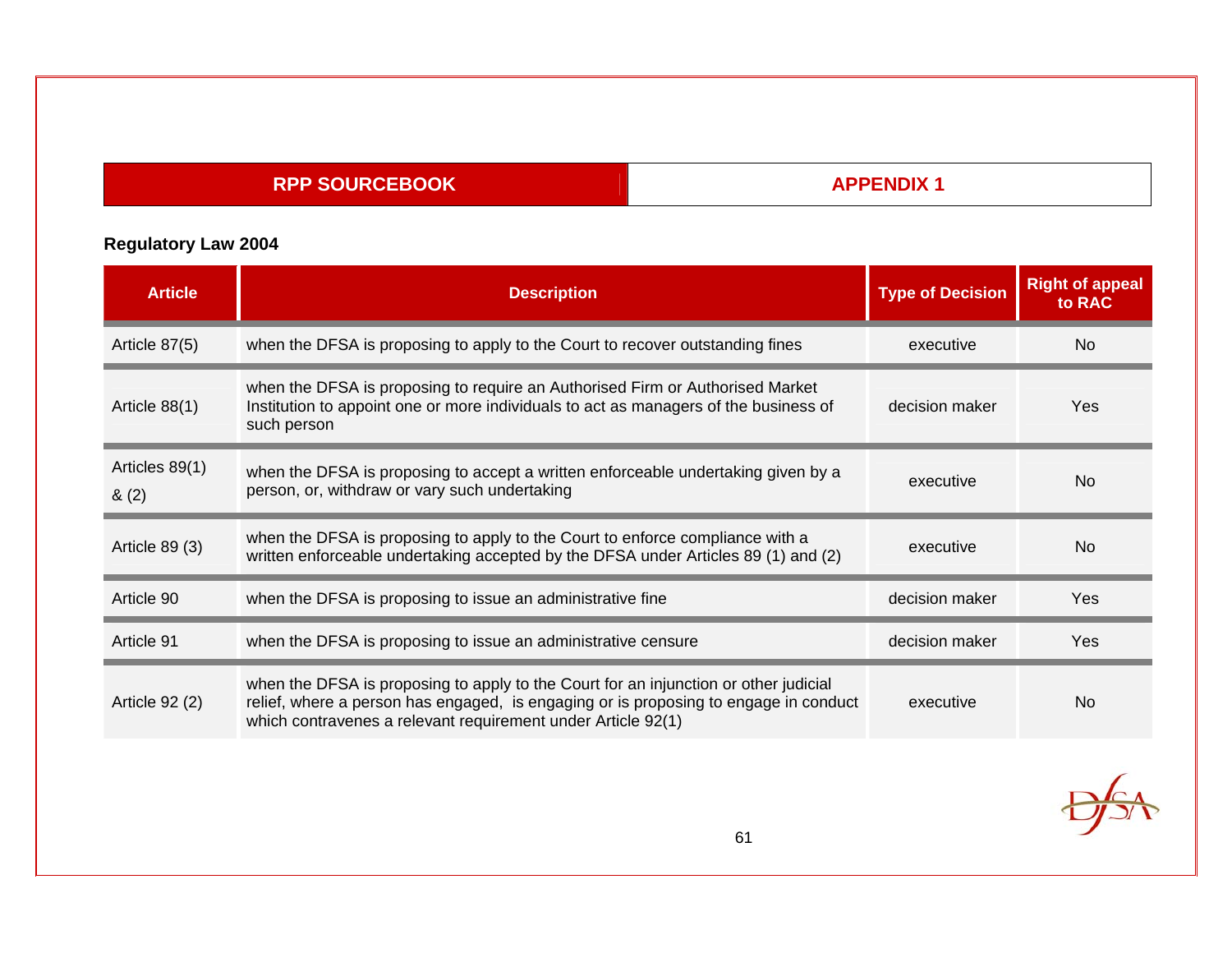## **APPENDIX 1**

| <b>Article</b> | <b>Description</b>                                                                                                                                                                                                                         | <b>Type of Decision</b> | <b>Right of appeal</b><br>to RAC |
|----------------|--------------------------------------------------------------------------------------------------------------------------------------------------------------------------------------------------------------------------------------------|-------------------------|----------------------------------|
| Article 92 (3) | when the DFSA is proposing to apply to the Court, where the DFSA is conducting, or<br>has conducted, an investigation or has instituted civil or regulatory proceedings, for<br>orders under Articles 92(3) (c) (d) (e) (f) (g) (h) or (i) | executive               | No.                              |
| Article 93     | when the DFSA is proposing to apply to the Court to wind up an Authorised Firm,<br>Authorised Market Institution, or, to wind up a company that is in breach of the<br><b>Financial Services Prohibition</b>                               | executive               | No.                              |
| Article 94(2)  | when the DFSA is proposing to apply to the Court for an order for damages,<br>compensation, or recovery of property or any other order the Court sees fit, where<br>there has been a breach of a requirement as described in Article 94(1) | executive               | No.                              |
| Article 95     | when the DFSA is proposing to apply to the Court to intervene in any Court<br>proceedings where the DFSA considers it necessary to meet its objectives                                                                                     | executive               | N <sub>o</sub>                   |
| Article 98(1)  | when the DFSA is proposing to grant an application for the registration of an Auditor                                                                                                                                                      | executive               | <b>No</b>                        |
| Article 98(1)  | when the DFSA is proposing to refuse an application for the registration of an Auditor                                                                                                                                                     | executive               | Yes                              |
| Article 99(7)  | when the DFSA is proposing to order the remove of an Auditor                                                                                                                                                                               | executive               | <b>No</b>                        |

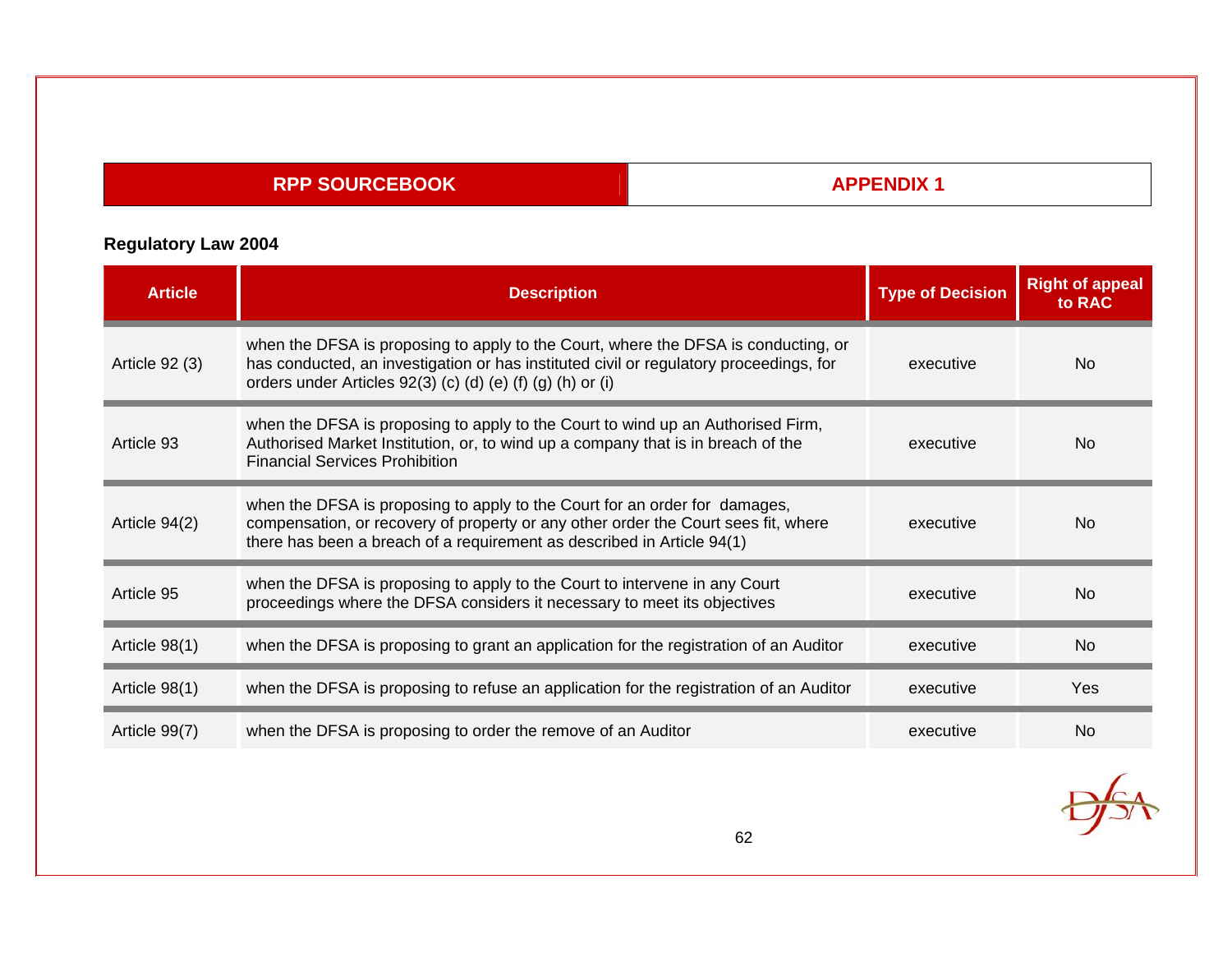## **APPENDIX 1**

## **Regulatory Law 2004**

| <b>Article</b> | <b>Description</b>                                                                                                                               | <b>Type of Decision</b> | Right of appeal |
|----------------|--------------------------------------------------------------------------------------------------------------------------------------------------|-------------------------|-----------------|
| Article 111    | when the DFSA is proposing to nominate or approve a person to make a scheme<br>report relating to a sanctioned transfer scheme under Article 108 | executive               | No              |

# **General (GEN) Module**

| <b>GEN Module</b> | <b>Description</b>                                                                                                                                                               | <b>Type of Decision</b> | <b>Right of appeal</b><br>to RAC |
|-------------------|----------------------------------------------------------------------------------------------------------------------------------------------------------------------------------|-------------------------|----------------------------------|
| Rule 7.3.1(1)     | when the DFSA is proposing to grant an application for an endorsement on a Licence<br>permitting an Authorised Firm to conduct business with Retail Clients                      | executive               | N <sub>o</sub>                   |
| Rule 7.3.1(2)     | when the DFSA is proposing to refuse to grant an endorsement on a Licence<br>permitting an Authorised Firm to conduct business with Retail Clients, or, vary such<br>endorsement | executive               | <b>Yes</b>                       |
| Rule 8.4.6        | when the DFSA is proposing to direct an Authorised Person to appoint an auditor,<br>where an auditor has not been appointed by such Authorised Person                            | executive               | N <sub>o</sub>                   |
| Rule 8.4.7        | when the DFSA is proposing to direct an auditor to remove itself as auditor of an                                                                                                | decision maker          | Yes                              |
|                   |                                                                                                                                                                                  |                         |                                  |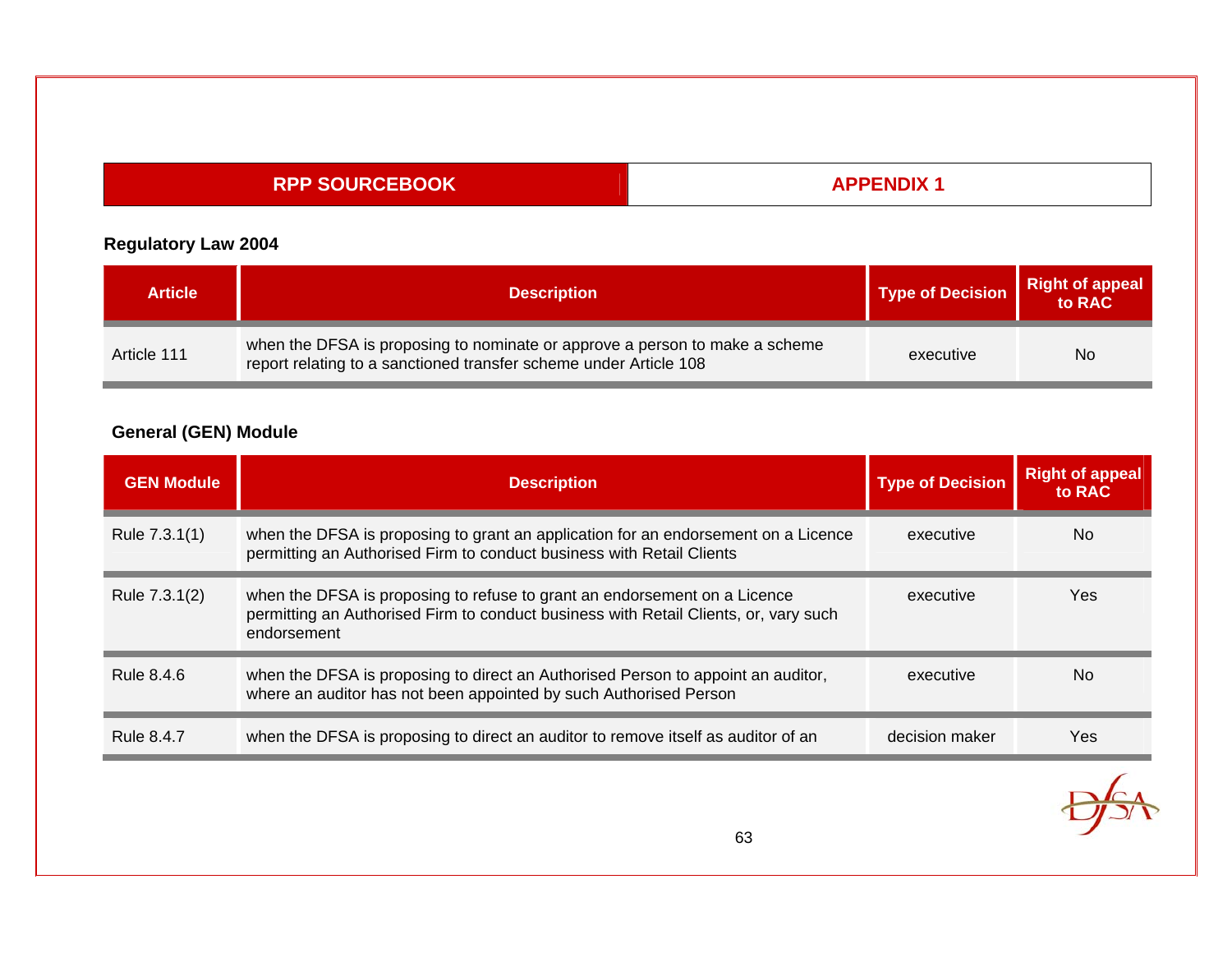## **APPENDIX 1**

# **General (GEN) Module**

| <b>GEN Module</b>      | <b>Description</b>                                                                                                                                                                                                                 | <b>Type of Decision</b> | <b>Right of appeal</b><br>to RAC |
|------------------------|------------------------------------------------------------------------------------------------------------------------------------------------------------------------------------------------------------------------------------|-------------------------|----------------------------------|
|                        | Authorised Person, where the DFSA is of the opinion that the existing auditor is<br>unsuitable                                                                                                                                     |                         |                                  |
| Rules 8.12 and<br>8.13 | when the DFSA, on its own initiative, is proposing under Article 98(3) of the<br>Regulatory Law to withdraw the registration of an Auditor                                                                                         | decision maker          | Yes                              |
| Section 8.14           | when the DFSA, on its own initiative, is proposing under Article 105 of the Regulatory<br>Law to suspend the registration of an Auditor                                                                                            | decision maker          | Yes                              |
| Rule 11.8.5(2)         | when the DFSA is proposing under Article 64(2) of the Regulatory Law to approve an<br>application for a change in control without conditions in relation to a Domestic Firm                                                        | executive               | <b>No</b>                        |
| Rule 11.8.5(2)         | when the DFSA is proposing under Article 64(2) of the Regulatory Law to approve an<br>application for a change in control with conditions, or, object to an application for a<br>change in control, in relation to a Domestic Firm | decision maker          | Yes                              |
| Rule 11.8.13(1)        | when the DFSA is proposing under Article 64(3) and (4) of the Regulatory Law to<br>object to a Person as a Controller.                                                                                                             | decision maker          | Yes                              |
| Rule 11.9.4(a)         | when the DFSA is proposing to grant an application for the creation of a new Cell by                                                                                                                                               | executive               | <b>No</b>                        |
|                        | 64                                                                                                                                                                                                                                 |                         |                                  |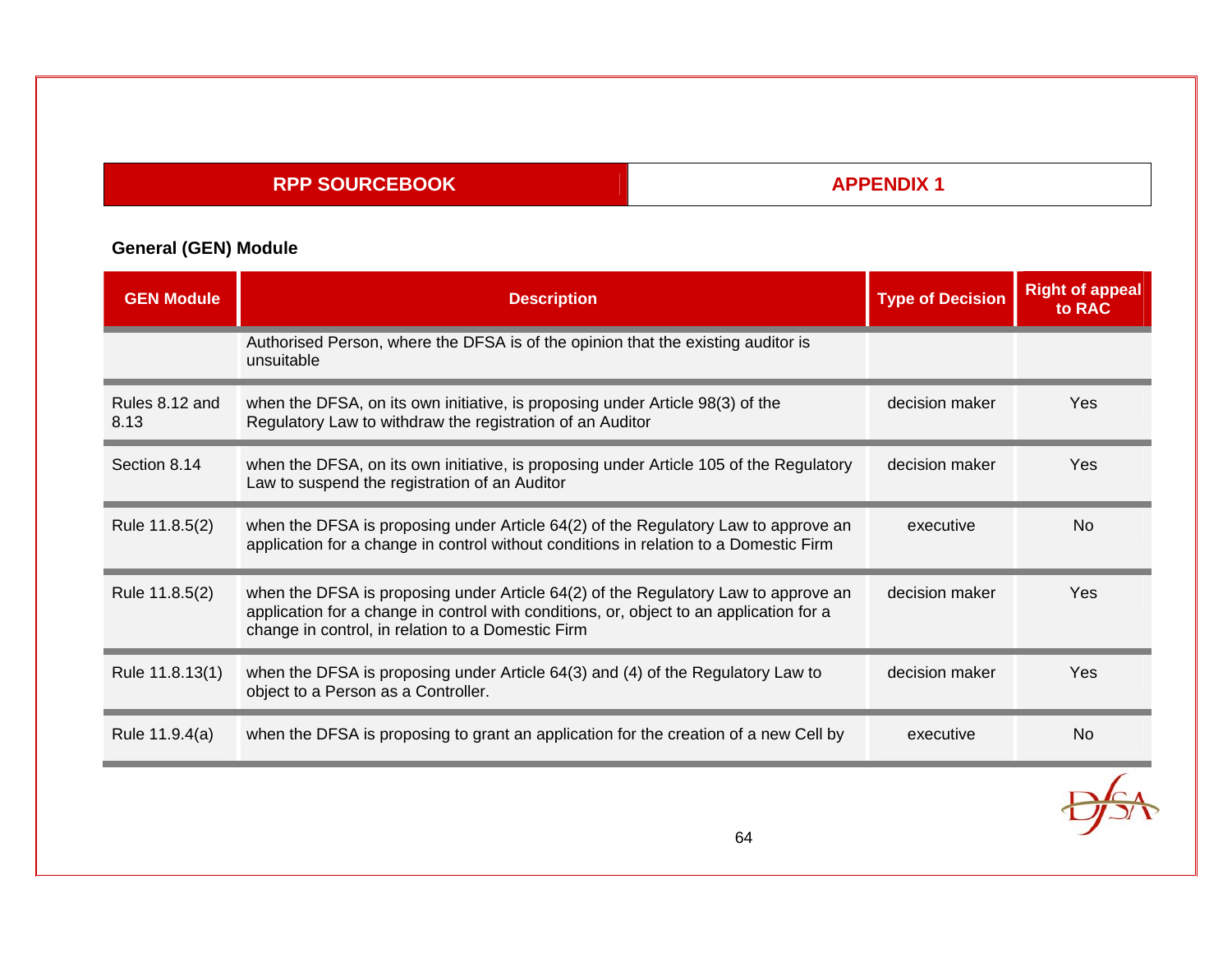## **APPENDIX 1**

# **General (GEN) Module**

| <b>GEN Module</b>      | <b>Description</b>                                                                                                                                                                                                       | <b>Type of Decision</b> | <b>Right of appeal</b><br>to RAC |
|------------------------|--------------------------------------------------------------------------------------------------------------------------------------------------------------------------------------------------------------------------|-------------------------|----------------------------------|
|                        | an Insurer that is a Protected Cell Company                                                                                                                                                                              |                         |                                  |
| Rule 11.9.4(b)         | when the DFSA is proposing to impose conditions and restrictions in relation to<br>granting an application for the creation of a new Cell by an Insurer that is a Protected<br>Cell Company                              | executive               | Yes.                             |
| Rule 11.9.4 (c)        | when the DFSA is proposing to refuse to approve the application for the creation of a<br>new Cell by an Insurer that is a Protected Cell Company                                                                         | executive               | Yes                              |
| Rule 11.10.5           | when the DFSA is proposing to object to the establishment of a branch by a Domestic<br>Firm                                                                                                                              | executive               | Yes                              |
| Rule 11.10.9           | when the DFSA is proposing to object to a proposed Major Acquisition by an<br>Authorised Firm or impose conditions in relation to any proposed Major Acquisition by<br>a Domestic Firm                                   | executive               | Yes.                             |
| Rule<br>11.10.10(1)(b) | when the DFSA is proposing to object to a proposed Major Acquisition by an<br>Authorised Firm or impose conditions in relation to any proposed Major Acquisition by<br>a An Authorised Firm which is not a Domestic Firm | executive               | Yes.                             |

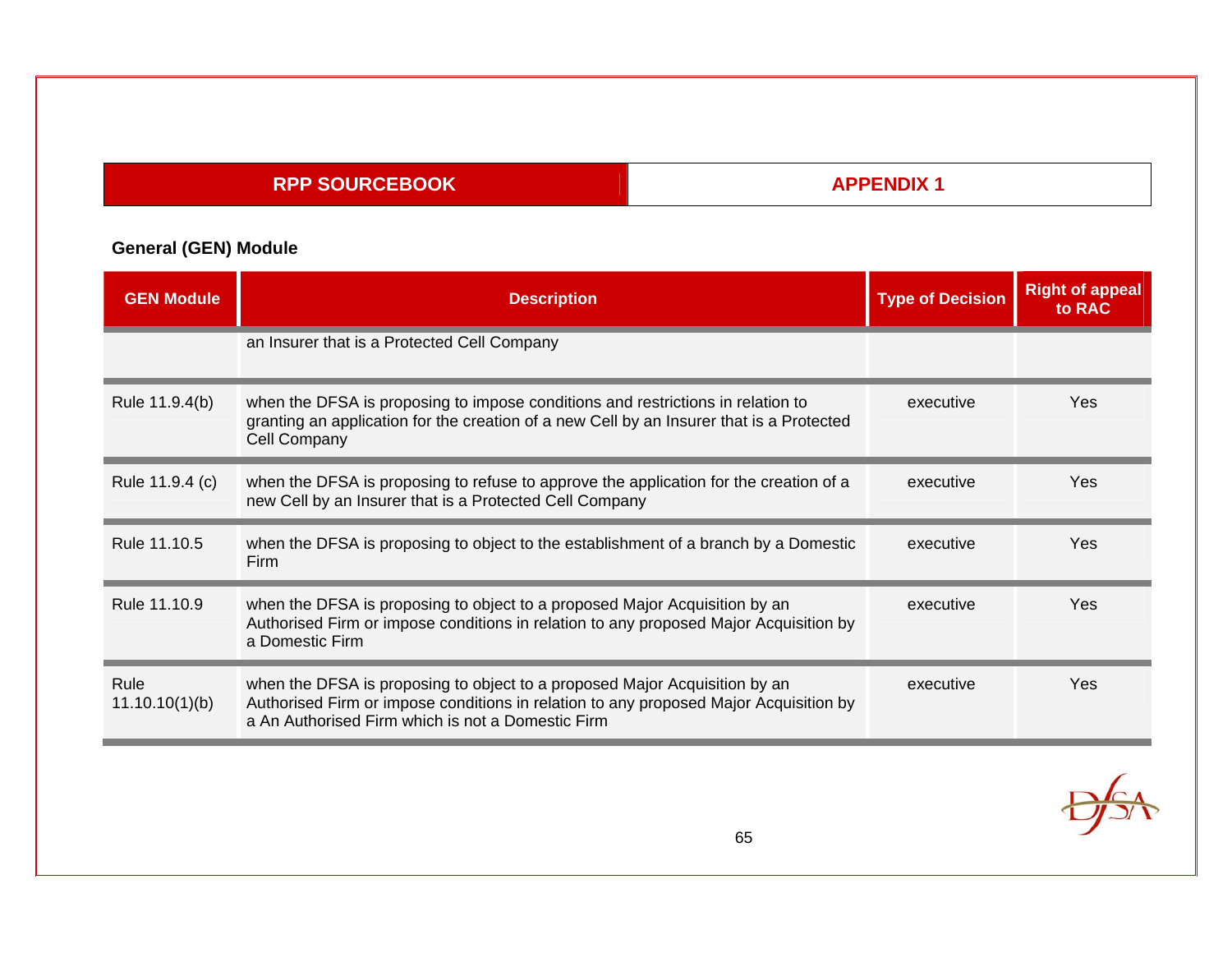## **APPENDIX 1**

## **General (GEN) Module**

| <b>GEN Module</b>   | <b>Description</b>                                                                                                           | Type of Decision | Right of appeal |
|---------------------|------------------------------------------------------------------------------------------------------------------------------|------------------|-----------------|
| Rule<br>11.10.11(2) | when the DFSA is proposing to withdraw its no objection position, or, modify or vary<br>any condition or any remedial action | executive        | Yes             |

## **Ancillary Service Providers (ASP) Module**

| <b>ASP Module</b> | <b>Description</b>                                                                                                                      | <b>Type of Decision</b> | <b>Right of appeal</b><br>to RAC |
|-------------------|-----------------------------------------------------------------------------------------------------------------------------------------|-------------------------|----------------------------------|
| Rule 4.5.1(a)     | when the DFSA, at the request of an Ancillary Service Provider, is proposing to<br>withdraw its registration                            | executive               | Yes                              |
| Rule 4.5.1(a)     | when the DFSA, on its own initiative, is proposing to withdraw the registration of an<br><b>Ancillary Service Provider</b>              | decision maker          | Yes                              |
| Rule 4.5.1(b)     | when the DFSA, at the request of an Ancillary Service Provider, is proposing to<br>change the scope of authority under its registration | executive               | Yes                              |
| Rule 4.5.1(b)     | when the DFSA, on its own initiative, is proposing to change the scope of authority                                                     | decision maker          | Yes                              |

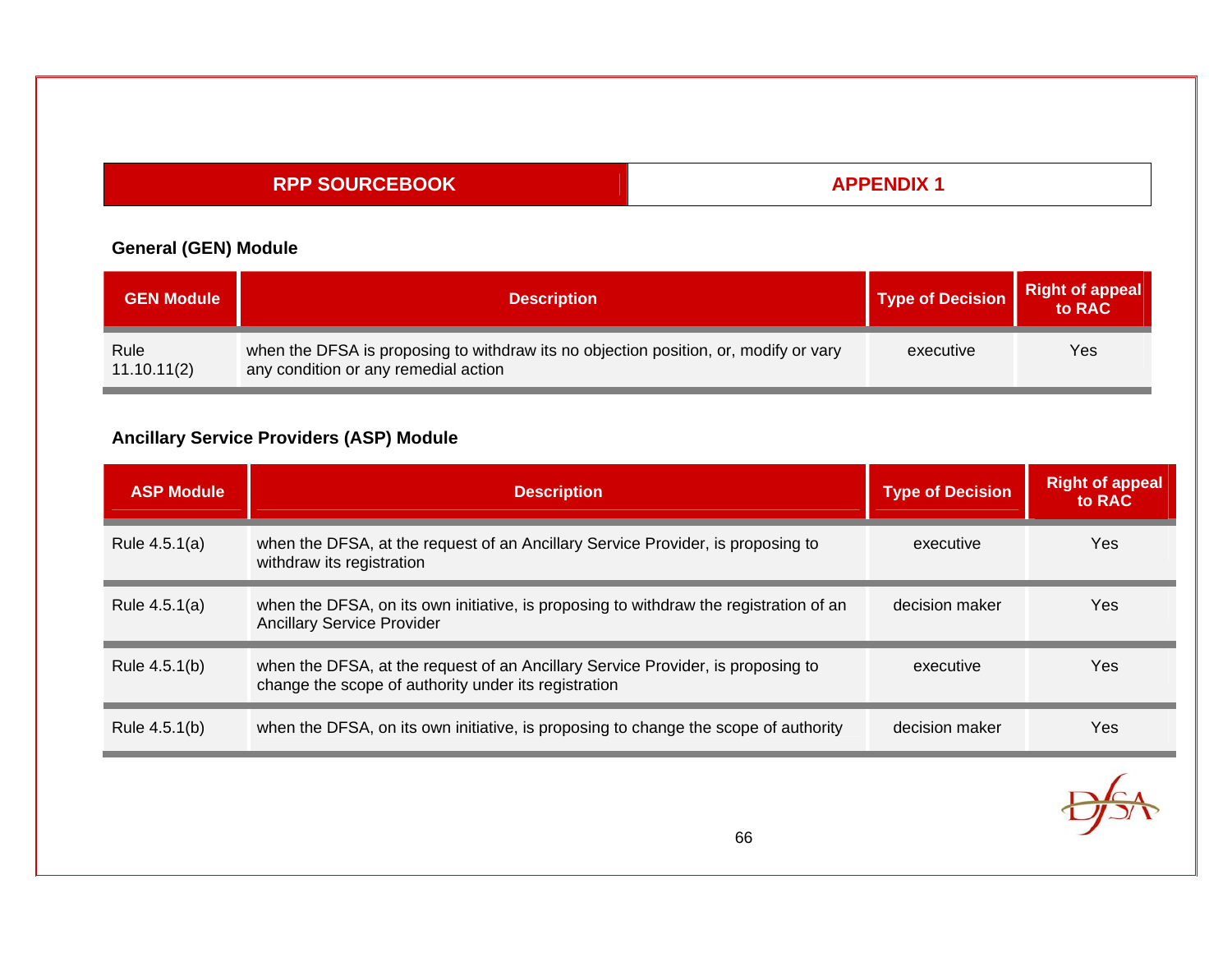## **APPENDIX 1**

## **Ancillary Service Providers (ASP) Module**

| <b>ASP Module</b> | <b>Description</b>                                      | Type of Decision | <b>Right of appeal</b><br>to RAC |
|-------------------|---------------------------------------------------------|------------------|----------------------------------|
|                   | under the registration of an Ancillary Service Provider |                  |                                  |

#### **Collective Investments Law 2010**

| <b>Article</b>        | <b>Description</b>                                                                                                                                                     | <b>Type of Decision</b> | <b>Right of appeal</b><br>to RAC |
|-----------------------|------------------------------------------------------------------------------------------------------------------------------------------------------------------------|-------------------------|----------------------------------|
| Article 25(2)         | when the DFSA is proposing to apply to the Court to make an application to remove a<br>Fund Manager                                                                    | executive               | No                               |
| Articles 28 and<br>31 | when the DFSA is proposing to register a Domestic Fund which is a Public Fund                                                                                          | executive               | <b>No</b>                        |
| Article 29            | when the DFSA is proposing to request the Fund Manager or Trustee to provide<br>additional information in relation to an application for registration of a Public Fund | executive               | <b>No</b>                        |
| Article 30            | when the DFSA is proposing to reject an application for registration of a Public Fund                                                                                  | executive               | Yes                              |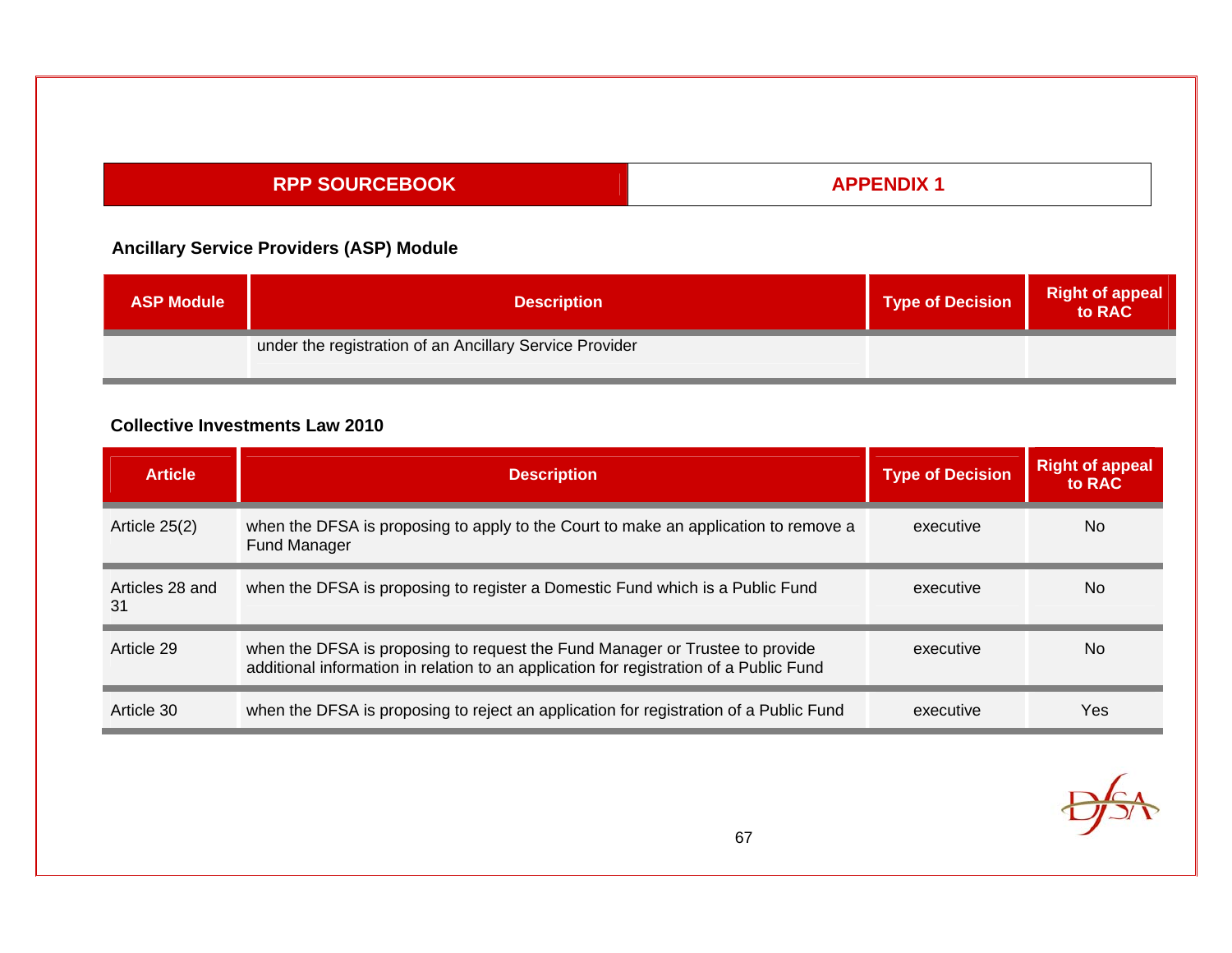## **APPENDIX 1**

#### **Collective Investments Law 2010**

| <b>Article</b>                | <b>Description</b>                                                                                                                                                                                                                                                            | <b>Type of Decision</b> | <b>Right of appeal</b><br>to RAC |
|-------------------------------|-------------------------------------------------------------------------------------------------------------------------------------------------------------------------------------------------------------------------------------------------------------------------------|-------------------------|----------------------------------|
| Article 32(1)                 | when the DFSA, at the request of a Fund Manager or Trustee, is proposing to<br>withdraw the registration of a Public Fund                                                                                                                                                     | executive               | Yes                              |
| Article $32(1)$               | when the DFSA, on its own initiative, is proposing to withdraw the registration of a<br>Public Fund                                                                                                                                                                           | decision maker          | Yes                              |
| Articles 35(6)<br>and $36(1)$ | when the DFSA is proposing to refuse to grant approval of a proposed alteration of a<br>Domestic Fund's Constitution or Prospectus, or, replacement of the Fund Manager,<br>Trustee, member of the Governing Body or the auditor of a Fund as described in<br>Article $35(1)$ | executive               | Yes                              |
| Article $39(4)$               | when the DFSA is proposing to object to a particular oversight arrangement for a<br>Public Fund                                                                                                                                                                               | executive               | Yes.                             |
| Article 43(8)                 | when the DFSA is proposing to apply to the Court for the removal of an Auditor of a<br>Domestic Fund                                                                                                                                                                          | executive               | <b>No</b>                        |
| Article 69                    | when the DFSA is proposing to issue a stop order directing that no Offers, issues,<br>redemptions, sales or transfers of the Units of the Fund be made for an appropriate<br>period                                                                                           | executive               | Yes                              |

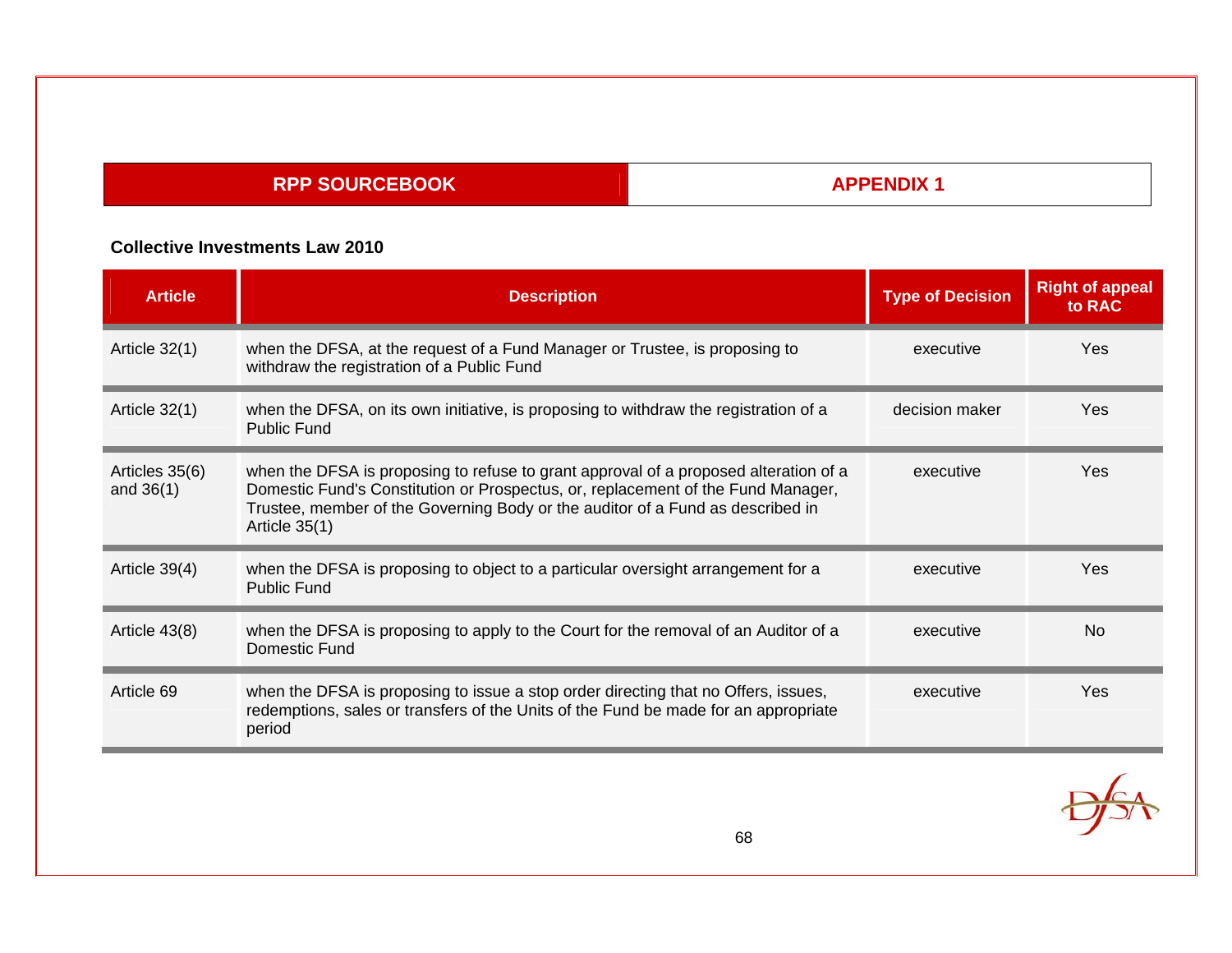## **APPENDIX 1**

#### **Islamic Financial Business Law 2004**

| <b>Article</b>                | <b>Description</b>                                                                                                                                                                                                                                                            | <b>Type of Decision</b> | <b>Right of appeal</b><br>to RAC |
|-------------------------------|-------------------------------------------------------------------------------------------------------------------------------------------------------------------------------------------------------------------------------------------------------------------------------|-------------------------|----------------------------------|
| Articles 11(2)<br>and $12(1)$ | when the DFSA is proposing to grant an application for an endorsement on a Licence<br>permitting an Authorised Person to conduct Islamic Financial Business, or to vary<br>such an endorsement                                                                                | executive               | No.                              |
| Article $11(5)$               | when the DFSA is proposing to refuse an application for an endorsement on a<br>Licence permitting an Authorised Person to conduct Islamic Financial Business, or a<br>variation to an endorsement                                                                             | executive               | Yes                              |
| Article 12(2)                 | when the DFSA, at the request of an Authorised Person, is proposing to impose<br>conditions and restrictions or additional conditions and restrictions in relation to an<br>endorsement on a Licence, or, vary or withdraw conditions and restrictions to such<br>endorsement | executive               | Yes                              |
| Article 12(2)                 | when the DFSA, on its own initiative, is proposing to impose conditions and<br>restrictions or additional conditions and restrictions in relation to an endorsement on a<br>Licence, or, vary or withdraw conditions and restrictions to such endorsement                     | decision maker          | Yes                              |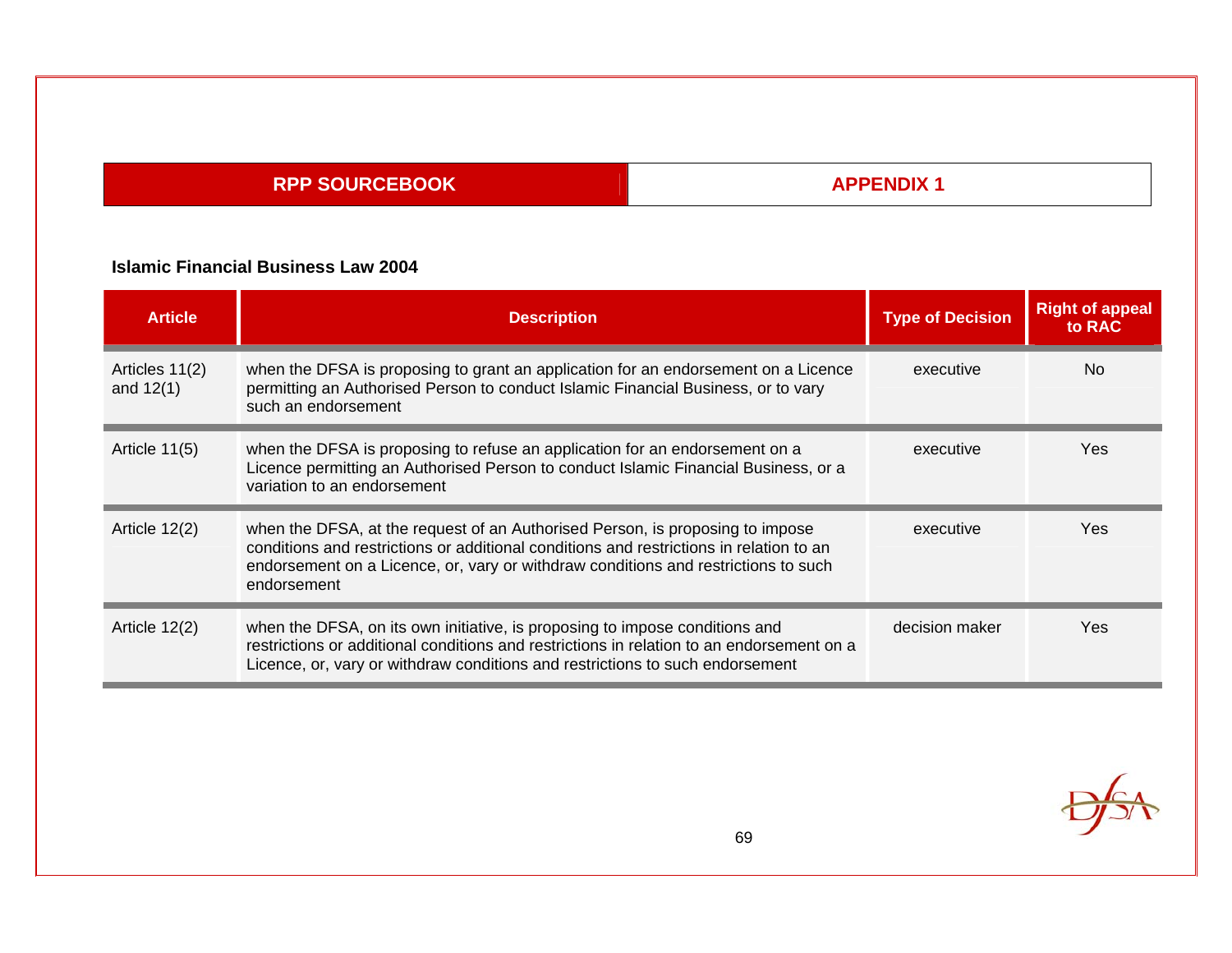## **APPENDIX 1**

#### **Investment Trust Law 2006**

| <b>Article</b> | <b>Description</b>                                                                                                               | <b>Type of Decision</b> | <b>Right of appeal</b><br>to RAC |
|----------------|----------------------------------------------------------------------------------------------------------------------------------|-------------------------|----------------------------------|
| Article 26(5)  | when the DFSA is proposing to apply to the Court for an order for the removal of the<br>Trustee and any other appropriate orders | executive               | <b>No</b>                        |

#### **Markets Law 2012**

| <b>Article</b>           | <b>Description</b>                                                                                                                                                   | <b>Type of Decision</b> | <b>Right of appeal</b><br>to RAC |
|--------------------------|----------------------------------------------------------------------------------------------------------------------------------------------------------------------|-------------------------|----------------------------------|
| Article 25               | when the DFSA is proposing to issue a stop order directing that no Offers, issue,<br>sale or transfer of a Security to be made for an appropriate period             | executive               | Yes                              |
| Article 26(1) and<br>(2) | when the DFSA is proposing to direct an Authorised Market Institution to do, or, not<br>to do specific things                                                        | executive               | Yes                              |
| Article $29(3)$          | when the DFSA is proposing to transfer an Official List of Securities for an<br>Authorised Market Institution                                                        | executive               | No.                              |
| Article $30(2)$          | when the DFSA is proposing to grant an application for an endorsement on a<br>Licence of an Authorised Market Institution to maintain an Official List of Securities | executive               | No                               |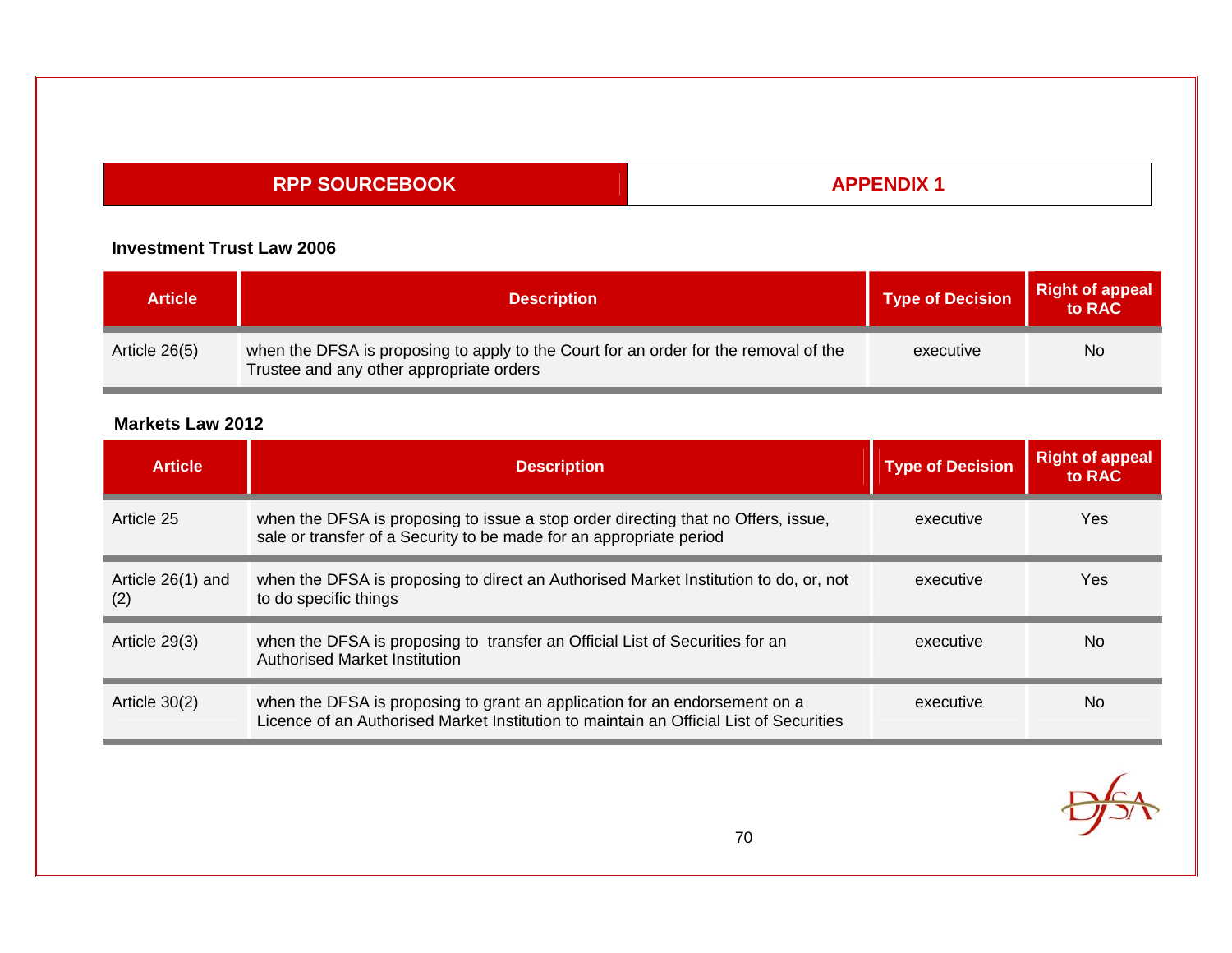## **APPENDIX 1**

#### **Markets Law 2012**

| <b>Article</b>  | <b>Description</b>                                                                                                                                                                                                                                                                        | <b>Type of Decision</b> | <b>Right of appeal</b><br>to RAC |
|-----------------|-------------------------------------------------------------------------------------------------------------------------------------------------------------------------------------------------------------------------------------------------------------------------------------------|-------------------------|----------------------------------|
| Article 30(2)   | when the DFSA is proposing to refuse to grant an application for an endorsement on<br>a Licence of an Authorised Market Intuition to maintain an Official List of Securities                                                                                                              | executive               | Yes                              |
| Article 31      | when the DFSA, at the request of an Authorised Market Institution, is proposing by<br>written notice to suspend or withdraw the endorsement on the Licence of an<br>Authorised Market Institution to maintain an Official List of Securities                                              | executive               | N <sub>0</sub>                   |
| Article 31      | when the DFSA, on its own initiative, is proposing by written notice to suspend or<br>withdraw an endorsement on the Licence of an Authorised Market Institution to<br>maintain an Official List of Securities                                                                            | decision maker          | Yes                              |
| Article $32(2)$ | when the DFSA is proposing to direct an Authorised Market Institution to make or<br>amend its listing rules                                                                                                                                                                               | executive               | N <sub>0</sub>                   |
| Article $33(1)$ | when the DFSA is proposing to grant admission of Securities to an Official List of<br>Securities maintained by it                                                                                                                                                                         | executive               | <b>No</b>                        |
| Article 34(1)   | when the DFSA is proposing to object to the admission of Securities, or impose<br>conditions or restrictions to the admission of Securities to an Official List of Securities<br>maintained by an Authorised Market Institution, or, vary or withdraw such conditions<br>and restrictions | executive               | Yes                              |

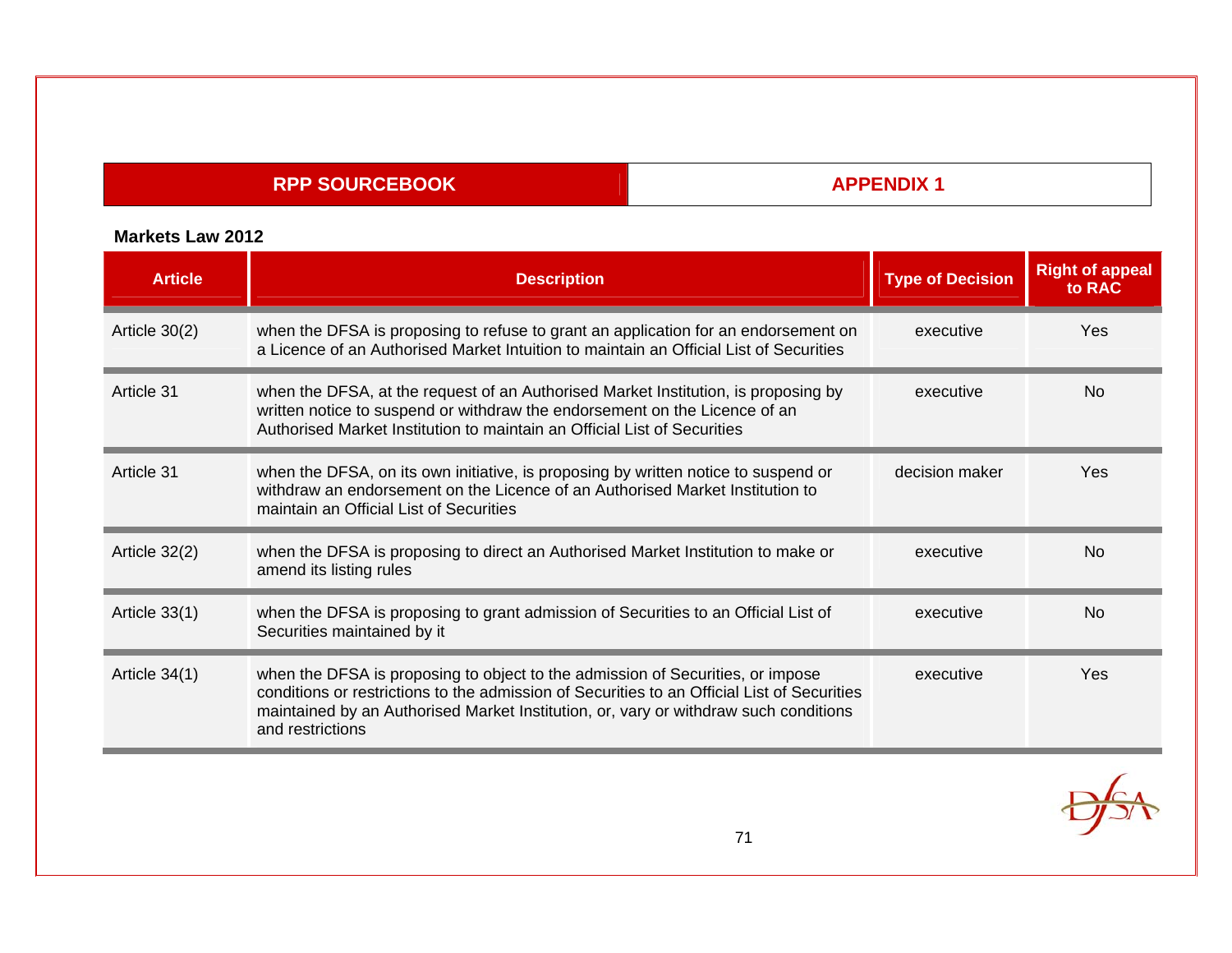## **APPENDIX 1**

#### **Markets Law 2012**

| <b>Article</b>              | <b>Description</b>                                                                                                                                                                                                                                                                 | <b>Type of Decision</b> | <b>Right of appeal</b><br>to RAC |
|-----------------------------|------------------------------------------------------------------------------------------------------------------------------------------------------------------------------------------------------------------------------------------------------------------------------------|-------------------------|----------------------------------|
| Article 34(2)               | when the DFSA is proposing to refuse an application for the admission of Securities,<br>or, impose conditions or restrictions to the admission of Securities to an Official List<br>of Securities maintained by the DFSA, or, vary or withdraw such conditions and<br>restrictions | executive               | Yes                              |
| Article $35(1)$             | when the DFSA is proposing to suspend or delist Securities from its Official List of<br>Securities with immediate effect, or, from such date and time as may be specified                                                                                                          | executive               | Yes                              |
| Article 35(2)               | when the DFSA is proposing to direct an Authorised Market Institution to suspend or<br>delist Securities from an Official List of Securities with immediate effect, or, from<br>such date and time as may be specified                                                             | executive               | Yes                              |
| Article 37(5)               | when the DFSA is proposing to admit a person to its list of Recognised Persons                                                                                                                                                                                                     | executive               | <b>No</b>                        |
| Article 37(5)               | when the DFSA is proposing not to admit a person to its list of Recognised Persons                                                                                                                                                                                                 | executive               | Yes                              |
| Article 37(7)               | when the DFSA is proposing to remove a person from its list of Recognised Persons                                                                                                                                                                                                  | executive               | Yes                              |
| Articles $38(1)(d)$<br>8(4) | when the DFSA is proposing to declare a Person to be, or not to be, a Reporting<br>Entity, or impose conditions or restrictions as it considers appropriate in respect of<br>such declaration                                                                                      | executive               | Yes                              |

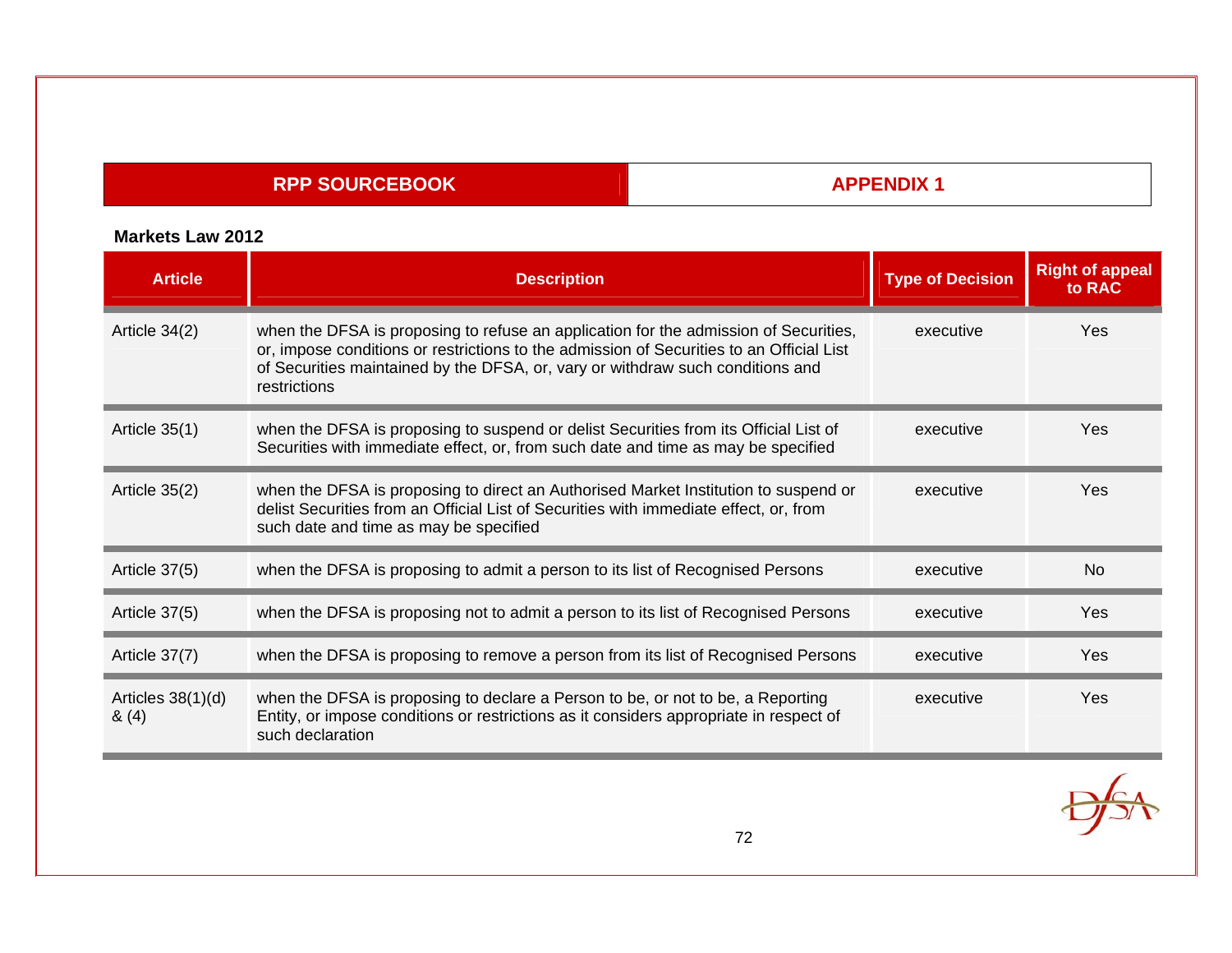### **APPENDIX 1**

#### **Markets Law 2012**

| <b>Article</b>     | <b>Description</b>                                                                                                                                                                       | <b>Type of Decision</b> | <b>Right of appeal</b><br>to RAC |
|--------------------|------------------------------------------------------------------------------------------------------------------------------------------------------------------------------------------|-------------------------|----------------------------------|
| Article 49(1)      | when the DFSA is proposing to require a Reporting Entity to appoint a sponsor,<br>compliance adviser or other expert adviser on such terms and conditions as it<br>considers appropriate | executive               | Yes                              |
| Article $50(1)(a)$ | when the DFSA is proposing to direct a Reporting Entity to disclose specified<br>information to the market, or, take such other steps as the DFSA considers<br>appropriate               | executive               | Yes                              |
| Article $50(1)(b)$ | when the DFSA is proposing to impose any additional continuing obligations on a<br><b>Reporting Entity</b>                                                                               | executive               | Yes                              |

| <b>MKT Module</b> | <b>Description</b>                                                                                        | <b>Type of Decision</b> | <b>Right of appeal</b><br>to RAC |
|-------------------|-----------------------------------------------------------------------------------------------------------|-------------------------|----------------------------------|
| Rule 2.6.2(1)     | when the DFSA is proposing to approve a Prospectus filed with the DFSA                                    | executive               | No                               |
| Rule 2.6.2(2)     | when the DFSA is proposing not to approve a Prospectus or Supplementary<br>Prospectus filed with the DFSA | executive               | Yes                              |

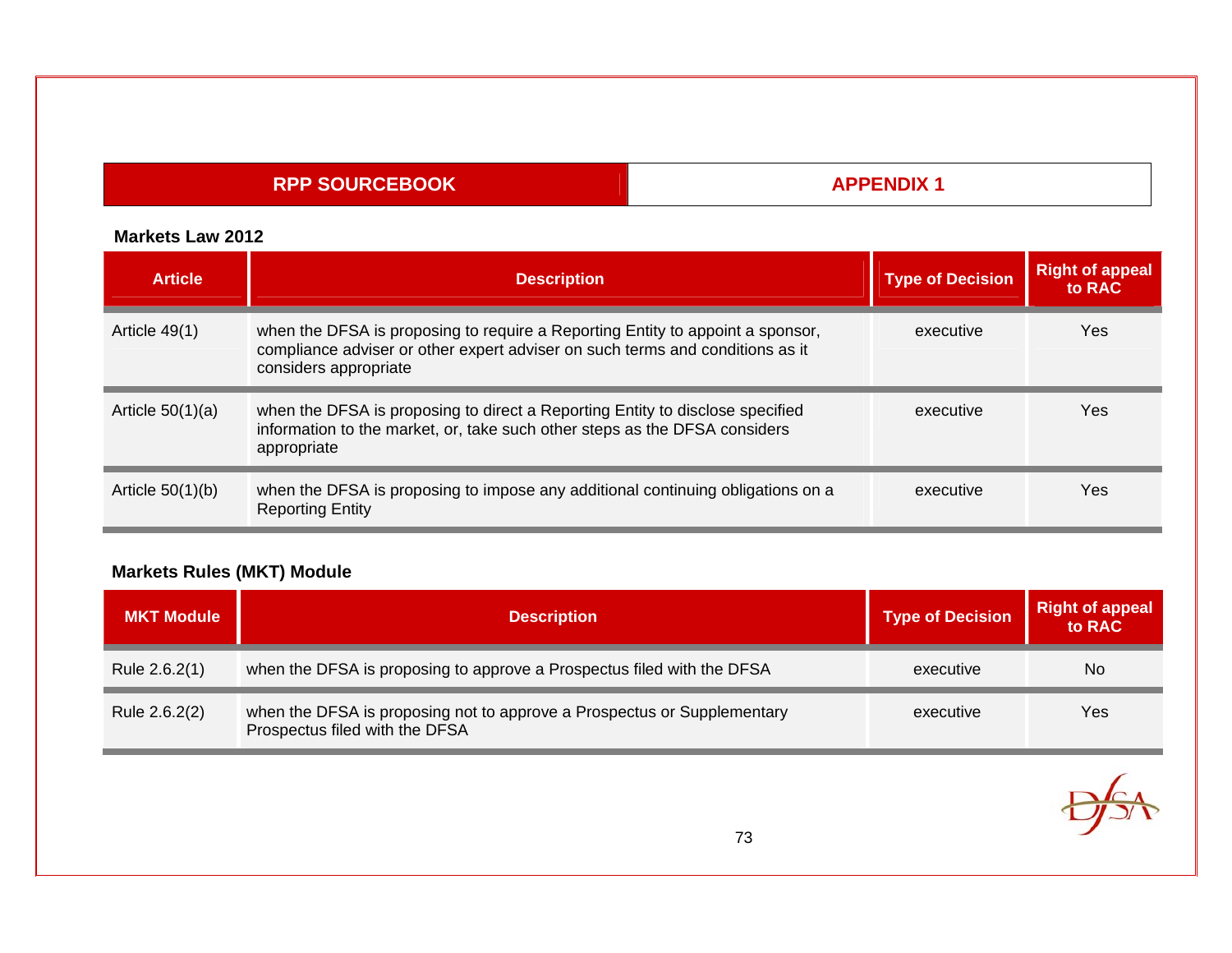### **APPENDIX 1**

| <b>MKT Module</b> | <b>Description</b>                                                                                                                                                                                                                           | <b>Type of Decision</b> | <b>Right of appeal</b><br>to RAC |
|-------------------|----------------------------------------------------------------------------------------------------------------------------------------------------------------------------------------------------------------------------------------------|-------------------------|----------------------------------|
| Rule 2.7.1        | when the DFSA is proposing to approve an offer document from other jurisdictions                                                                                                                                                             | executive               | No                               |
| Rule 2.13.1       | when the DFSA is proposing to require a Prospectus Offer to be underwritten by an<br>underwriter acceptable to the DFSA                                                                                                                      | executive               | No.                              |
| Rule 2.13.3(1)    | when the DFSA is proposing to impose a requirement that monies held by a Person<br>making a Prospectus Offer are held in an escrow account for a specified period and<br>on specified terms                                                  | executive               | N <sub>0</sub>                   |
| Rule 2.13.3(2)    | when the DFSA is proposing to require the appointment of a paying agent during the<br><b>Offer Period</b>                                                                                                                                    | executive               | N <sub>0</sub>                   |
| Rule 4.2.4(3)     | when the DFSA is proposing to specify the period during which disclosure of the<br>information included in a confidential report need not be disclosed to the markets and<br>may extend such period upon application by the Reporting Entity | executive               | <b>No</b>                        |
| Rule 4.5.1(1)     | when the DFSA is proposing to issue a notice pursuant to Article 50(1) of the Markets<br>Law to direct a Reporting Entity to disclose specified information to the market and to<br>take any other steps as the DFSA considers appropriate   | executive               | Yes                              |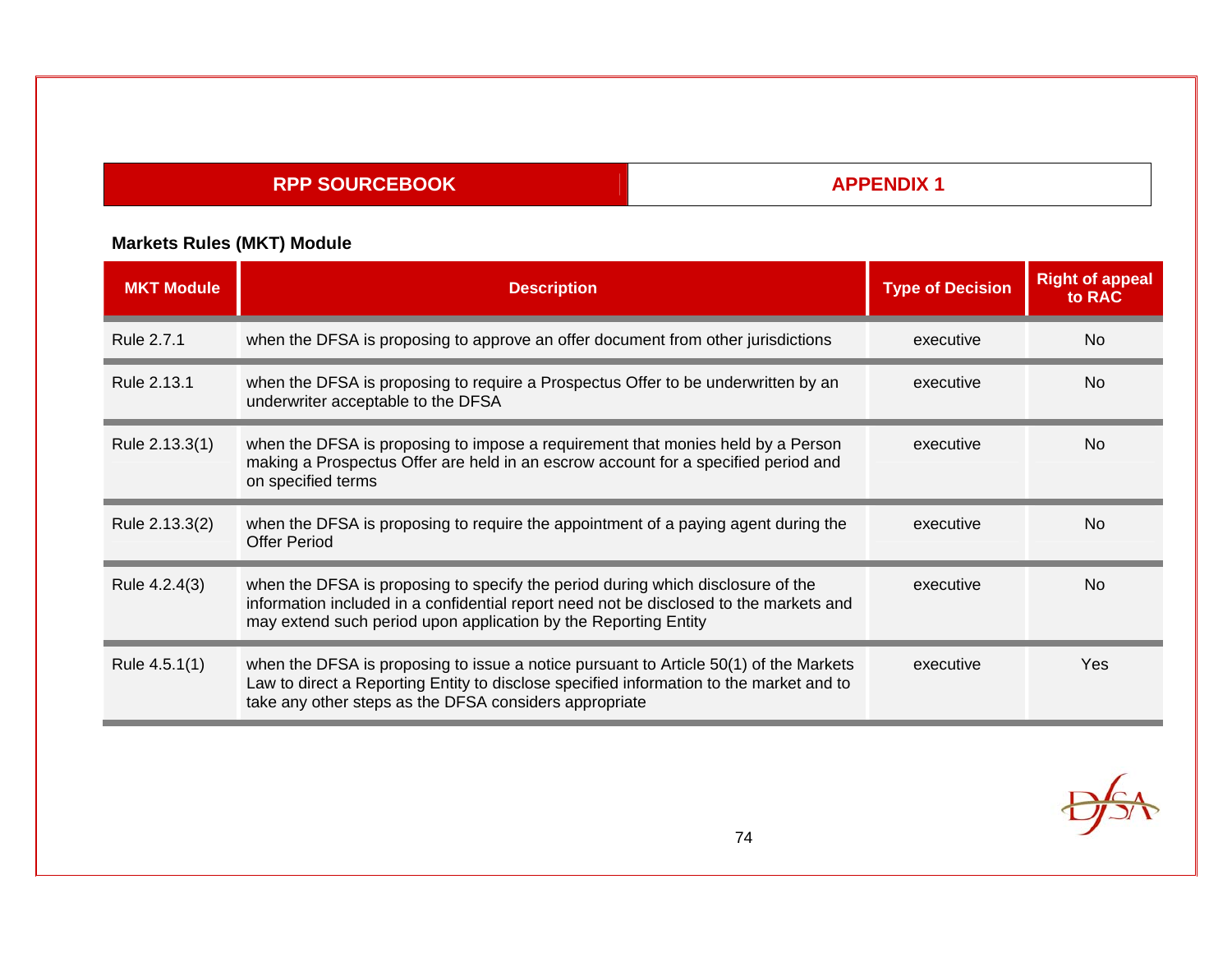### **APPENDIX 1**

| <b>MKT Module</b>            | <b>Description</b>                                                                                                                                                                     | <b>Type of Decision</b> | <b>Right of appeal</b><br>to RAC |
|------------------------------|----------------------------------------------------------------------------------------------------------------------------------------------------------------------------------------|-------------------------|----------------------------------|
| Rule 4.7.2                   | when the DFSA is proposing to approve a Regulatory Announcement Services for the<br>purposes of making the disclosure in Rule 4.7.1(c)                                                 | executive               | <b>No</b>                        |
| Rule 5.2.6                   | when the DFSA is proposing to direct a Public Listed Company to appoint an auditor,<br>where an auditor has not been appointed by such Public Listed Company                           | executive               | N <sub>0</sub>                   |
| Rule 5.2.7                   | when the DFSA is proposing to direct an auditor to remove itself as auditor of a Public<br>Listed Company, where the DFSA is of the opinion that the existing auditor is<br>unsuitable | decision maker          | Yes                              |
| Rule 5.2.15                  | when the DFSA is proposing to impose any terms or conditions on the registration of<br>an Auditor of a Public Listed Company                                                           | executive               | Yes                              |
| Rule 5.2.27                  | when the DFSA, at the request of an Auditor of a Public Listed Company, is proposing<br>under Article 98(3) of the Regulatory Law to withdraw the registration of such Auditor         | executive               | Yes                              |
| Rule 5.2.27(1)<br>and 5.2.31 | when the DFSA, on its own initiative, is proposing under Article 98(3) of the<br>Regulatory Law 2004 to withdraw the registration of an Auditor of a Public Listed<br>Company          | decision maker          | Yes                              |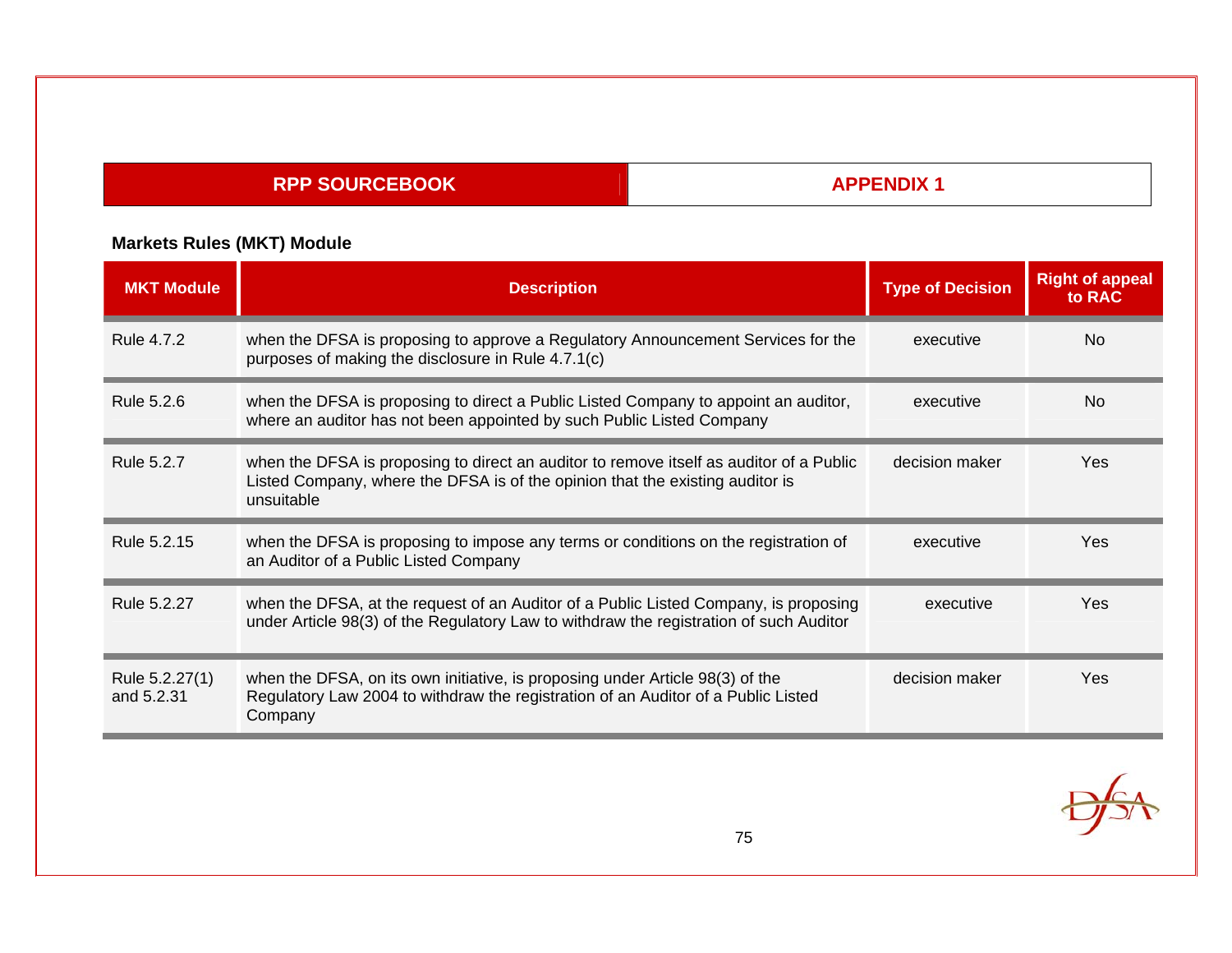### **APPENDIX 1**

| <b>MKT Module</b>          | <b>Description</b>                                                                                                                                                                                                                                      | <b>Type of Decision</b> | <b>Right of appeal</b><br>to RAC |
|----------------------------|---------------------------------------------------------------------------------------------------------------------------------------------------------------------------------------------------------------------------------------------------------|-------------------------|----------------------------------|
| Rule 5.2.35                | when the DFSA, at the request of an Auditor of a Public Listed Company, is<br>proposing under Article 105 of the Regulatory Law 2004 to suspend the registration of<br>such Auditor                                                                     | executive               | Yes                              |
| Rule 5.2.35                | when the DFSA, on its own initiative, is proposing under Article 105 of the Regulatory<br>Law to suspend the registration of an Auditor of a Public Listed Company                                                                                      | decision maker          | Yes                              |
| Rule 6.3.2(1)              | when the DFSA is proposing to approve a Fund Prospectus                                                                                                                                                                                                 | executive               | <b>No</b>                        |
| Rule 6.3.2(2)<br>and $(3)$ | when the DFSA is proposing not to approve a Fund Prospectus                                                                                                                                                                                             | executive               | Yes                              |
| Rule 6.5.4(3)              | when the DFSA is proposing to specify the period during which disclosure of the<br>information included in a confidential report need not be disclosed to the markets                                                                                   | executive               | <b>No</b>                        |
| Rule 6.11.1(1)             | when the DFSA is proposing to issue a notice pursuant to Article 50(1) of the Markets<br>Law to direct a Reporting Entity of a Listed Fund to disclose specified information to<br>the market or take any other steps as the DFSA considers appropriate | executive               | N <sub>0</sub>                   |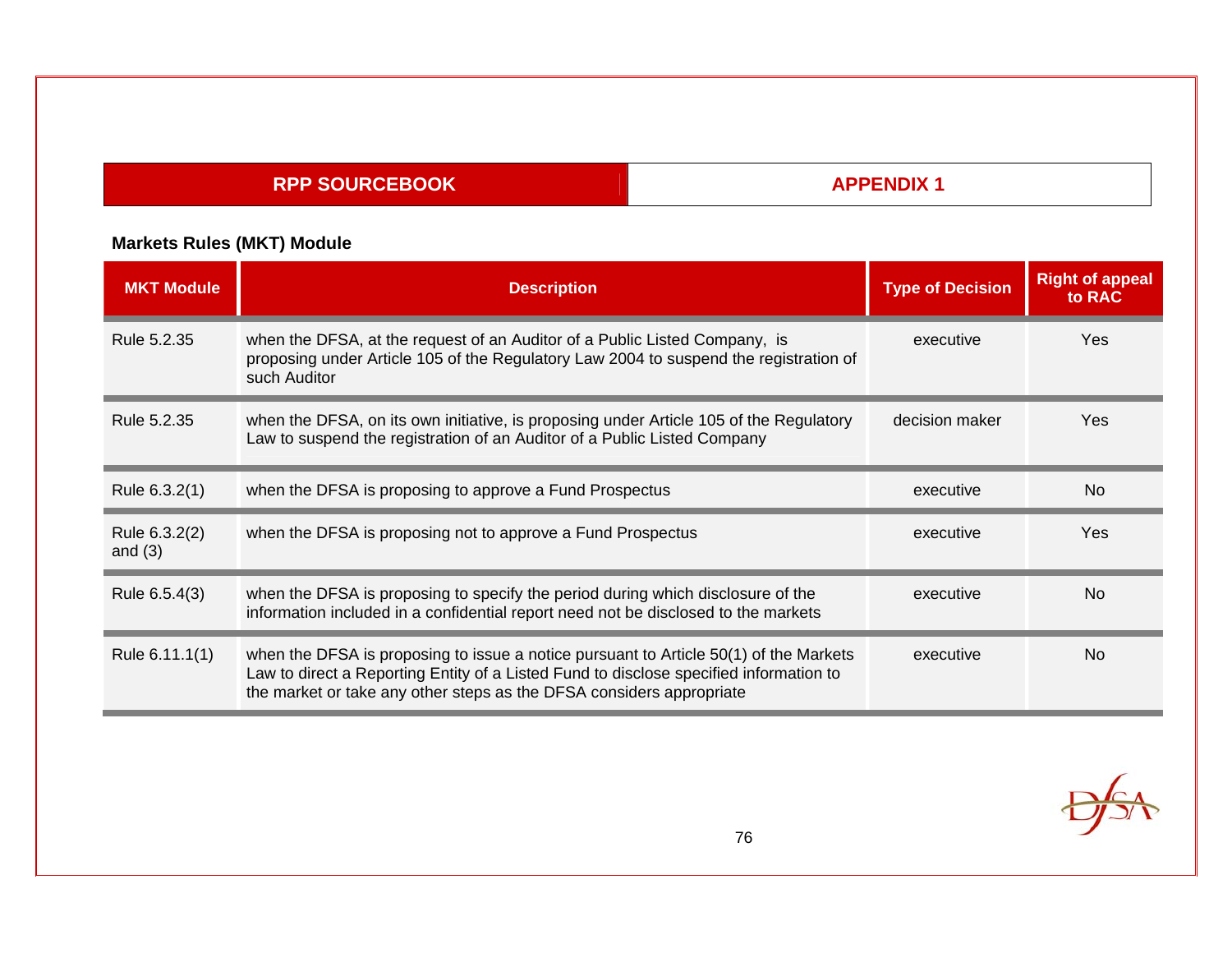### **APPENDIX 1**

# **Markets Rules (MKT) Module**

| <b>MKT Module</b> | <b>Description</b>                                                                                                                                                                                                                                                                                     | <b>Type of Decision</b> | <b>Right of appeal</b><br>to RAC |
|-------------------|--------------------------------------------------------------------------------------------------------------------------------------------------------------------------------------------------------------------------------------------------------------------------------------------------------|-------------------------|----------------------------------|
| Rule 7.1.2(1)     | when the DFSA is proposing to issue a notice pursuant to Article 49(1) of the Markets<br>Law, requiring a Person who makes or intends to make a Prospectus Offer, to appoint<br>a sponsor and provide third party certification in respect of any specific matters<br>relating to the Prospectus Offer | executive               | No.                              |
| <b>Rule 7.2.2</b> | when the DFSA is proposing pursuant to Article 49(1) of the Markets Law, to require a<br>Reporting Entity to appoint a compliance adviser or replace a compliance advisor<br>already appointed                                                                                                         | executive               | Yes                              |

# **Authorised Market Institutions (AMI) Module**

| <b>AMI Module</b> | <b>Description</b>                                                                                                                                                | <b>Type of Decision</b> | <b>Right of appeal</b><br>to RAC |
|-------------------|-------------------------------------------------------------------------------------------------------------------------------------------------------------------|-------------------------|----------------------------------|
| Rule 7.2.20       | when the DFSA is proposing to approve amendments to the Business Rules of an<br><b>Authorised Market Institution</b>                                              | executive               | <b>No</b>                        |
| Rule 8.2.1(1)     | when the DFSA is proposing to approve the Listing Rules of an Authorised Market<br>Institution wishing to admit Securities to its own Official List of Securities | executive               | <b>No</b>                        |

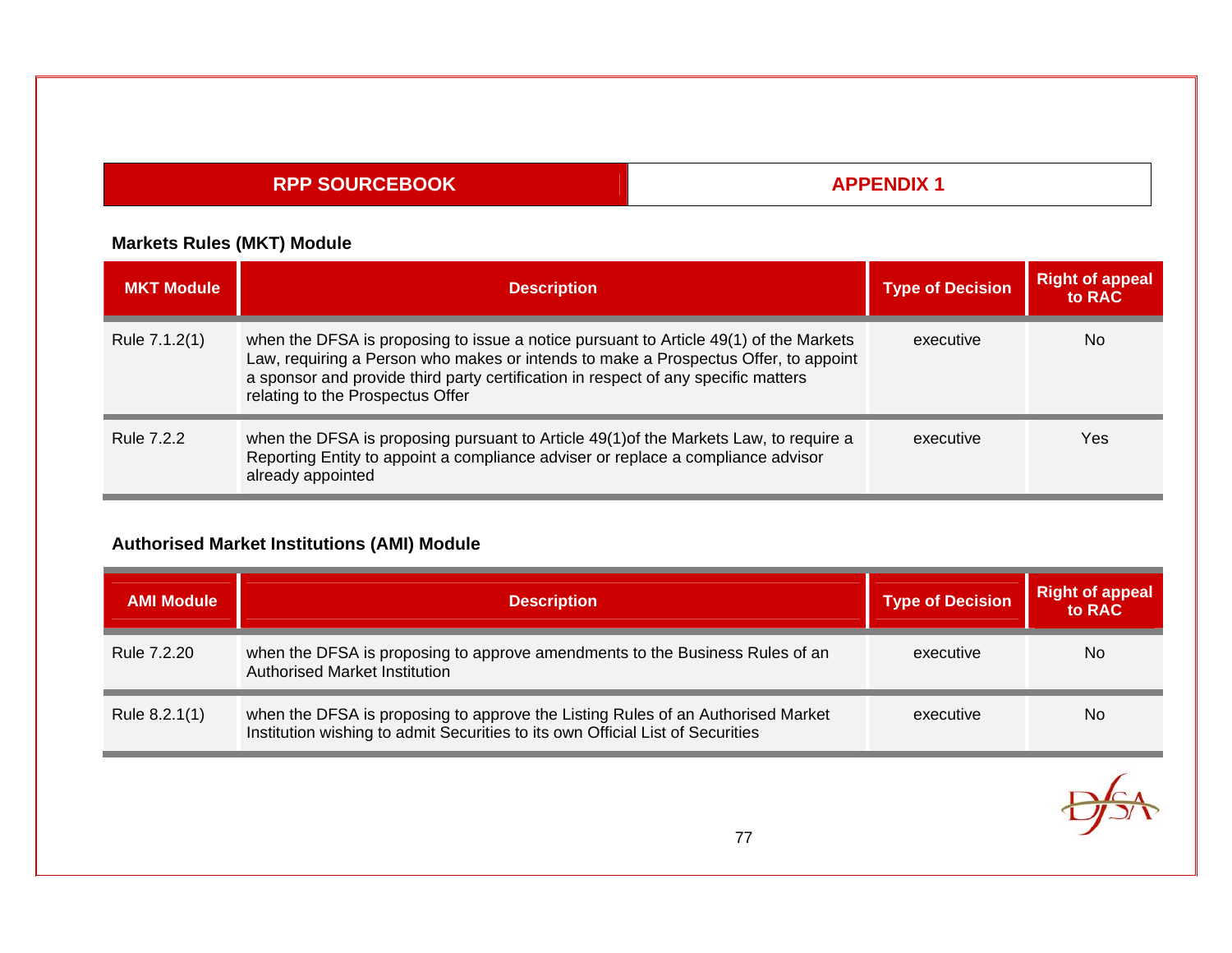### **APPENDIX 1**

#### **Authorised Market Institutions (AMI) Module**

| <b>AMI Module</b> | <b>Description</b>                                                                                           | <b>Type of Decision</b> | Right of appeal |
|-------------------|--------------------------------------------------------------------------------------------------------------|-------------------------|-----------------|
| Rule 8.2.1(2)     | when the DFSA is proposing to approve amendments to the Listing Rules of an<br>Authorised Market Institution | executive               | No              |

# **Recognition (REC) Module**

| <b>REC Module</b> | <b>Description</b>                                                                       | <b>Type of Decision</b> | <b>Right of appeal</b><br>to RAC |
|-------------------|------------------------------------------------------------------------------------------|-------------------------|----------------------------------|
| Rule 2.3.1        | when the DFSA is proposing to refuse to recognise an applicant as a Recognised<br>Person | executive               | Yes                              |